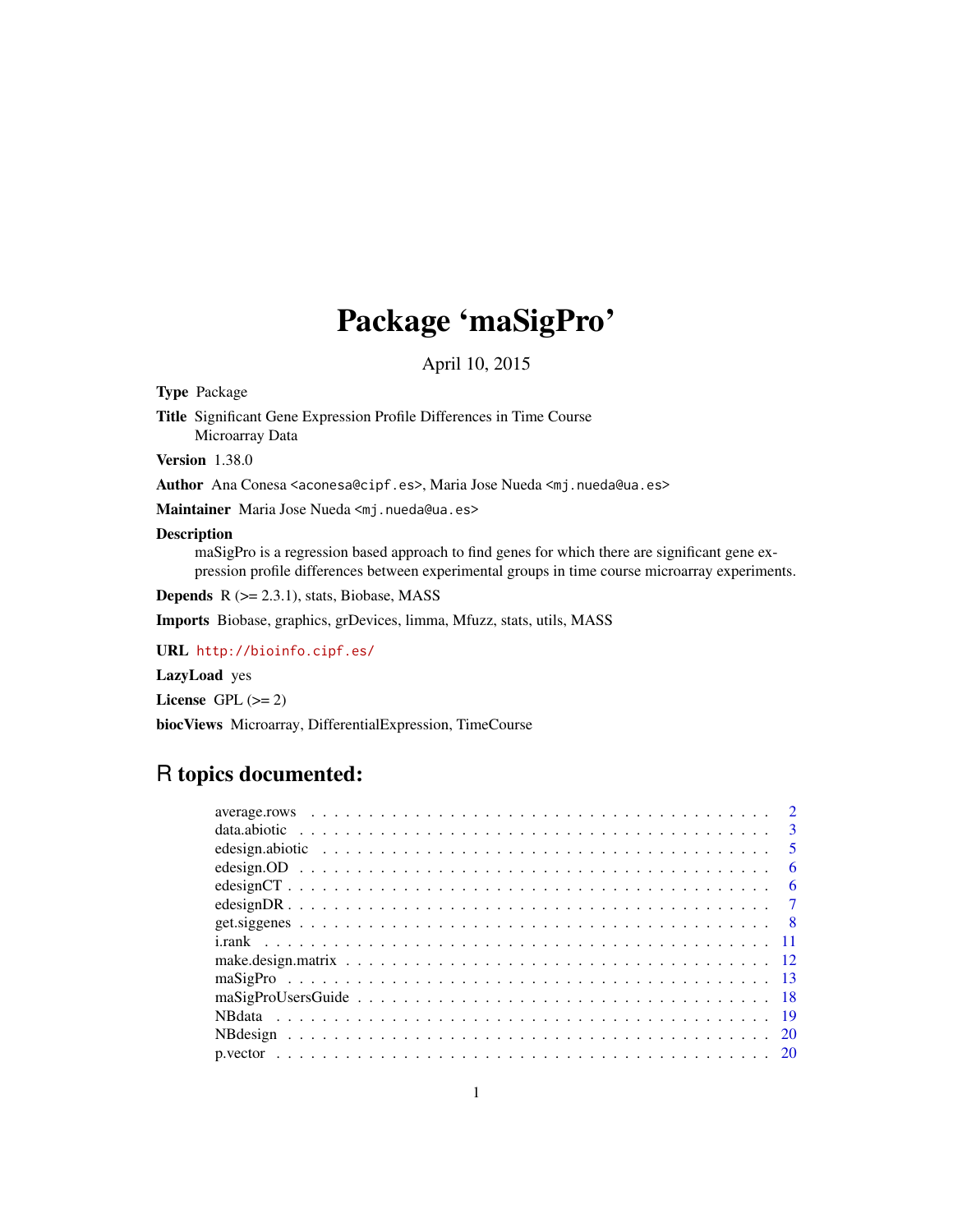# <span id="page-1-0"></span>2 average.rows

| Index |  |
|-------|--|

<span id="page-1-1"></span>average.rows *Average rows by match and index*

# Description

average.rows matches rownames of a matrix to a match vector and performs averaging of the rows by the index provided by an index vector.

#### Usage

average.rows(x, index, match,  $r = 0.7$ )

# Arguments

| X     | a matrix                                                  |
|-------|-----------------------------------------------------------|
| index | index vector indicating how rows must be averaged         |
| match | match vector for indexing rows                            |
| r     | minimal correlation value between rows to compute average |

# Details

rows will be averaged only if the pearson correlation coefficient between all rows of each given index is greater than r. If not, that group of rows is discarded in the result matrix.

# Value

a matrix of averaged rows

# Author(s)

Ana Conesa, aconesa@cipf.es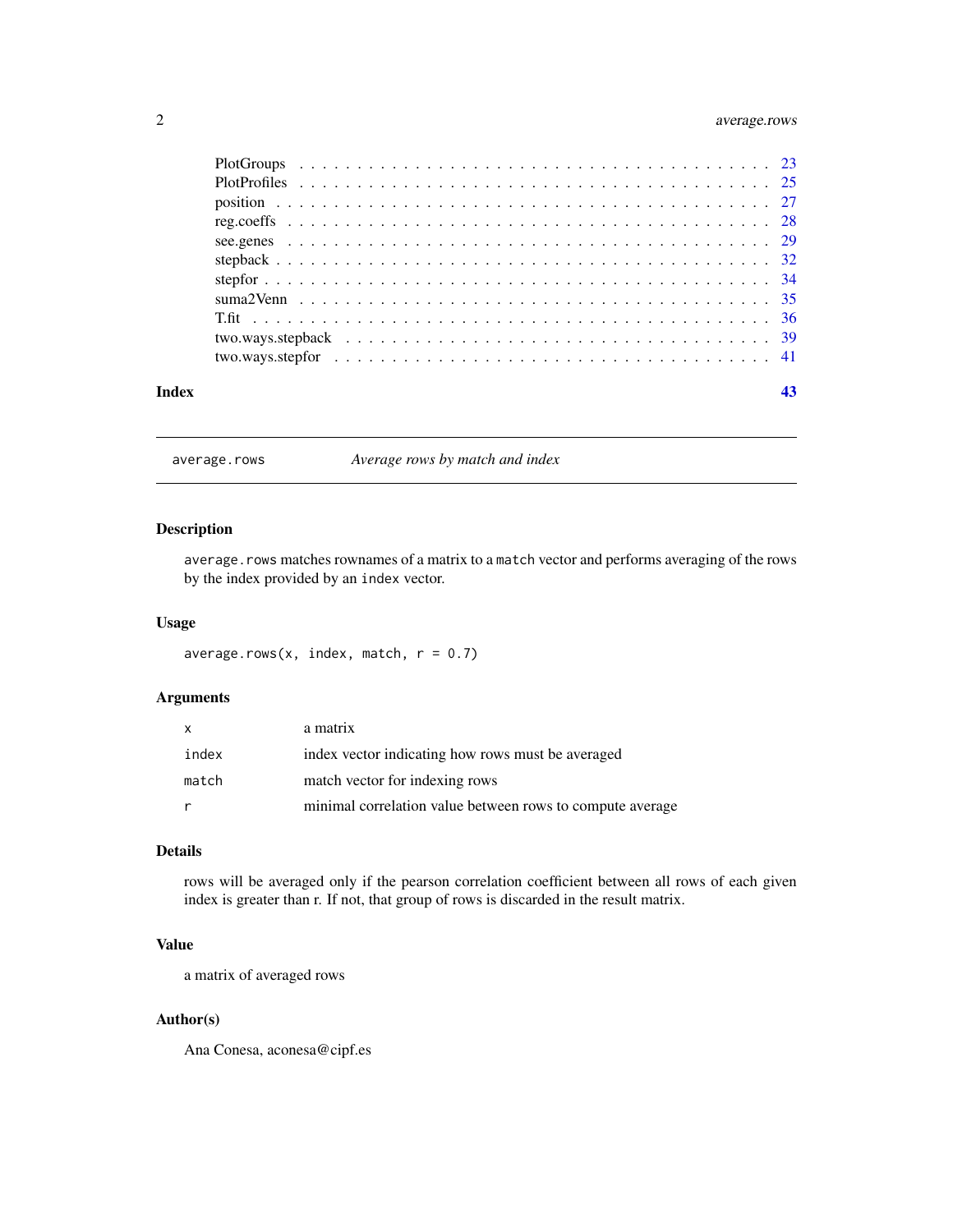#### <span id="page-2-0"></span>data.abiotic 3

#### Examples

```
## create data matrix for row averaging
x \le matrix(rnorm(30), nrow = 6,ncol = 5)
rownames(x) <- paste("ID", c(1, 2, 11, 12, 19, 20), sep = "")
i \leq paste("g", rep(c(1:10), each = 2), sep = "") # index vector
m \le - paste("ID", c(1:20), sep = "") # match vector
average rows(x, i, m, r = 0)
```
data.abiotic *Gene expression data potato abiotic stress*

# Description

data.abiotic contains gene expression of a time course microarray experiment where potato plants were submitted to 3 different abiotic stresses.

#### Usage

data(data.abiotic)

#### Format

A data frame with 1000 observations on the following 36 variables.

```
Control_3H_1 a numeric vector
Control_3H_2 a numeric vector
Control_3H_3 a numeric vector
Control_9H_1 a numeric vector
Control_9H_2 a numeric vector
Control_9H_3 a numeric vector
Control_27H_1 a numeric vector
Control_27H_2 a numeric vector
Control_27H_3 a numeric vector
Cold_3H_1 a numeric vector
Cold_3H_2 a numeric vector
Cold_3H_3 a numeric vector
Cold_9H_1 a numeric vector
Cold_9H_2 a numeric vector
Cold_9H_3 a numeric vector
Cold_27H_1 a numeric vector
Cold_27H_2 a numeric vector
```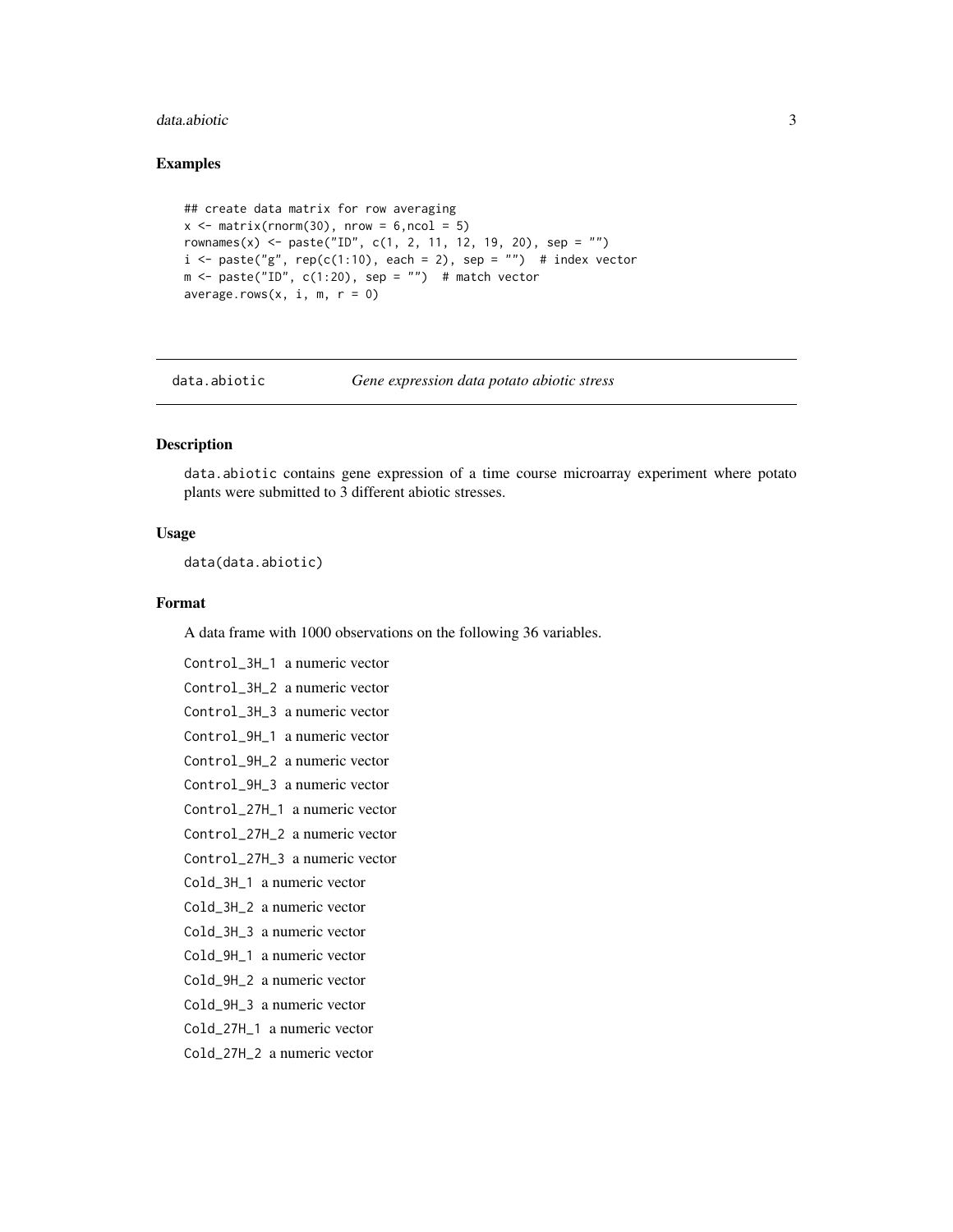#### 4 data.abiotic

Cold\_27H\_3 a numeric vector

Heat\_3H\_1 a numeric vector

Heat\_3H\_2 a numeric vector

Heat\_3H\_3 a numeric vector

Heat\_9H\_1 a numeric vector

Heat\_9H\_2 a numeric vector

Heat\_9H\_3 a numeric vector

Heat\_27H\_1 a numeric vector

Heat\_27H\_2 a numeric vector

Heat\_27H\_3 a numeric vector

Salt\_3H\_1 a numeric vector

Salt\_3H\_2 a numeric vector

Salt\_3H\_3 a numeric vector

Salt\_9H\_1 a numeric vector

Salt\_9H\_2 a numeric vector

Salt\_9H\_3 a numeric vector

Salt\_27H\_1 a numeric vector

Salt\_27H\_2 a numeric vector

Salt\_27H\_3 a numeric vector

# Details

This data set is part of a larger experiment in wich gene expression was monitored in both roots and leaves using a 11K cDNA potato chip. This example data set contains a ramdom subset of 1000 genes of the leave study.

#### References

Rensink WA, Iobst S, Hart A, Stegalkina S, Liu J, Buell CR. Gene expression profiling of potato responses to cold, heat, and salt stress. Funct Integr Genomics. 2005 Apr 22.

# Examples

data(data.abiotic)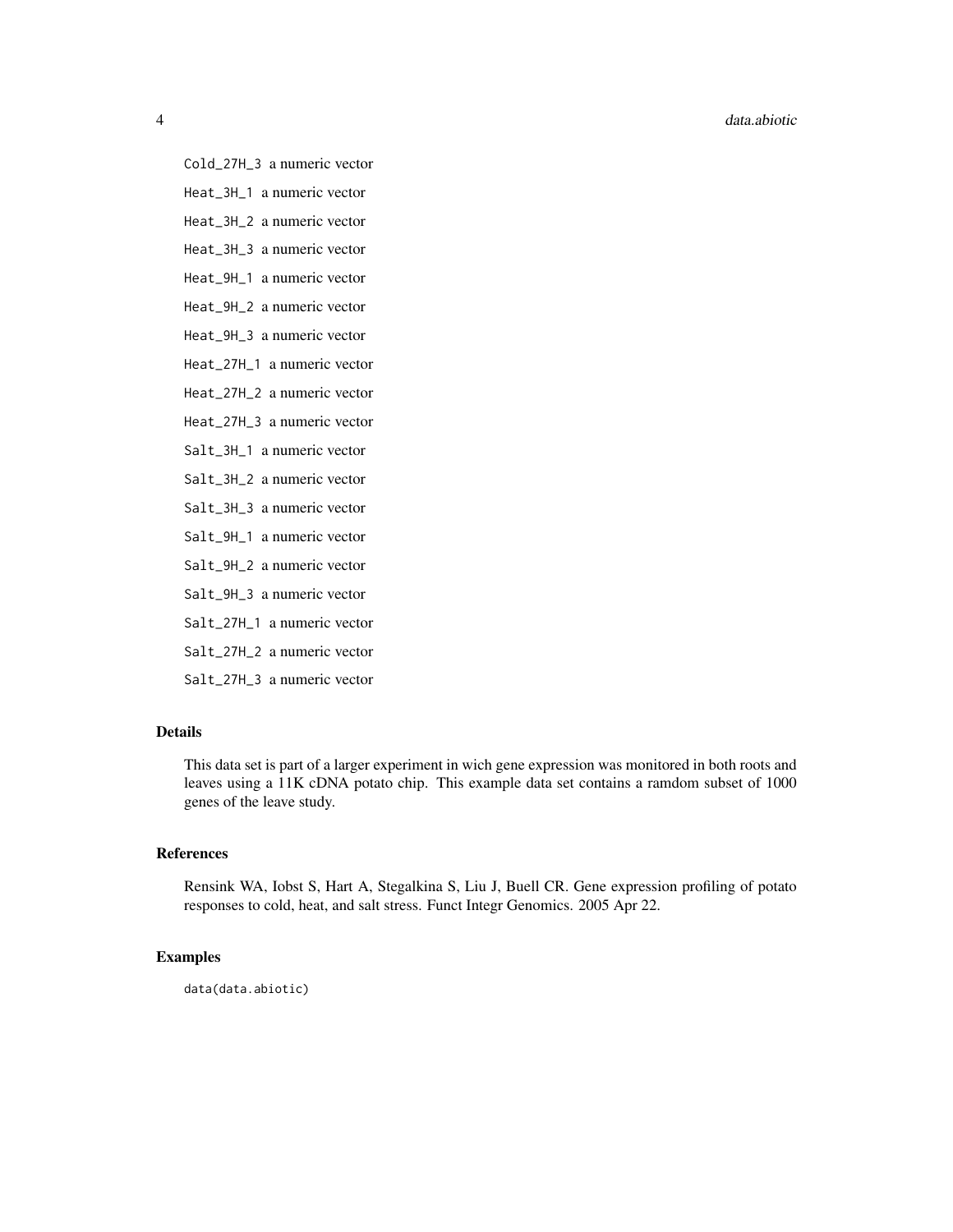<span id="page-4-0"></span>edesign.abiotic *Experimental design potato abiotic stress*

#### Description

edesign.abiotic contains experimental set up of a time course microarray experiment where potato plants were submitted to 3 different abiotic stresses.

#### Usage

data(edesign.abiotic)

# Format

A matrix with 36 rows and 6 columns

rows [1:36] "Control 3h 1" "Control 3h 2" "Control 3h 3" "Control 9h 1" ... columns [1:6] "Time" "Replicates" "Control" "Cold" "Heat" "Salt"

#### Details

Arrays are given in rows and experiment descriptors are given in columns. Row names contain array names.

"Time" indicates the values that variable Time takes in each hybridization.

"Replicates" is an index indicating replicate hyridizations, i.e. hybridizations are numbered, giving replicates the same number.

"Control", "Cold", "Heat" and "Salt" columns indicate array assigment to experimental groups, coding with 1 and 0 whether each array belongs to that group or not.

#### References

Rensink WA, Iobst S, Hart A, Stegalkina S, Liu J, Buell CR. Gene expression profiling of potato responses to cold, heat, and salt stress. Funct Integr Genomics. 2005 Apr 22.

# Examples

data(edesignCR)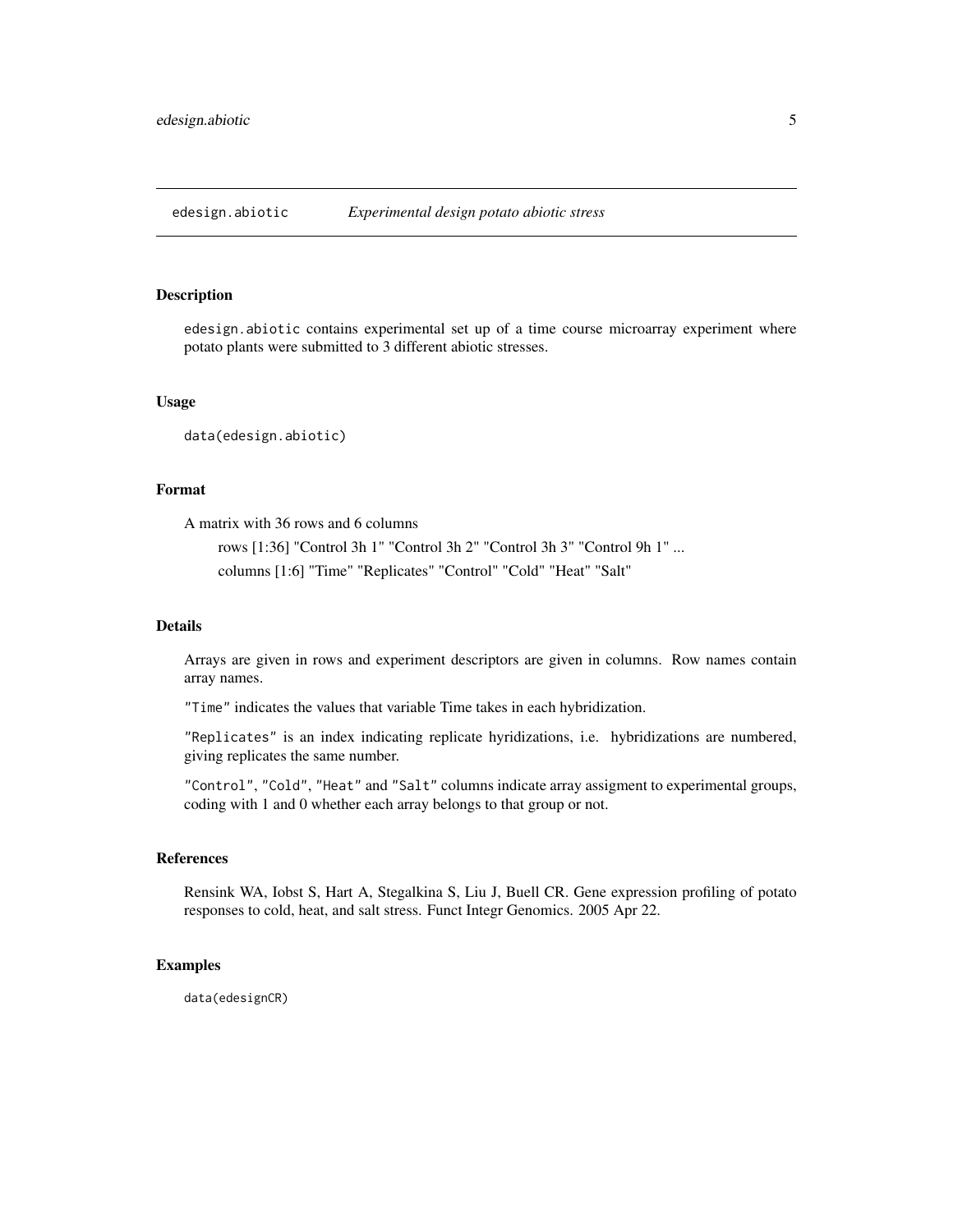#### Description

edesign.OD contains the experimental design of a E.coli growth time course microarray experiment with a temperature shift treatment. The OD of each culture was measured and used in the experimental design as independent variable.

# Usage

```
data(edesign.OD)
```
#### Format

A data frame with 52 rows and the following 4 variables.

OD a numeric vector. Indicates the OD value of the sampled culture

Replicate a numeric vector

37 a numeric vector. No temperature shitf treatment

SHIFT a numeric vector. Temperature shift treatment

# Examples

data(edesign.OD) ## maybe str(edesign.OD) ; plot(edesign.OD) ...

edesignCT *Experimental design with a shared time*

#### Description

edesignCT contains the experimental set up of a time course microarray experiment where there is a common starting point for the different experimental groups.

# Usage

data(edesignCT)

#### Format

A matrix with 32 rows and 7 colums

rows [1:32] "Array1" "Array2" "Array3" "Array4" ...

columns [1:7] "Time" "Replicates" "Control" "Tissue1" "Tissue2" "Tissue3" "Tissue4"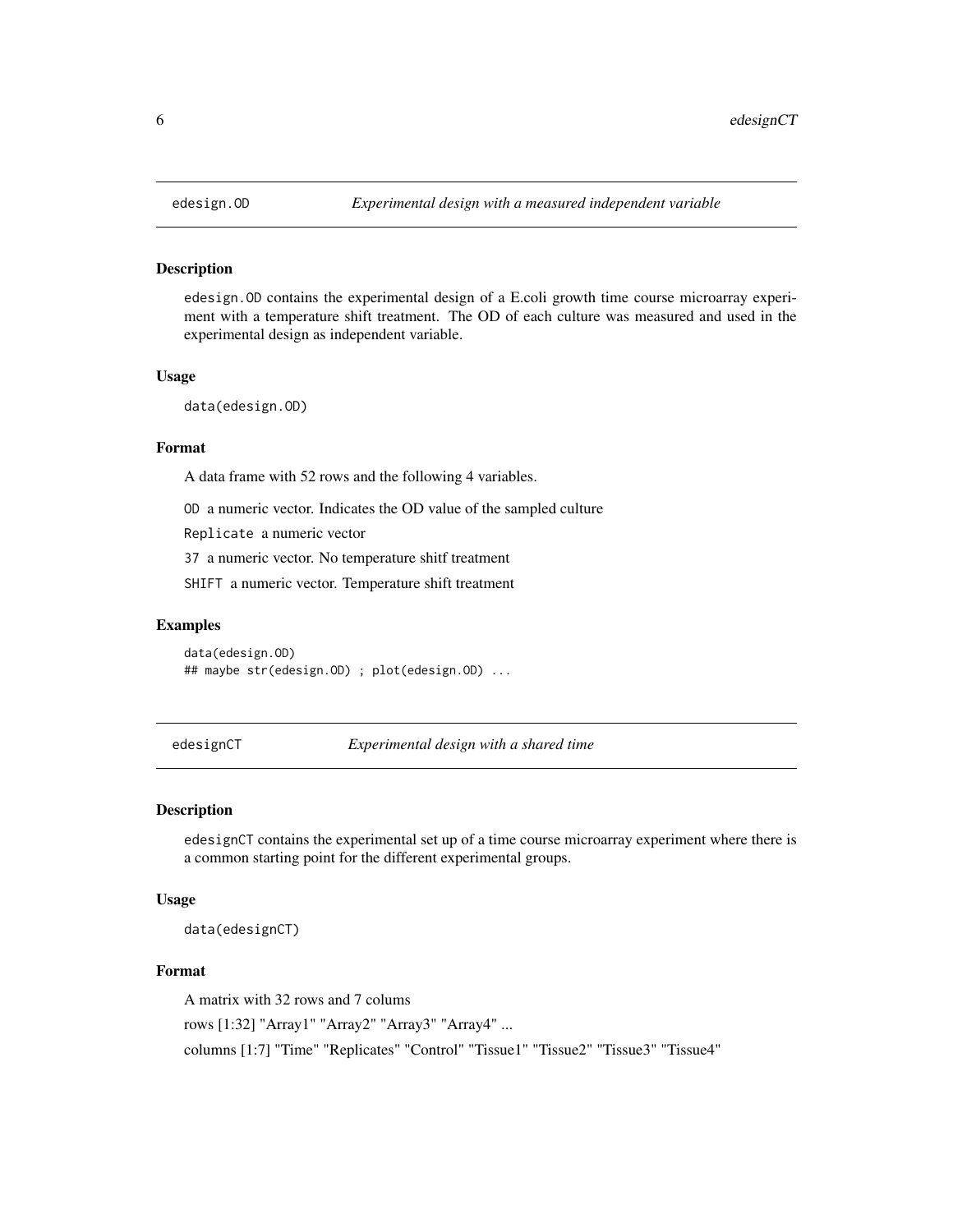#### <span id="page-6-0"></span>edesignDR 7 and 2008 and 2008 and 2008 and 2008 and 2008 and 2008 and 2008 and 2008 and 2008 and 2008 and 2008

#### Details

Arrays are given in rows and experiment descriptors are given in columns. Row names contain array names.

"Time" indicates the values that variable Time takes in each hybridization. There are 4 time points, which allows an up to 3 degree regression polynome.

"Replicates" is an index indicating replicate hyridizations, i.e. hybridizations are numbered, giving replicates the same number.

"Control", "Tissue1", "Tissue2", "Tissue3" and "Tissue4" columns indicate array assigment to experimental groups, coding with 1 and 0 whether each array belongs to that group or not.

#### Examples

data(edesignCT)

edesignDR *Experimental design with different replicates*

#### Description

edesignDR contains experimental set up of a replicated time course microarray experiment where rats were submitted to 3 different dosis of a toxic compound. A control and an placebo treatments are also present in the experiment.

#### Usage

data(edesignDR)

#### Format

A matrix with 54 rows and 7 columns

rows [1:54] "Array1" "Array2" "Array3" "Array4" ...

columns [1:7] "Time" "Replicates" "Control" "Placebo" "Low" "Medium" "High"

#### Details

Arrays are given in rows and experiment descriptors are given in columns. Row names contain array names.

"Time" indicates the values that variable Time takes in each hybridization.

"Replicates" is an index indicating replicate hyridizations, i.e. hybridizations are numbered, giving replicates the same number.

"Control", "Placebo", "Low", "Medium" and "High" columns indicate array assigment to experimental groups, coding with 1 and 0 whether each array belongs to that group or not.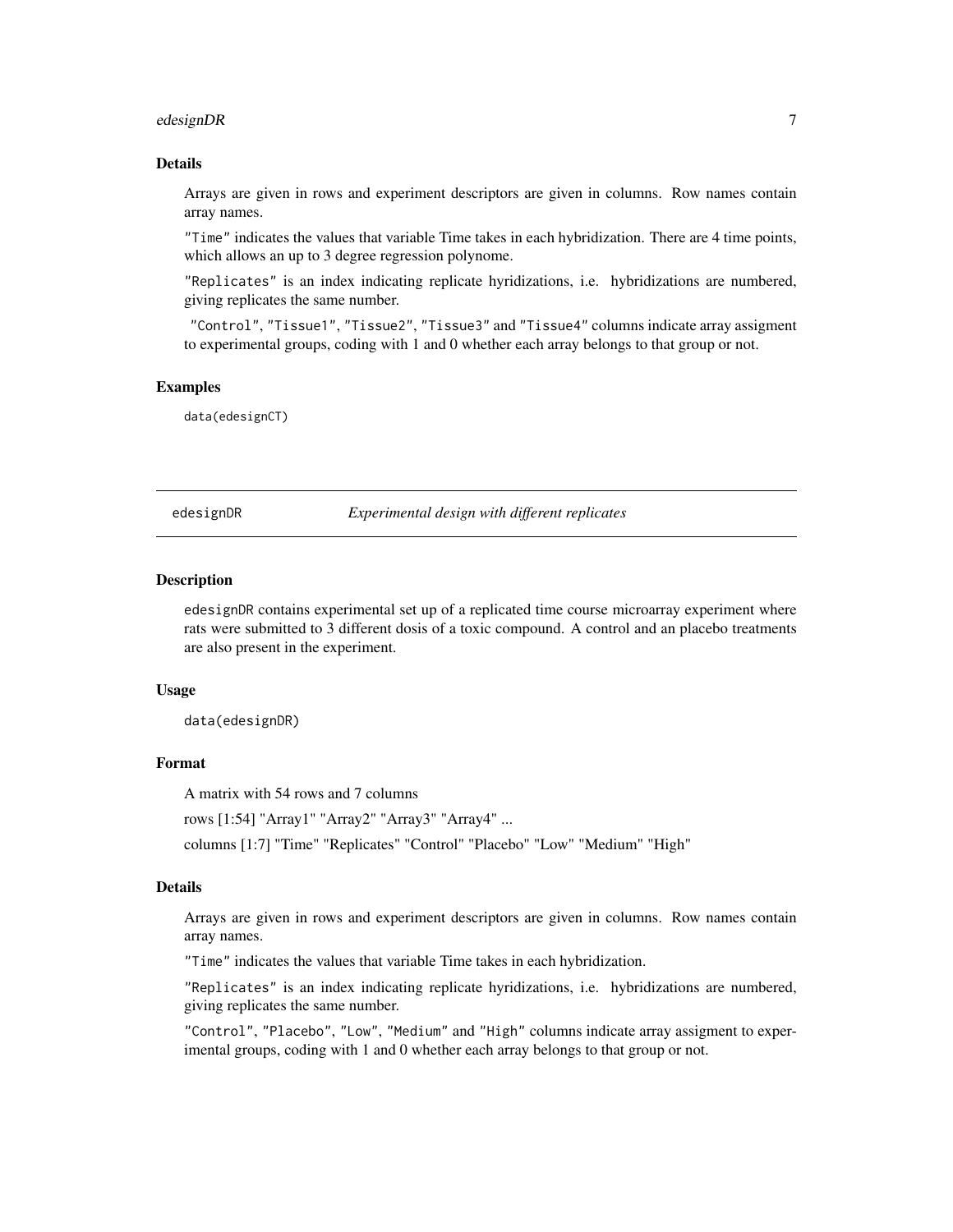# <span id="page-7-0"></span>References

Heijne, W.H.M.; Stierum, R.; Slijper, M.; van Bladeren P.J. and van Ommen B.(2003). Toxicogenomics of bromobenzene hepatotoxicity: a combined transcriptomics and proteomics approach. Biochemical Pharmacology 65 857-875.

#### Examples

data(edesignDR)

<span id="page-7-1"></span>

| get.siggenes | Extract significant genes for sets of variables in time series gene ex- |
|--------------|-------------------------------------------------------------------------|
|              | <i>pression experiments</i>                                             |

#### Description

This function creates lists of significant genes for a set of variables whose significance value has been computed with the T.fit function.

# Usage

```
get.siggenes(tstep, rsq = 0.7, add.IDs = FALSE, IDs = NULL, matchID.col = 1,
             only.names = FALSE, vars = c("all", "each", "groups"),
     significant.intercept = "dummy",
             groups.vector = NULL, trat.repl.spots = "none",
```

```
index = IDs[, (matchID,col + 1)], match = IDs[, matchID,col],r = 0.7
```
# Arguments

| tstep                 | a T. fit object                                                                                                               |  |
|-----------------------|-------------------------------------------------------------------------------------------------------------------------------|--|
| rsa                   | cut-off level at the R-squared value for the stepwise regression fit. Only genes<br>with R-squared more than rsq are selected |  |
| add.IDs               | logical indicating whether to include additional gene id's in the result                                                      |  |
| IDs                   | matrix contaning additional gene id information (required when add. IDs is<br>TRUE)                                           |  |
| matchID.col           | number of matching column in matrix IDs for adding genes ids                                                                  |  |
| only.names            | logical. If TRUE, expression values are ommited in the results                                                                |  |
| vars                  | variables for which to extract significant genes (see details)                                                                |  |
| significant.intercept |                                                                                                                               |  |
|                       | experimental groups for which significant intercept coefficients are considered<br>(see details)                              |  |
| groups.vector         | required when vars is "groups".                                                                                               |  |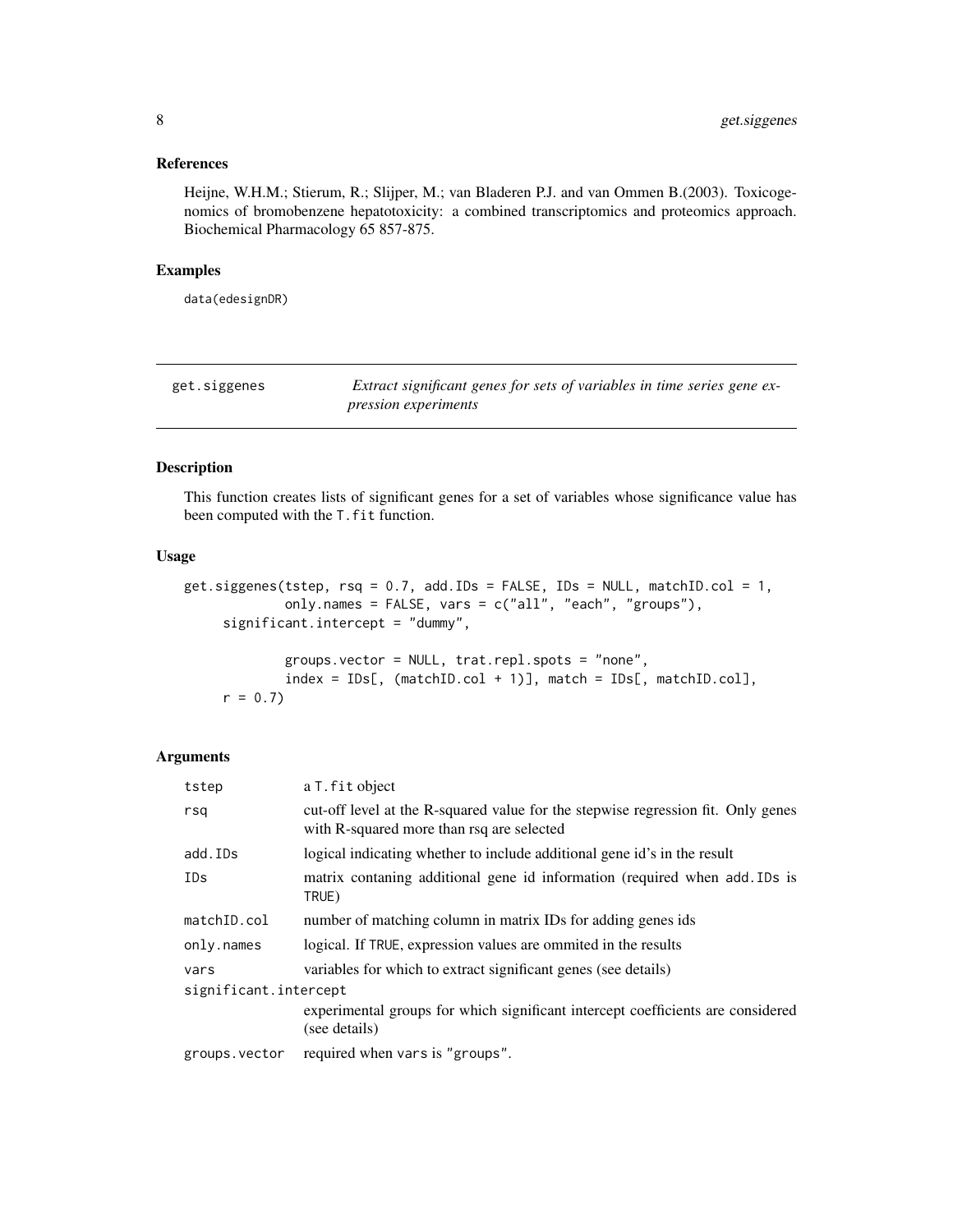# get.siggenes 9

| trat.repl.spots |                                                                                           |
|-----------------|-------------------------------------------------------------------------------------------|
|                 | treatment given to replicate spots. Possible values are "none" and "average"              |
| index           | argument of the average rows function to use when trat repl spots is<br>"average"         |
| match           | argument of the average, rows function to use when trat, repl, spots is "average"         |
| r               | minimum pearson correlation coefficient for replicated spots profiles to be aver-<br>aged |

#### **Details**

There are 3 possible values for the vars argument:

"all": generates one single matrix or gene list with all significant genes.

"each": generates as many significant genes extractions as variables in the general regression model. Each extraction contains the significant genes for that variable.

"groups": generates a significant genes extraction for each experimental group.

The difference between "each" and "groups" is that in the first case the variables of the same group (e.g. "TreatmentA" and "time\*TreatmentA" ) will be extracted separately and in the second case jointly.

When add. IDs is TRUE, a matrix of gene ids must be provided as argument of IDs, the matchID.col column of which having same levels as in the row names of sig.profiles. The option only.names is TRUE will generate a vector of significant genes or a matrix when add.IDs is set also to TRUE.

When trat.repl.spots is "average", match and index vectors are required for the [average.rows](#page-1-1) function. In gene expression data context, the index vector would contain geneIDs and indicate which spots are replicates. The match vector is used to match these genesIDs to rows in the significant genes matrix, and must have the same levels as the row names of sig.profiles.

The argument significant.intercept modulates the treatment for intercept coefficients to apply for selecting significant genes when vars equals "groups". There are three possible values: "none", no significant intercept (differences) are considered for significant gene selection, "dummy", includes genes with significant intercept differences between control and experimental groups, and "all" when both significant intercept coefficient for the control group and significant intercept differences are considered for selecting significant genes.

add. IDs = TRUE and trat.repl.spots = "average" are not compatible argumet values. add. IDs  $=$  TRUE and only.names  $=$  TRUE are compatible argumet values.

#### Value

| summary   | a vector or matrix listing significant genes for the variables given by the function<br>parameters                                                                              |
|-----------|---------------------------------------------------------------------------------------------------------------------------------------------------------------------------------|
| sig.genes | a list with detailed information on the significant genes found for the variables<br>given by the function parameters. Each element of the list is also a list contain-<br>ing: |
|           | sig.profiles: expression values of significant genes                                                                                                                            |
|           | coefficients: regression coefficients of the adjusted models                                                                                                                    |
|           | groups.coeffs: regression coefficients of the impicit models of each experi-<br>mental group                                                                                    |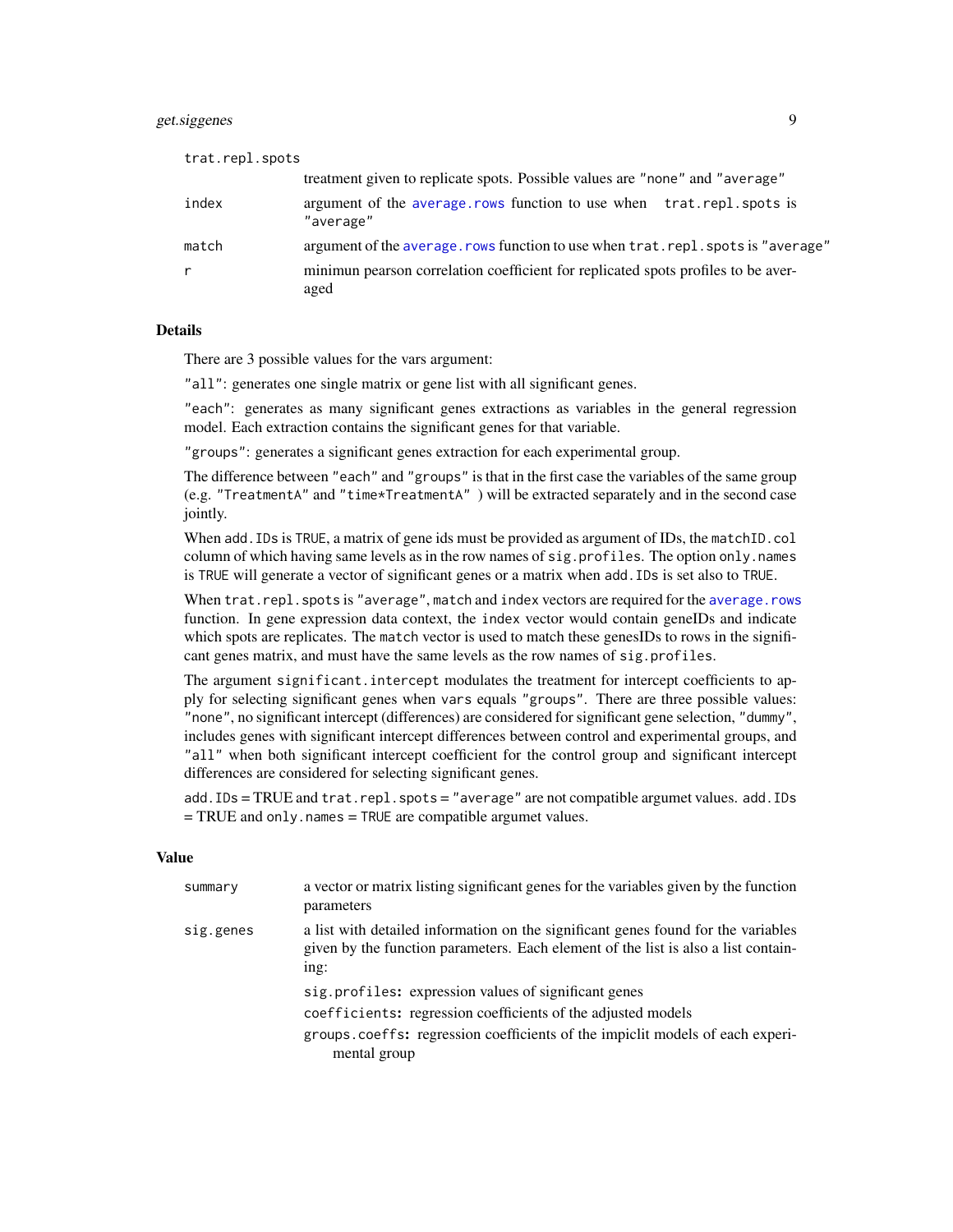- sig.pvalues: p-values of the regression coefficients for significant genes g: number of genes
- ...: arguments passed by previous functions

#### Author(s)

Ana Conesa, aconesa@cipf.es; Maria Jose Nueda, mj.nueda@ua.es

#### References

Conesa, A., Nueda M.J., Alberto Ferrer, A., Talon, T. 2006. maSigPro: a Method to Identify Significant Differential Expression Profiles in Time-Course Microarray Experiments. Bioinformatics 22, 1096-1102

```
#### GENERATE TIME COURSE DATA
## generate n random gene expression profiles of a data set with
## one control plus 3 treatments, 3 time points and r replicates per time point.
tc.GENE <- function(n, r,
             var11 = 0.01, var12 = 0.01, var13 = 0.01,
             var21 = 0.01, var22 = 0.01, var23 = 0.01,
             var31 = 0.01, var32 = 0.01, var33 = 0.01,
             var41 = 0.01, var42 = 0.01, var43 = 0.01,
             a1 = 0, a2 = 0, a3 = 0, a4 = 0,
             b1 = 0, b2 = 0, b3 = 0, b4 = 0,
             c1 = 0, c2 = 0, c3 = 0, c4 = 0)
{
 tc.dat <- NULL
 for (i in 1:n) {
   Ctl \leq c(rnorm(r, a1, var11), rnorm(r, b1, var12), rnorm(r, c1, var13)) # Ctl group
   Tr1 <- c(rnorm(r, a2, var21), rnorm(r, b2, var22), rnorm(r, c2, var23)) # Tr1 group
   Tr2 \leq c(rnorm(r, a3, var31), rnorm(r, b3, var32), rnorm(r, c3, var33)) # Tr2 group
   Tr3 \leq c(rnorm(r, a4, var41), rnorm(r, b4, var42), rnorm(r, c4, var43)) # Tr3 group
   gene \leq c(Ctl, Tr1, Tr2, Tr3)
   tc.dat <- rbind(tc.dat, gene)
 }
 tc.dat
}
## Create 270 flat profiles
flat \le tc. GENE(n = 270, r = 3)
## Create 10 genes with profile differences between Ctl and Tr1 groups
twodiff \le tc.GENE (n = 10, r = 3, b2 = 0.5, c2 = 1.3)
## Create 10 genes with profile differences between Ctl, Tr2, and Tr3 groups
threediff \le tc.GENE(n = 10, r = 3, b3 = 0.8, c3 = -1, a4 = -0.1, b4 = -0.8, c4 = -1.2)
## Create 10 genes with profile differences between Ctl and Tr2 and different variance
vardiff \le tc.GENE(n = 10, r = 3, a3 = 0.7, b3 = 1, c3 = 1.2, var32 = 0.03, var33 = 0.03)
## Create dataset
tc.DATA <- rbind(flat, twodiff, threediff, vardiff)
```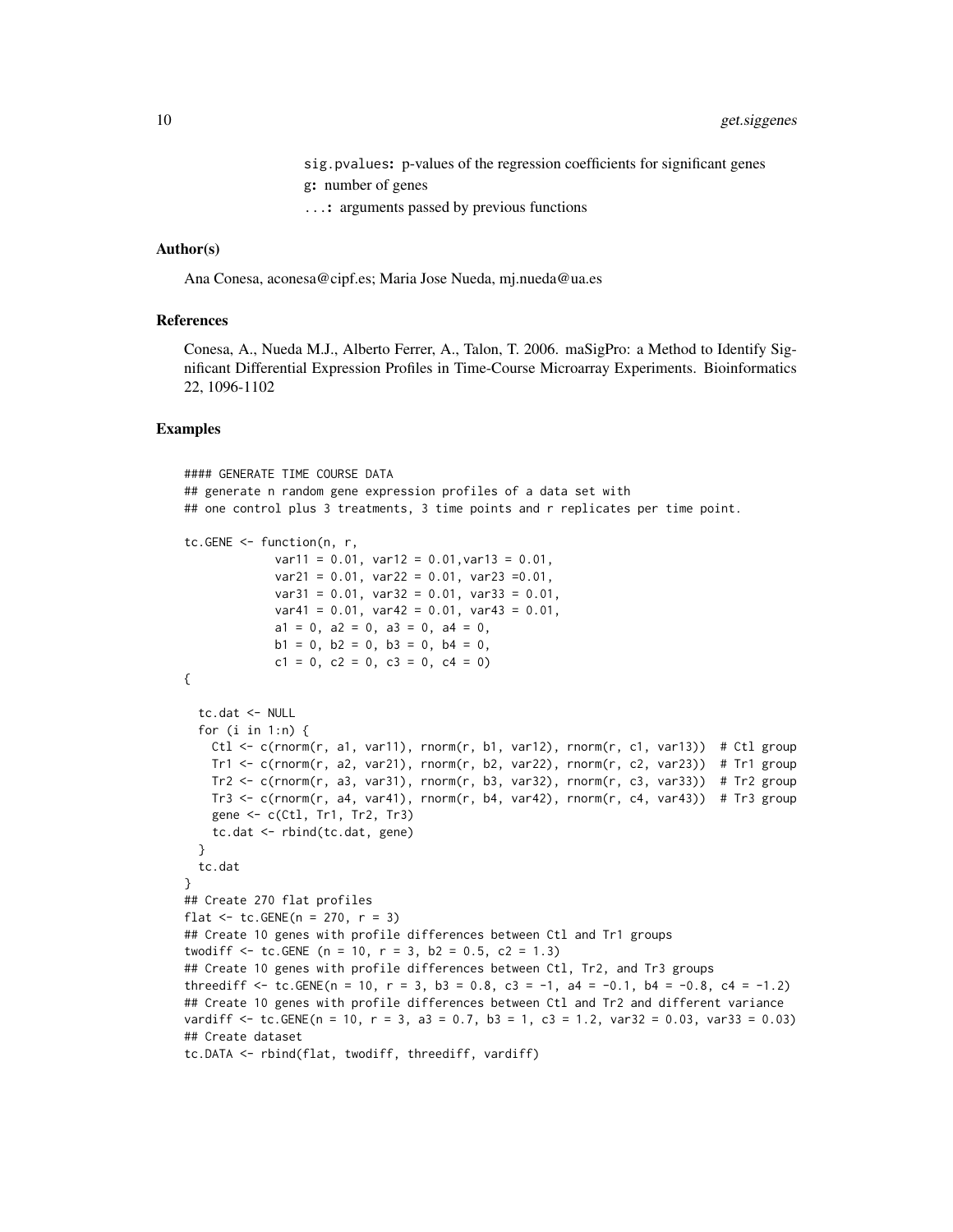#### <span id="page-10-0"></span>i.rank 11

```
rownames(tc.DATA) <- paste("feature", c(1:300), sep = "")
collnames(tc.DATA) \leq plate('Array", c(1:36), sep = "")tc.DATA [sample(c(1:(300*36)), 300)] <- NA # introduce missing values
#### CREATE EXPERIMENTAL DESIGN
Time \leq rep(c(rep(c(1:3), each = 3)), 4)
Replicates \leq rep(c(1:12), each = 3)
Control <- c(rep(1, 9), rep(0, 27))
Treat1 < -c(rep(0, 9), rep(1, 9), rep(0, 18))Treat2 < -c(rep(0, 18), rep(1, 9), rep(0,9))Treat3 < -c(rep(0, 27), rep(1, 9))edesign <- cbind(Time, Replicates, Control, Treat1, Treat2, Treat3)
rownames(edesign) <- paste("Array", c(1:36), sep = "")
tc.p \le p.vector(tc.DATA, design = make.design.matrix(edesign), Q = 0.01)
tc.tstep \le T.fit(data = tc.p, alfa = 0.05)
## This will obtain sigificant genes per experimental group
## which have a regression model Rsquared > 0.9
tc.sigs <- get.siggenes (tc.tstep, rsq = 0.9, vars = "groups")
## This will obtain all sigificant genes regardless the Rsquared value.
## Replicated genes are averaged.
IDs <- rbind(paste("feature", c(1:300), sep = ""),
      rep(paste("gene", c(1:150), sep = ""), each = 2))
tc.sigs.ALL <- get.siggenes (tc.tstep, rsq = 0, vars = "all", IDs = IDs)
tc.sigs.groups <- get.siggenes (tc.tstep, rsq = 0, vars = "groups", significant.intercept="dummy")
```
i.rank *Ranks a vector to index*

#### **Description**

Ranks the values in a vector to sucessive values. Ties are given the same value.

#### Usage

i.rank(x)

#### Arguments

x vector

#### Value

Vector of ranked values

#### Author(s)

Ana Conesa, aconesa@cipf.es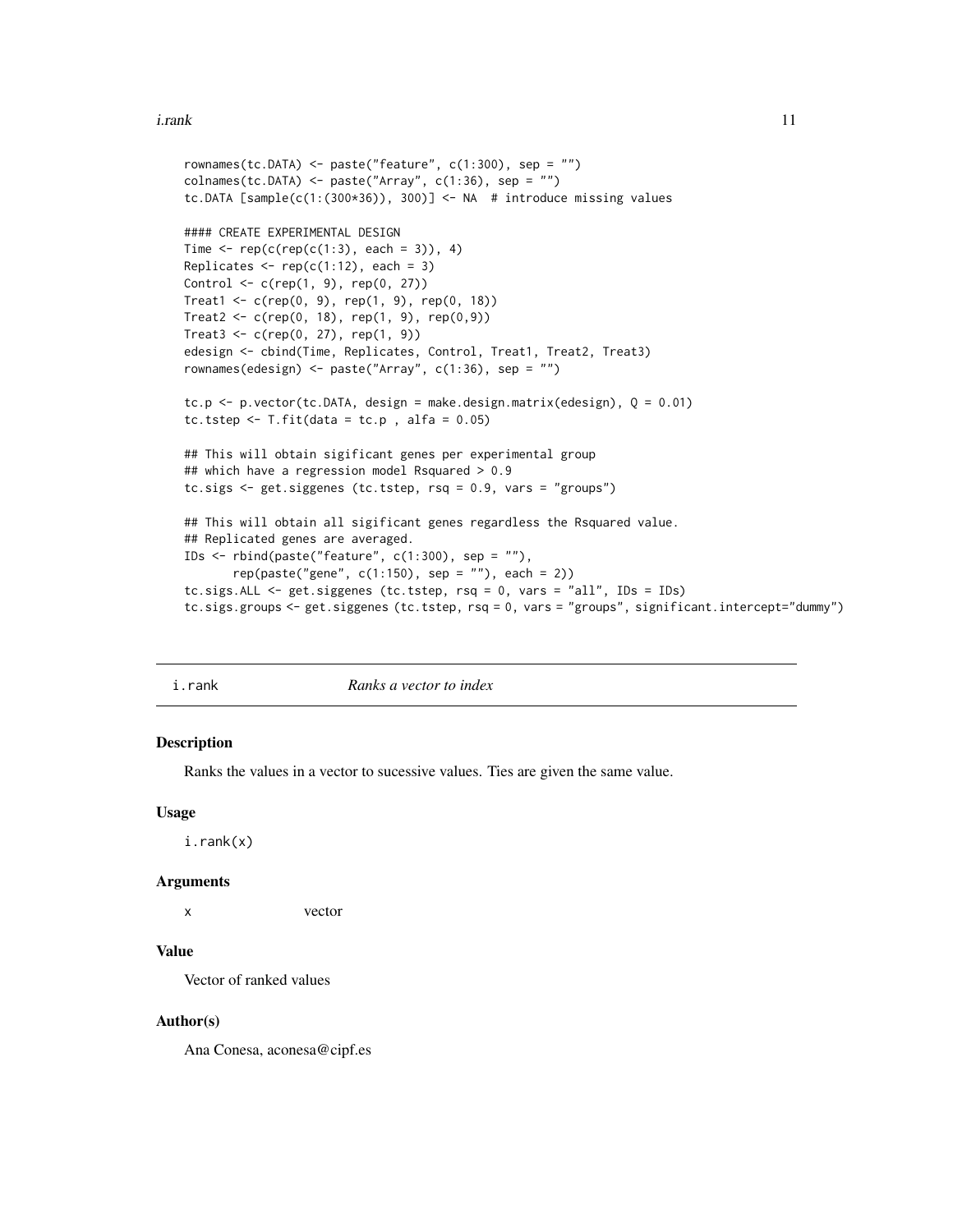#### See Also

[rank](#page-0-0),[order](#page-0-0)

#### Examples

```
i.rank(c(1, 1, 1, 3, 3, 5, 7, 7, 7))
```
<span id="page-11-1"></span>make.design.matrix *Make a design matrix for regression fit of time series gene expression experiments*

#### Description

make.design.matrix creates the design matrix of dummies for fitting time series micorarray gene expression experiments.

#### Usage

make.design.matrix(edesign, degree =  $2$ , time.col =  $1$ ,  $rep1,col = 2, group.class = c(3:ncol(edesign)))$ 

#### Arguments

| edesign    | matrix describing experimental design. Rows must be arrays and columns ex-<br>periment descriptors                                   |
|------------|--------------------------------------------------------------------------------------------------------------------------------------|
| degree     | the degree of the regression fit polynome. degree $= 1$ returns linear regression,<br>$degree = 2$ returns quadratic regression, etc |
| time.col   | column number in edesign containing time values. Default is first column                                                             |
| repl.col   | column number in edesign containing coding for replicate arrays. Default is<br>second column                                         |
| group.cols | column numbers in edesign indicating the coding for each experimental group<br>(treatment, tissue, ). See details                    |

### Details

rownames of edesign object should contain the arrays naming (i.e. array1, array2, ...). colnames of edesign must contain the names of experiment descriptors(i.e. "Time", "Replicates", "Treatment A", "Treatment B", etc.). for each experimental group a different column must be present in edesign, coding with 1 and 0 whether each array belongs to that group or not.

make.design.matrix returns a design matrix where rows represent arrays and column variables of time, dummies and their interactions for up to the degree given. Dummies show the relative effect of each experimental group related to the first one. Single dummies indicate the abcissa component of each group. \$Time\*dummy\$ variables indicate slope changes, \$Time^2\*dummy\$ indicates curvature changes. Higher grade values could model complex responses. In case experimental groups share a initial state (i.e. common time 0), no single dummies are modeled.

<span id="page-11-0"></span>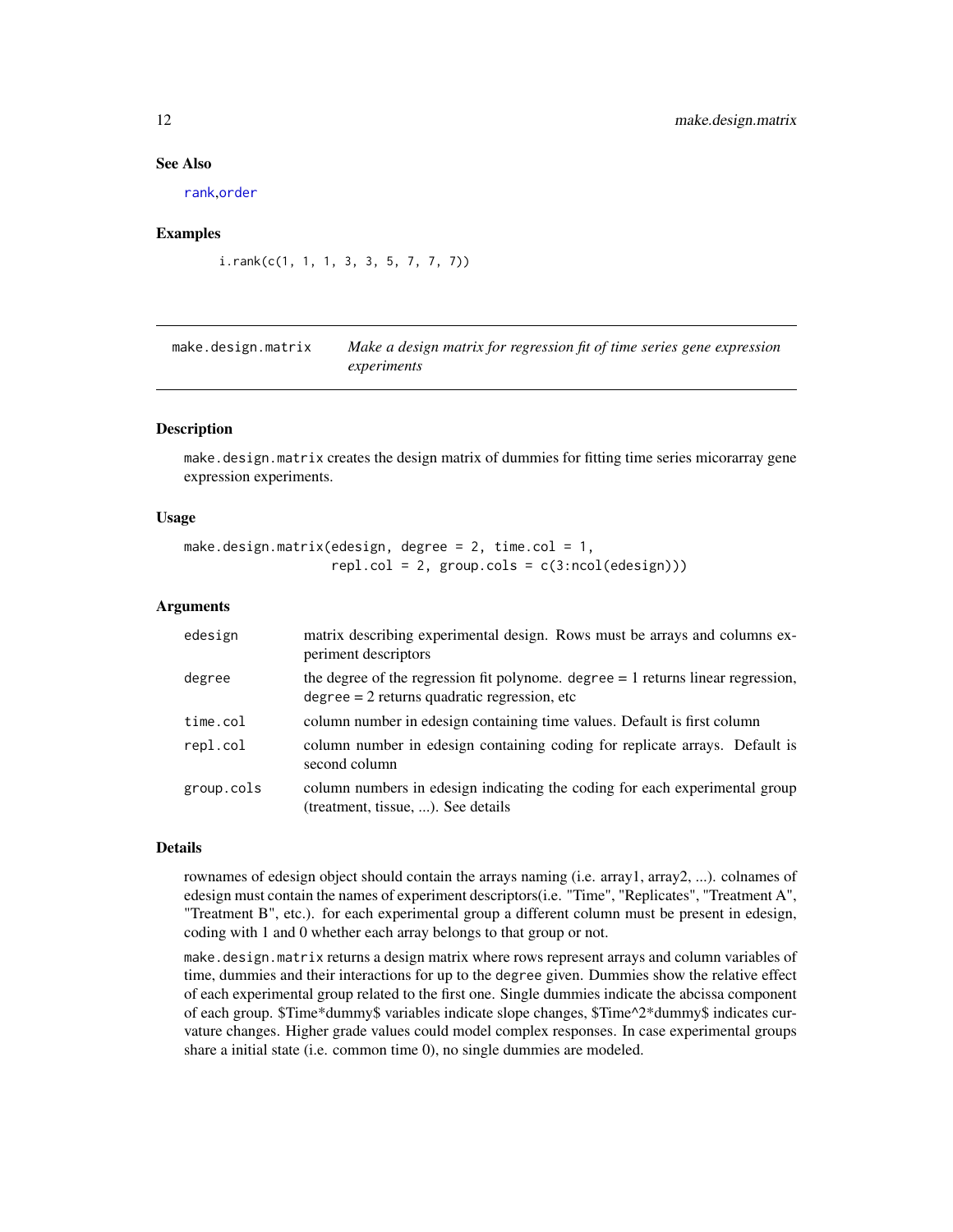#### <span id="page-12-0"></span>maSigPro the contract of the contract of the contract of the contract of the contract of the contract of the contract of the contract of the contract of the contract of the contract of the contract of the contract of the c

#### Value

| dis           | design matrix of dummies for fitting time series                       |
|---------------|------------------------------------------------------------------------|
| groups.vector | vector coding the experimental group to which each variable belongs to |
| edesign       | edesign value passed as argument                                       |

#### Author(s)

Ana Conesa, aconesa@cipf.es; Maria Jose Nueda, mj.nueda@ua.es

#### References

Conesa, A., Nueda M.J., Alberto Ferrer, A., Talon, T. 2006. maSigPro: a Method to Identify Significant Differential Expression Profiles in Time-Course Microarray Experiments. Bioinformatics 22, 1096-1102

#### Examples

```
data(edesign.abiotic, edesignCT)
make.design.matrix(edesign.abiotic) # quadratic model
make.design.matrix(edesignCT, degree = 3) # cubic model with common starting time point
```

| maSigPro | Wrapping function for identifying significant differential gene expres- |
|----------|-------------------------------------------------------------------------|
|          | sion profiles in micorarray time course experiments                     |

# **Description**

maSigPro performs a whole maSigPro analysis for a times series gene expression experiment. The function sucesively calls the functions [make.design.matrix](#page-11-1)(optional), [p.vector](#page-19-1), [T.fit](#page-35-1), [get.siggenes](#page-7-1) and [see.genes](#page-28-1).

#### Usage

```
maSigPro(data, edesign, matrix = "AUTO", groups.vector = NULL,
    degree = 2, time.col = 1, repl.col = 2, group.cols = c(3:ncol(edesign)),Q = 0.05, alfa = Q, nvar.correction = FALSE, step.method = "backward", rsq = 0.7,
  min.obs = 3, vars = "groups", significant.intercept = "dummy", cluster.data = 1,
  add.IDs = FALSE, IDs = NULL, matchID.col = 1, only.names = FALSE, k = 9, m = 1.45,
  cluster.method = "hclust", distance = "cor", agglo.method = "ward", iter.max = 500,
    summary.mode = "median", color.mode = "rainbow", trat.repl.spots = "none",
    index = IDs[, (\text{matchID}.\text{col} + 1)], match = IDs[, matchID.col], rs = 0.7,
    show.fit = TRUE, show.lines = TRUE, pdf = TRUE, cexlab = 0.8,
    legend = TRUE, main = NULL, ...)
```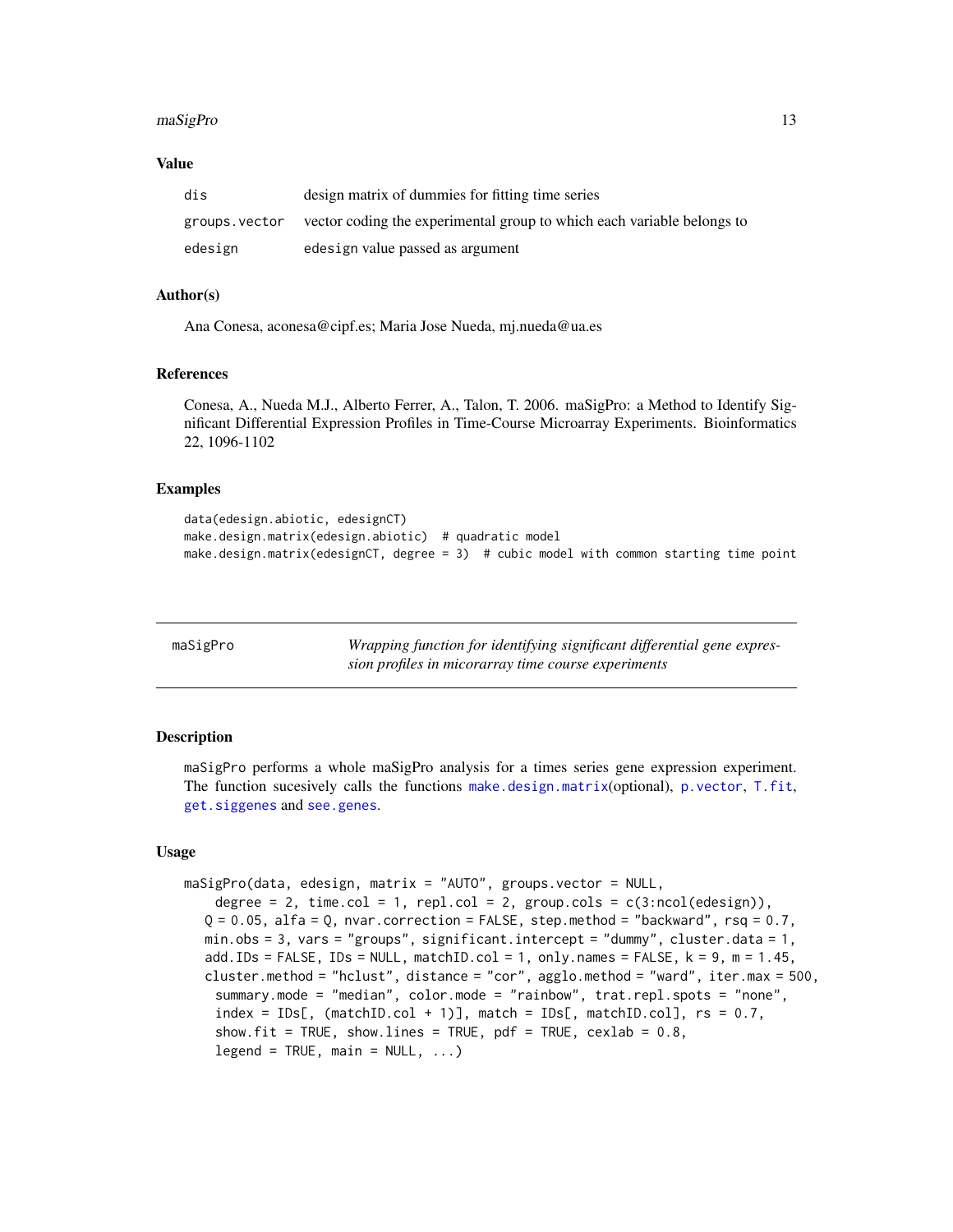# Arguments

| data                  | matrix with normalized gene expression data. Genes must be in rows and arrays<br>in columns. Row names must contain geneIDs          |
|-----------------------|--------------------------------------------------------------------------------------------------------------------------------------|
|                       | (argument of p. vector)                                                                                                              |
| edesign               | matrix of experimental design. Row names must contain arrayIDs                                                                       |
|                       | (argument of make.design.matrix and see.genes)                                                                                       |
| matrix                | design matrix for regression analysis. By default design is calculated with<br>make.design.matrix                                    |
|                       | (argument of p. vector and T. fit, by default computed by make. design. matrix)                                                      |
| groups.vector         | vector indicating experimental group of each variable                                                                                |
|                       | (argument of get. siggenes and see. genes, by default computed by make. design. matrix)                                              |
| degree                | the degree of the regression fit polynome. degree $= 1$ returns lineal regression,<br>$degree = 2$ returns quadratic regression, etc |
|                       | (argument of make.design.matrix)                                                                                                     |
| time.col              | column in edesign containing time values. Default is first column                                                                    |
|                       | (argument of make.design.matrix and see.genes)                                                                                       |
| repl.col              | column in edesign containing coding for replicates arrays. Default is second<br>column                                               |
|                       | (argument of make.design.matrix and see.genes)                                                                                       |
| group.cols            | columns in edesign indicating the coding for each group of the experiment (see<br>make.design.matrix)                                |
|                       | (argument of make.design.matrix and see.genes)                                                                                       |
| Q                     | level of false discovery rate (FDR) control                                                                                          |
|                       | (argument of p. vector)                                                                                                              |
| alfa                  | significance level used for variable selection in the stepwise regression<br>(argument of $T$ . fit)                                 |
| nvar.correction       |                                                                                                                                      |
|                       | logical for indicating correcting of stepwise regression significance level<br>(argument of $T$ . fit)                               |
| step.method           | argument to be passed to the step function.                                                                                          |
|                       | Can be either "backward", "forward", "two.ways.backward" or "two.ways.forward"                                                       |
| rsq                   | cut-off level at the R-squared value for the stepwise regression fit.                                                                |
|                       | Only genes with R-squared greater than rsq are selected                                                                              |
| min.obs               | genes with less than this number of true numerical values will be excluded from<br>the analysis                                      |
|                       | (argument of $p$ . vector and $T$ . fit)                                                                                             |
| vars                  | variables for which to extract significant genes                                                                                     |
|                       | (argument of get. siggenes)                                                                                                          |
| significant.intercept |                                                                                                                                      |
|                       | experimental groups for which significant intercept coefficients are considered<br>(argument of get. siggenes)                       |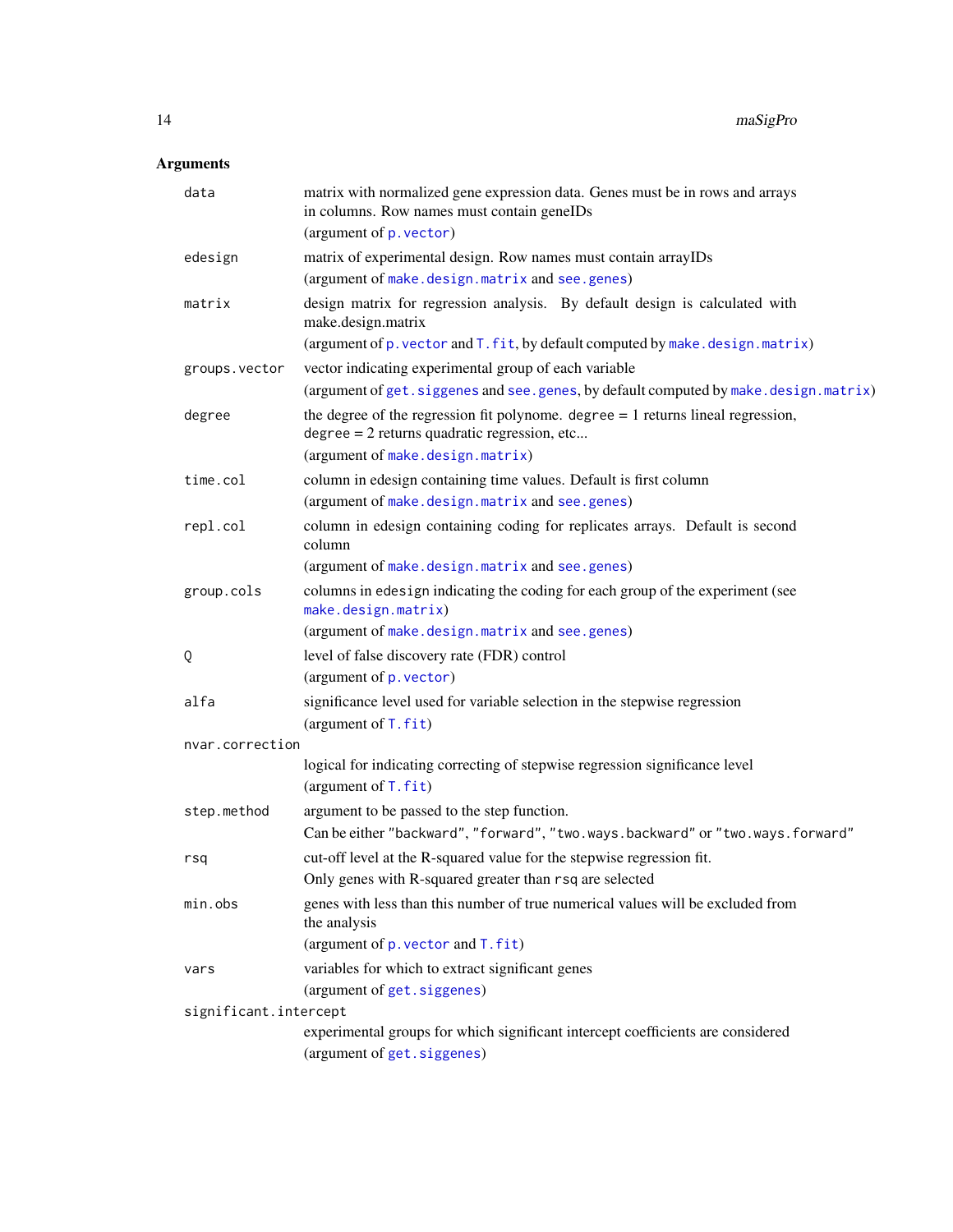#### maSigPro 15

| cluster.data    | Type of data used by the cluster algorithm<br>(argument of see.genes)                                            |
|-----------------|------------------------------------------------------------------------------------------------------------------|
| add.IDs         | logical indicating whether to include additional gene id's in the significant genes<br>result                    |
|                 | (argument of get. siggenes)                                                                                      |
| IDs             | matrix contaning additional gene id information (required when add. IDs is<br>TRUE)                              |
|                 | (argument of get. siggenes)                                                                                      |
| matchID.col     | number of matching column in matrix IDs for adding genes ids                                                     |
|                 | (argument ofget.siggenes)                                                                                        |
| only.names      | logical. If TRUE, expression values are ommited in the significant genes result<br>(argument of get. siggenes)   |
| k               | number of clusters                                                                                               |
|                 | (argument of see.genes)                                                                                          |
| m               | m parameter when "mfuzz" clustering algorithm is used. See mfuzz                                                 |
|                 | (argument of see.genes)                                                                                          |
| cluster.method  | clustering method for data partioning                                                                            |
|                 | (argument of see.genes)                                                                                          |
| distance        | distance measurement function used when cluster.method is "hclust"                                               |
|                 | (argument of see.genes)                                                                                          |
| agglo.method    | aggregation method used when cluster.method is "hclust"                                                          |
|                 | (argument of see.genes)                                                                                          |
| iter.max        | number of iterations when cluster.method is "kmeans"                                                             |
|                 | (argument of see.genes)                                                                                          |
| summary.mode    | the method to condensate expression information when more than one gene is<br>present in the data.               |
|                 | Possible values are "representative" and "median"<br>(argument of PlotGroups)                                    |
| color.mode      | color scale for plotting profiles. Can be either "rainblow" or "gray"<br>(argument of PlotProfiles)              |
| trat.repl.spots |                                                                                                                  |
|                 | treatment givent to replicate spots. Possible values are "none" and "average'<br>(argument of get. siggenes)     |
| index           | argument of the average. rows function to use when trat. repl. spots is "average"<br>(argument of get. siggenes) |
| match           | argument of the link{average.rows} function to use when trat.repl.spots<br>is "average"                          |
|                 | (argument of get. siggenes)                                                                                      |
| rs              | minimun pearson correlation coefficient for replicated spots profiles to be aver-<br>aged                        |
|                 | (argument of get. siggenes)                                                                                      |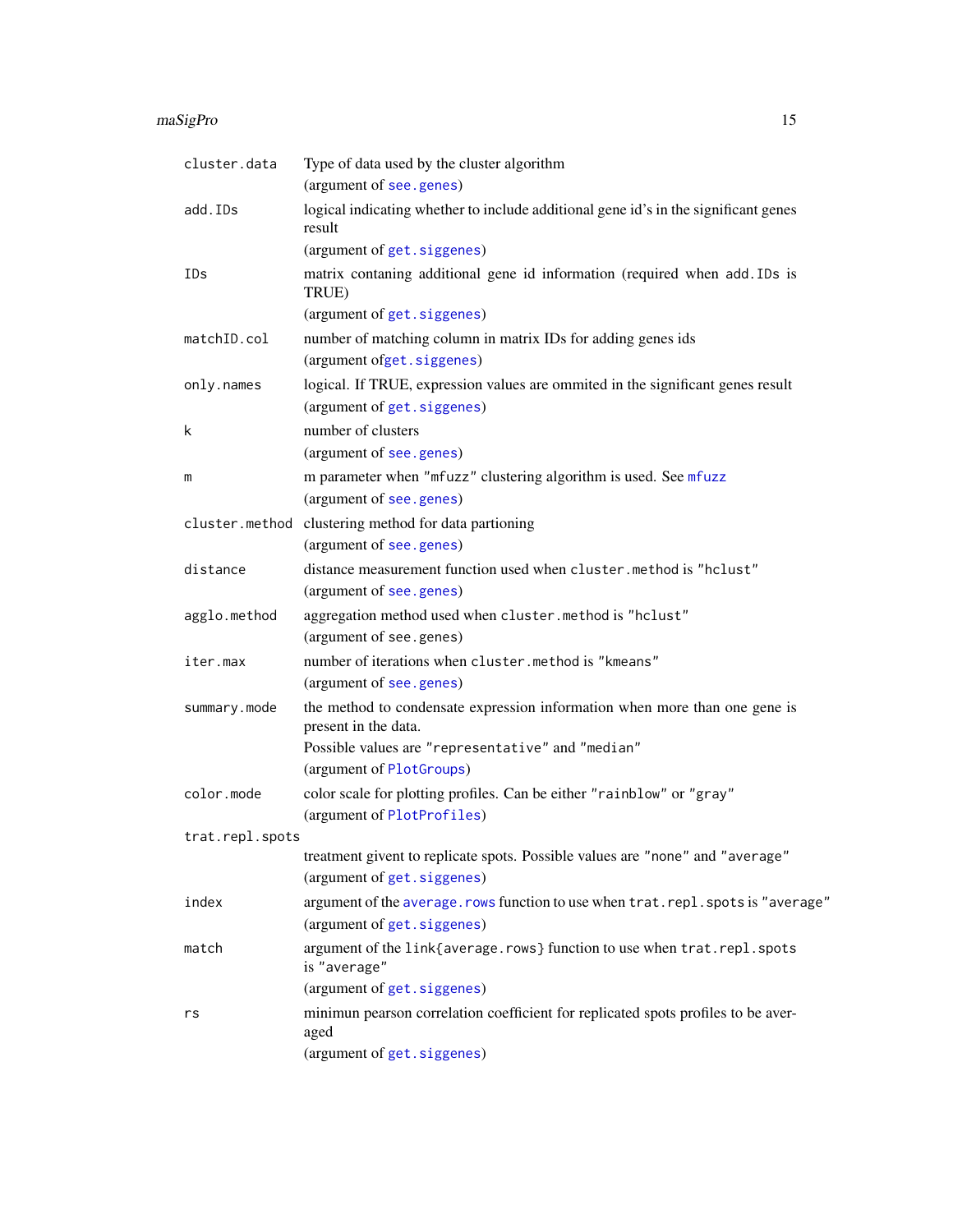| show.fit   | logical indicating whether regression fit curves must be plotted                               |
|------------|------------------------------------------------------------------------------------------------|
|            | (argument of see.genes)                                                                        |
| show.lines | logical indicating whether a line must be drawn joining plotted data points for<br>reach group |
|            | (argument of see.genes)                                                                        |
| pdf        | logical indicating whether a pdf results file must be generated                                |
|            | (argument of see.genes)                                                                        |
| cexlab     | graphical parameter maginfication to be used for x labels in plotting functions                |
| legend     | logical indicating whether legend must be added when plotting profiles                         |
|            | (argument of see.genes)                                                                        |
| main       | title for pdf results file                                                                     |
| $\ddots$   | other graphical function arguments                                                             |
|            |                                                                                                |

# Details

maSigPro finds and display genes with significant profile differences in time series gene expression experiments. The main, compulsory, input parameters for this function are a matrix of gene expression data (see p. vector for details) and a matrix describing experimental design (see [make.design.matrix](#page-11-1) or [p.vector](#page-19-1) for details). In case extended gene ID information is wanted to be included in the result of significant genes, a third IDs matrix containing this information will be required (see [get.siggenes](#page-7-1) for details).

Basiscally in the function calls subsequent steps of the maSigPro approach which is:

- Make a general regression model with dummies to indicate different experimental groups.
- Select significant genes on the basis of this general model, applying fdr control.
- Find significant variables for each gene, using stepwise regression.
- Extract and display significant genes for any set of variables or experimental groups.

#### Value

| summary    | a vector or matrix listing significant genes for the variables given by the function<br>parameters                                                                              |
|------------|---------------------------------------------------------------------------------------------------------------------------------------------------------------------------------|
| sig.genes  | a list with detailed information on the significant genes found for the variables<br>given by the function parameters. Each element of the list is also a list contain-<br>ing: |
|            | sig. profiles: expression values of significant genes. The cluster assingment<br>of each gene is given in the last column                                                       |
|            | coefficients: regression coefficients for significant genes                                                                                                                     |
|            | t. score: value of the t statistics of significant genes                                                                                                                        |
|            | sig. pvalues: p-values of the regression coefficients for significant genes                                                                                                     |
|            | g: number of genes                                                                                                                                                              |
|            | : arguments passed by previous functions                                                                                                                                        |
| input.data | input analysis data                                                                                                                                                             |
| G          | number of input genes                                                                                                                                                           |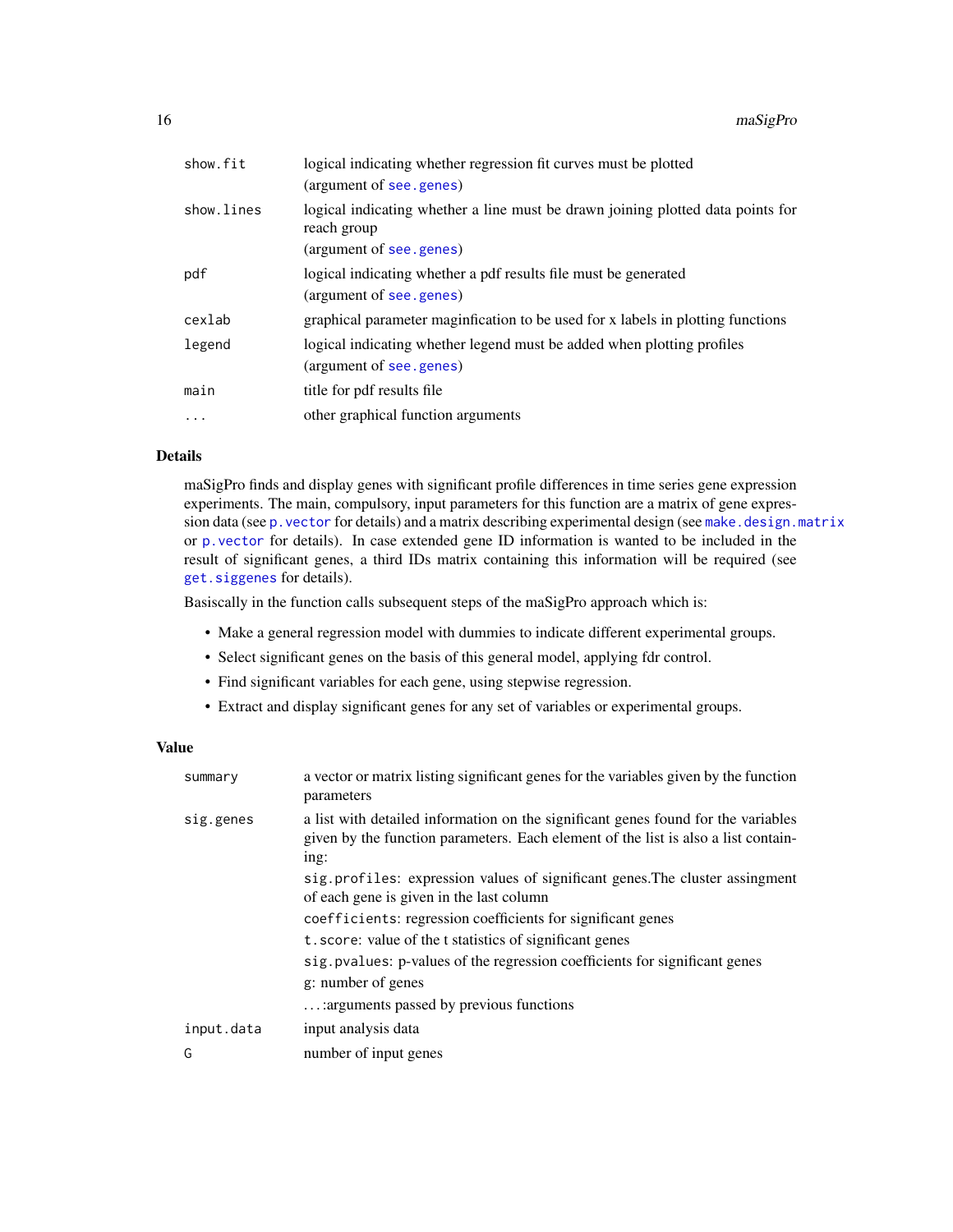#### maSigPro 17

| edesign       | matrix of experimental design                                                            |
|---------------|------------------------------------------------------------------------------------------|
| dis           | regression design matrix                                                                 |
| min.obs       | imputed value for minimal number of true observations                                    |
| p.vector      | vector containing the computed p-values of the general regression model for<br>each gene |
| variables     | variables in the general regression model                                                |
| g             | number of signifant genes                                                                |
| p.vector.alfa | $p$ -vlaue at $FDR = 0$ control                                                          |
| step.method   | imputed step method for stepwise regression                                              |
| Q             | imputed value for false discovery rate (FDR) control                                     |
| step.alfa     | inputed significance level in stepwise regression                                        |
| influ.info    | data frame of genes containing influencial data                                          |

#### Author(s)

Ana Conesa, aconesa@cipf.es; Maria Jose Nueda, mj.nueda@ua.es

#### References

Conesa, A., Nueda M.J., Alberto Ferrer, A., Talon, T. 2005. maSigPro: a Method to Identify Significant Differential Expression Profiles in Time-Course Microarray Experiments.

#### See Also

[make.design.matrix](#page-11-1), [p.vector](#page-19-1), [T.fit](#page-35-1), [get.siggenes](#page-7-1), [see.genes](#page-28-1)

```
#### GENERATE TIME COURSE DATA
## generate n random gene expression profiles of a data set with
## one control plus 3 treatments, 3 time points and r replicates per time point.
tc.GENE <- function(n, r,
            var11 = 0.01, var12 = 0.01, var13 = 0.01,
            var21 = 0.01, var22 = 0.01, var23 = 0.01,
            var31 = 0.01, var32 = 0.01, var33 = 0.01,
            var41 = 0.01, var42 = 0.01, var43 = 0.01,
             a1 = 0, a2 = 0, a3 = 0, a4 = 0,
             b1 = 0, b2 = 0, b3 = 0, b4 = 0,
             c1 = 0, c2 = 0, c3 = 0, c4 = 0)
{
 tc.dat <- NULL
 for (i in 1:n) {
   Ctl <- c(rnorm(r, a1, var11), rnorm(r, b1, var12), rnorm(r, c1, var13)) # Ctl group
   Tr1 <- c(rnorm(r, a2, var21), rnorm(r, b2, var22), rnorm(r, c2, var23)) # Tr1 group
   Tr2 \leq c(rnorm(r, a3, var31), rnorm(r, b3, var32), rnorm(r, c3, var33)) # Tr2 group
```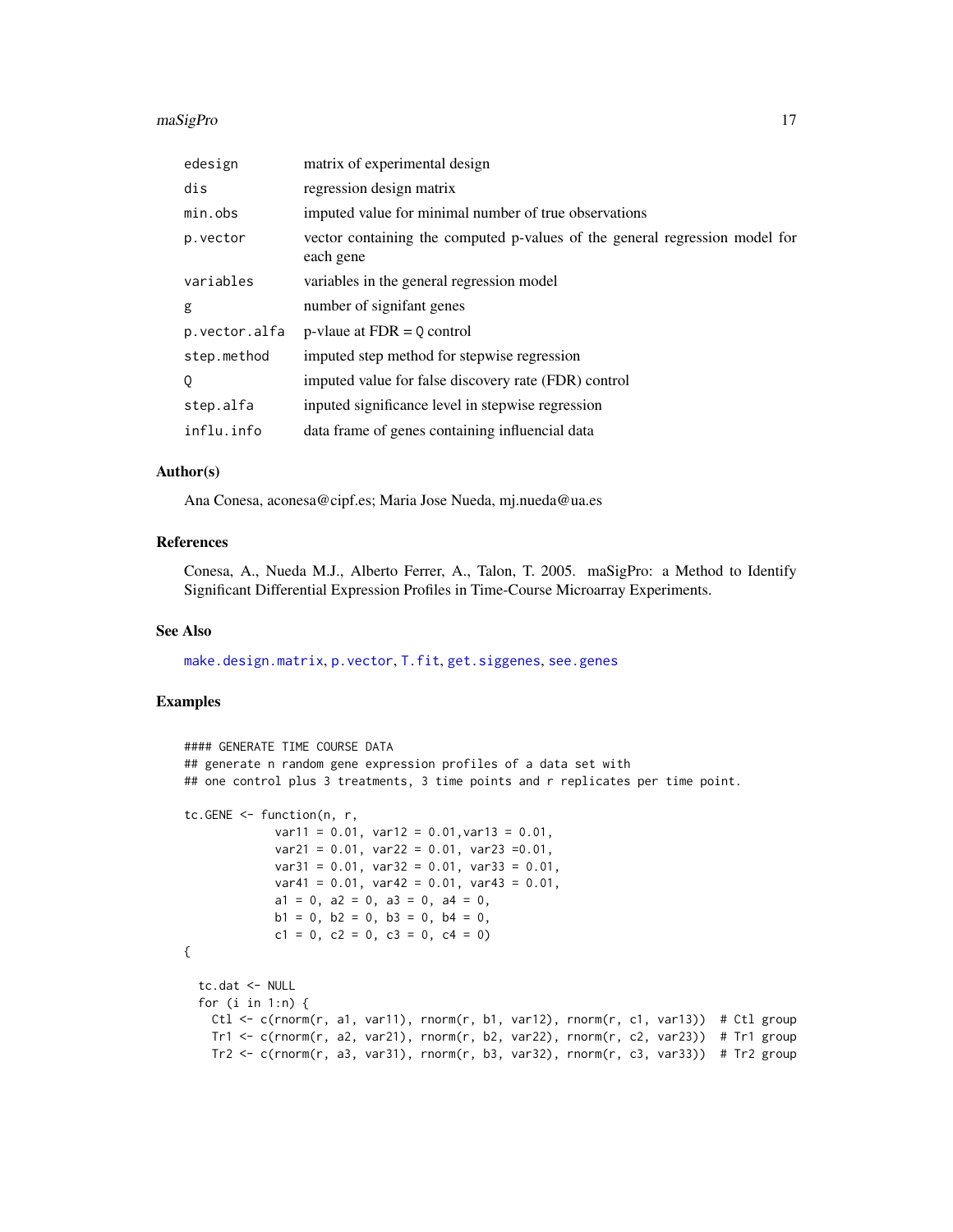```
Tr3 \leq c(rnorm(r, a4, var41), rnorm(r, b4, var42), rnorm(r, c4, var43)) # Tr3 group
   gene <- c(Ctl, Tr1, Tr2, Tr3)
   tc.dat <- rbind(tc.dat, gene)
 }
 tc.dat
}
## Create 270 flat profiles
flat \le tc. GENE(n = 270, r = 3)
## Create 10 genes with profile differences between Ctl and Tr1 groups
twodiff \le tc. GENE (n = 10, r = 3, b2 = 0.5, c2 = 1.3)
## Create 10 genes with profile differences between Ctl, Tr2, and Tr3 groups
threediff \le tc.GENE(n = 10, r = 3, b3 = 0.8, c3 = -1, a4 = -0.1, b4 = -0.8, c4 = -1.2)
## Create 10 genes with profile differences between Ctl and Tr2 and different variance
vardiff \le tc.GENE(n = 10, r = 3, a3 = 0.7, b3 = 1, c3 = 1.2, var32 = 0.03, var33 = 0.03)
## Create dataset
tc.DATA <- rbind(flat, twodiff, threediff, vardiff)
rownames(tc.DATA) <- paste("feature", c(1:300), sep = "")
collnames(tc.DATA) \leq-paste('Array", c(1:36), sep = "")tc.DATA[sample(c(1:(300*36)), 300)] <- NA # introduce missing values
#### CREATE EXPERIMENTAL DESIGN
Time \leq rep(c(rep(c(1:3), each = 3)), 4)
Replicates \leq rep(c(1:12), each = 3)
Control <- c(rep(1, 9), rep(0, 27))
Treat1 <- c(rep(0, 9), rep(1, 9), rep(0, 18))Treat2 < -c(rep(0, 18), rep(1, 9), rep(0,9))Treat3 < -c(rep(0, 27), rep(1, 9))edesign <- cbind(Time, Replicates, Control, Treat1, Treat2, Treat3)
rownames(edesign) <- paste("Array", c(1:36), sep = "")
#### RUN maSigPro
tc.test <- maSigPro (tc.DATA, edesign, degree = 2, vars = "groups", main = "Test")
tc.test$g # gives number of total significant genes
tc.test$summary # shows significant genes by experimental groups
tc.test$sig.genes$Treat1$sig.pvalues # shows pvalues of the significant coefficients
                                     # in the regression models of the significant genes
                                      # for Control.vs.Treat1 comparison
```
maSigProUsersGuide *View maSigPro User's Guide*

#### **Description**

Finds the location of the maSigPro User's Guide and opens it.

#### Usage

maSigProUsersGuide(view=TRUE)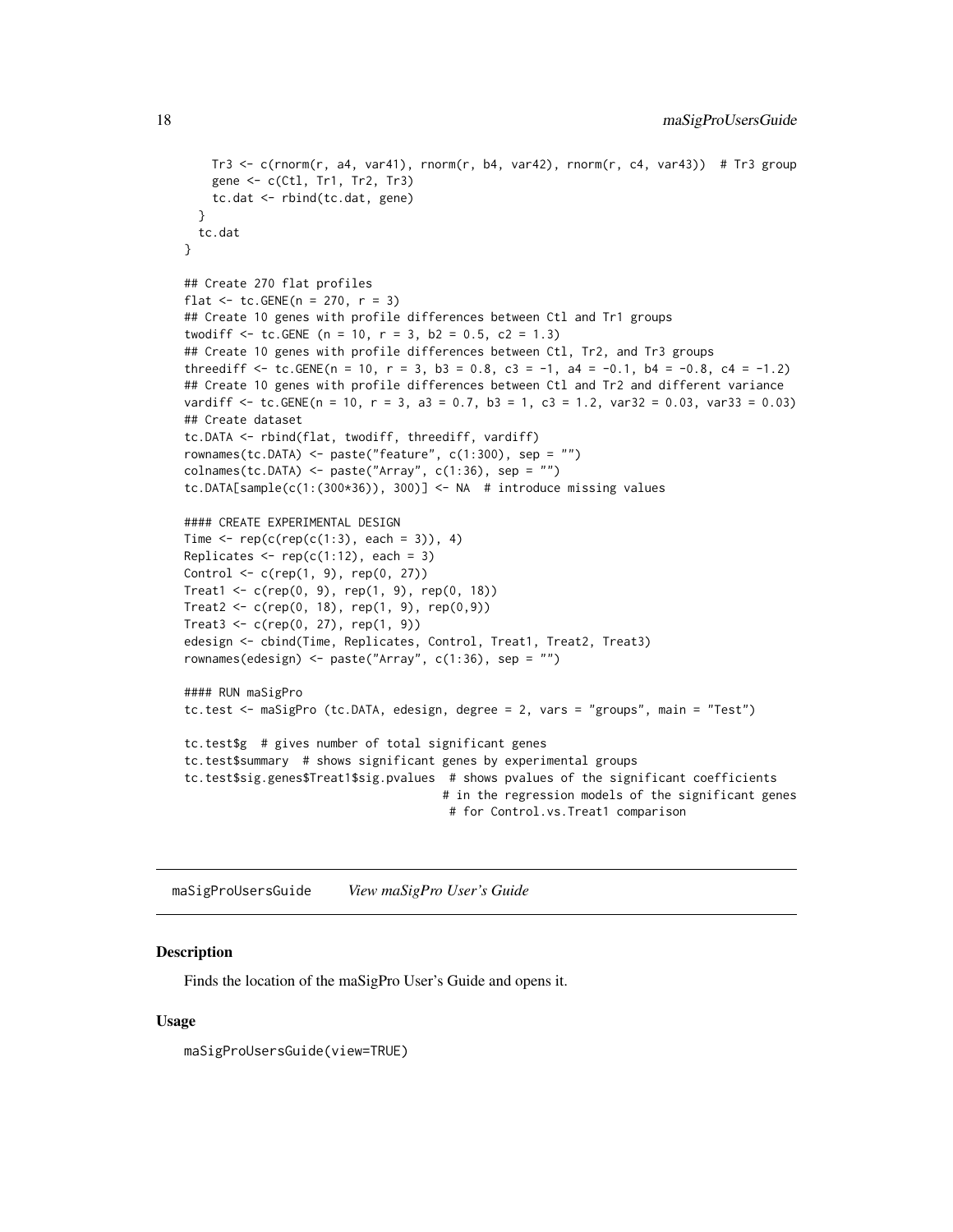#### <span id="page-18-0"></span>NBdata 19

#### Arguments

view logical, to specify if the document is opened using the PDF document reader.

#### Details

The function vignette("maSigPro") will find the short maSigPro Vignette which describes how to obtain the maSigPro User's Guide. The User's Guide is not itself a true vignette because it is not automatically generated using Sweave during the package build process. This means that it cannot be found using vignette, hence the need for this special function.

If the operating system is other than Windows, then the PDF viewer used is that given by Sys.getenv("R\_PDFVIEWER"). The PDF viewer can be changed using Sys.putenv(R\_PDFVIEWER=).

# Value

If vignette(view=TRUE), the PDF document reader is started and the User's Guide is opened. If vignette(view=FALSE), returns the file location.

#### Examples

maSigProUsersGuide() maSigProUsersGuide(view=FALSE)

NBdata *RNA-Seq dataset example*

#### **Description**

NBdata contains a subset of a bigger normalized negative binomial simulated dataset.

#### Usage

data(NBdata)

#### Format

A data frame with 100 observations on 36 numeric variables.

# Details

This dataset is part of a larger simulated and normalized dataset with 2 experimental groups, 6 timepoints and 3 replicates. Simulation has been done by using a negative binomial distribution. The first 20 genes are simulated with changes among time.

# Examples

data(NBdata)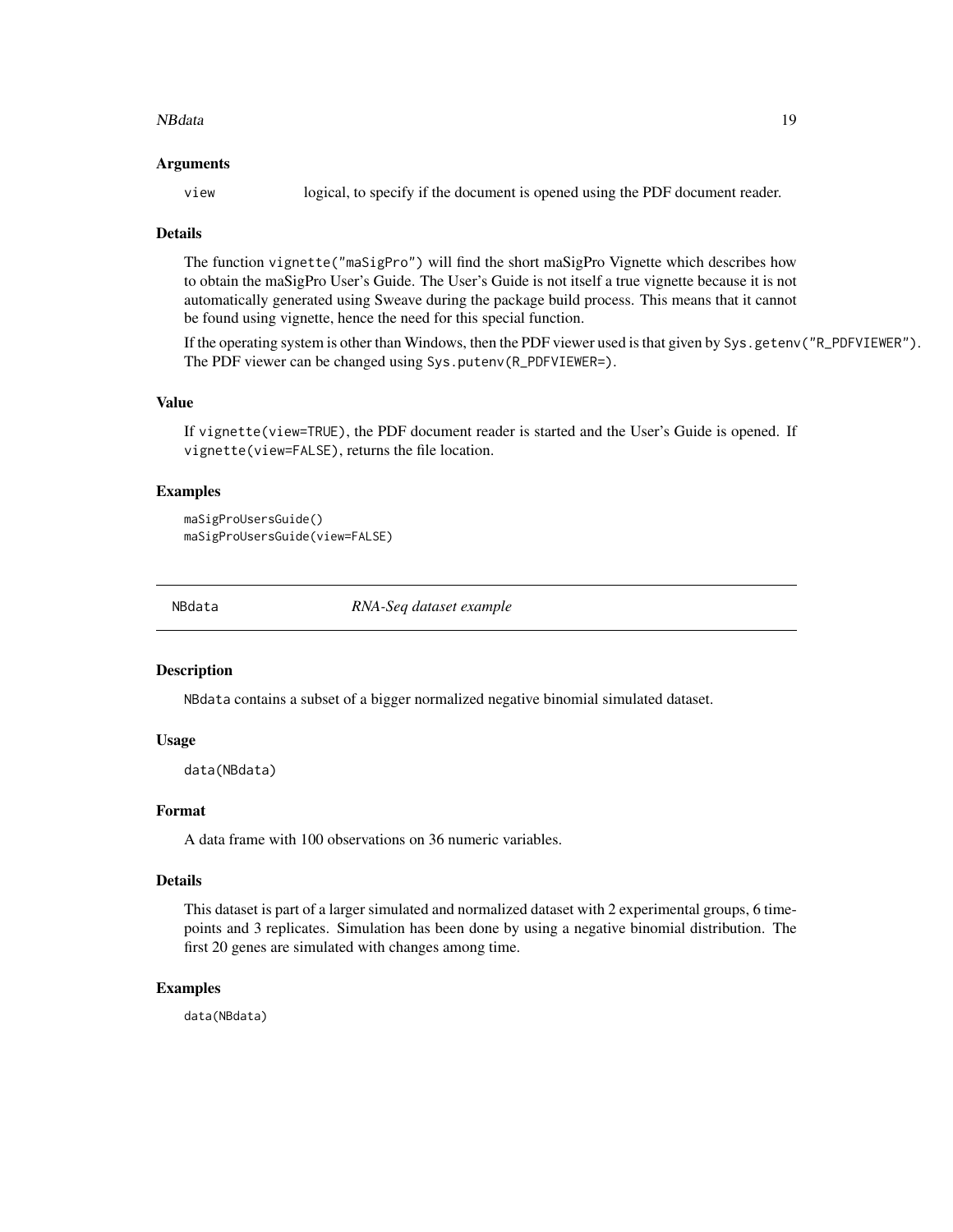<span id="page-19-0"></span>

#### Description

NBdesign contains a subset of a bigger normalized negative binomial simulated dataset.

# Usage

data(NBdesign)

#### Format

A matrix with 36 rows and 4 colums

rows [1:36] "G1.T1.1" "G1.T1.2" "G1.T1.3" "G1.T2.1" ...

columns [1:6] [1] "Time" "Replicates" "Group.1" "Group.2"

# Details

Samples are given in rows and experiment descriptors are given in columns. Row names contain sample names.

"Time" indicates the values that variable Time takes in each experimental condition. There are 6 time points.

"Replicates" is an index indicating the same experimental condition.

"Group.1" and "Group.2" columns indicate assigment to experimental groups, coding with 1 and 0 whether each sample belongs to that group or not.

#### Examples

data(NBdesign)

<span id="page-19-1"></span>p.vector *Make regression fit for time series gene expression experiments*

#### Description

p.vector performs a regression fit for each gene taking all variables present in the model given by a regression matrix and returns a list of FDR corrected significant genes.

#### Usage

p.vector(data, design = NULL,  $Q = 0.05$ , MT.adjust = "BH", min.obs = 3, counts=FALSE, family=NULL, theta=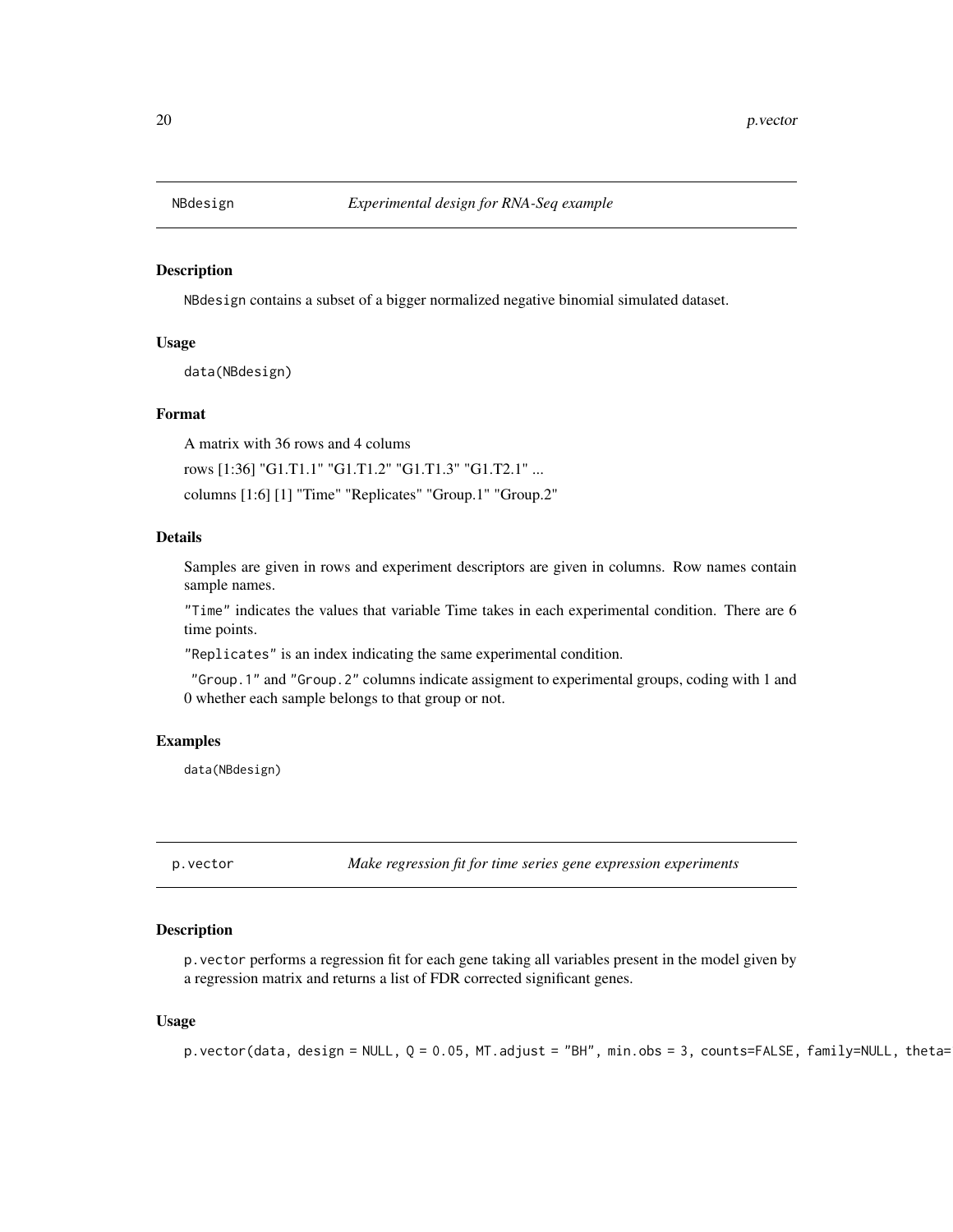#### p. vector 21

# Arguments

| data      | matrix containing normalized gene expression data. Genes must be in rows and<br>arrays in columns                                                                                                                                                      |
|-----------|--------------------------------------------------------------------------------------------------------------------------------------------------------------------------------------------------------------------------------------------------------|
| design    | design matrix for the regression fit such as that generated by the make. design. matrix<br>function                                                                                                                                                    |
| Q         | significance level                                                                                                                                                                                                                                     |
| MT.adjust | argument to pass to p. adjust function indicating the method for multiple test-<br>ing adjustment of p. value                                                                                                                                          |
| min.obs   | genes with less than this number of true numerical values will be excluded from<br>the analysis. Default is 3 (minimum value for a quadratic fit)                                                                                                      |
| counts    | a logical indicating whether your data are counts                                                                                                                                                                                                      |
| family    | the distribution function to be used in the glm model. It must be specified as<br>a function: gaussian(), poisson(), negative.binomial(theta) If NULL fam-<br>ily will be negative.binomial(theta) when counts=TRUE or gaussian() when<br>counts=FALSE |
| theta     | theta parameter for negative binomial family                                                                                                                                                                                                           |
| epsilon   | argument to pass to glm. control, convergence tolerance in the iterative process<br>to estimate de glm model                                                                                                                                           |

# Details

rownames(design) and colnames(data) must be identical vectors and indicate array naming. rownames(data) should contain unique gene IDs.

colnames(design) are the given names for the variables in the regression model.

# Value

| <b>SELEC</b>      | matrix containing the expression values for significant genes                    |
|-------------------|----------------------------------------------------------------------------------|
| p.vector          | vector containing the computed p-values                                          |
| G                 | total number of input genes                                                      |
| g                 | number of genes taken in the regression fit.                                     |
| BH.alfa           | p-value at FDR Q control when Benajamini & Holderberg (BH) correction is<br>used |
| $\mathbf{i}$      | number of significant genes                                                      |
| dis               | design matrix used in the regression fit                                         |
| dat               | matrix of expression value data used in the regression fit                       |
| $\cdot\cdot\cdot$ | additional values from input parameters                                          |

# Author(s)

Ana Conesa, <aconesa@cipf.es>; Maria Jose Nueda, <mj.nueda@ua.es>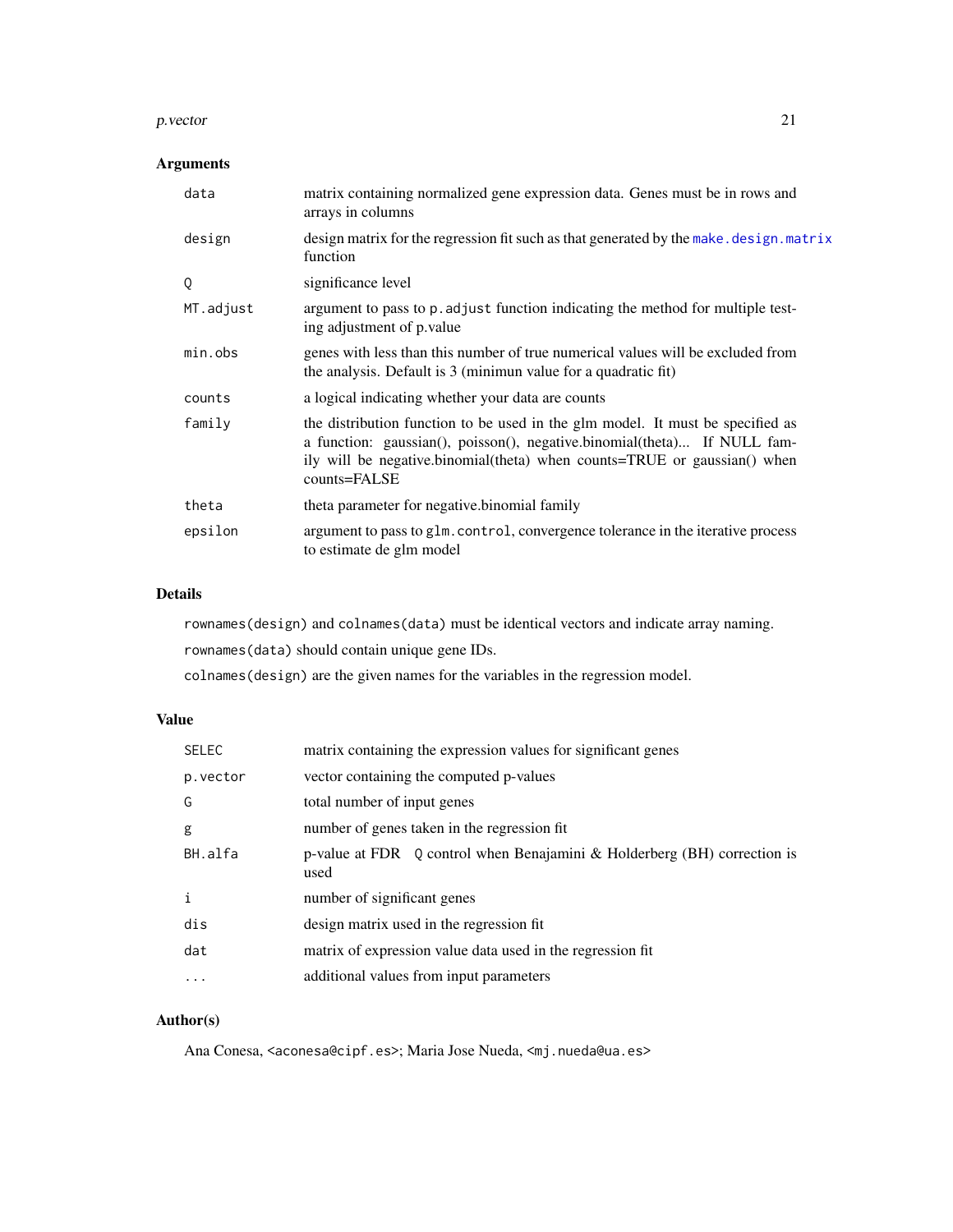#### References

Conesa, A., Nueda M.J., Alberto Ferrer, A., Talon, T. 2006. maSigPro: a Method to Identify Significant Differential Expression Profiles in Time-Course Microarray Experiments. Bioinformatics 22, 1096-1102

#### See Also

[T.fit](#page-35-1), [lm](#page-0-0)

```
#### GENERATE TIME COURSE DATA
## generates n random gene expression profiles of a data set with
## one control plus 3 treatments, 3 time points and r replicates per time point.
tc.GENE <- function(n, r,
             var11 = 0.01, var12 = 0.01, var13 = 0.01,
             var21 = 0.01, var22 = 0.01, var23 = 0.01,
             var31 = 0.01, var32 = 0.01, var33 = 0.01,
             var41 = 0.01, var42 = 0.01, var43 = 0.01,
             a1 = 0, a2 = 0, a3 = 0, a4 = 0,
             b1 = 0, b2 = 0, b3 = 0, b4 = 0,
             c1 = 0, c2 = 0, c3 = 0, c4 = 0)
{
 tc.dat <- NULL
 for (i in 1:n) {
   Ctl \leq c(rnorm(r, a1, var11), rnorm(r, b1, var12), rnorm(r, c1, var13)) # Ctl group
   Tr1 \leq c(rnorm(r, a2, var21), rnorm(r, b2, var22), rnorm(r, c2, var23)) # Tr1 group
   Tr2 \leq c(rnorm(r, a3, var31), rnorm(r, b3, var32), rnorm(r, c3, var33)) # Tr2 group
   Tr3 \leq c(rnorm(r, a4, var41), rnorm(r, b4, var42), rnorm(r, c4, var43)) # Tr3 group
   gene <- c(Ctl, Tr1, Tr2, Tr3)
   tc.dat <- rbind(tc.dat, gene)
 }
 tc.dat
}
## Create 270 flat profiles
flat \le tc. GENE(n = 270, r = 3)
## Create 10 genes with profile differences between Ctl and Tr1 groups
twodiff \le tc.GENE (n = 10, r = 3, b2 = 0.5, c2 = 1.3)
## Create 10 genes with profile differences between Ctl, Tr2, and Tr3 groups
threediff \le tc.GENE(n = 10, r = 3, b3 = 0.8, c3 = -1, a4 = -0.1, b4 = -0.8, c4 = -1.2)
## Create 10 genes with profile differences between Ctl and Tr2 and different variance
vardiff \le tc.GENE(n = 10, r = 3, a3 = 0.7, b3 = 1, c2 = 1.3, var32 = 0.03, var33 = 0.03)
## Create dataset
tc.DATA <- rbind(flat, twodiff, threediff, vardiff)
rownames(tc.DATA) <- paste("feature", c(1:300), sep = "")
collnames(tc.DATA) \leq paste("Array", c(1:36), sep = "")tc.DATA [sample(c(1:(300*36)), 300)] <- NA # introduce missing values
```

```
#### CREATE EXPERIMENTAL DESIGN
```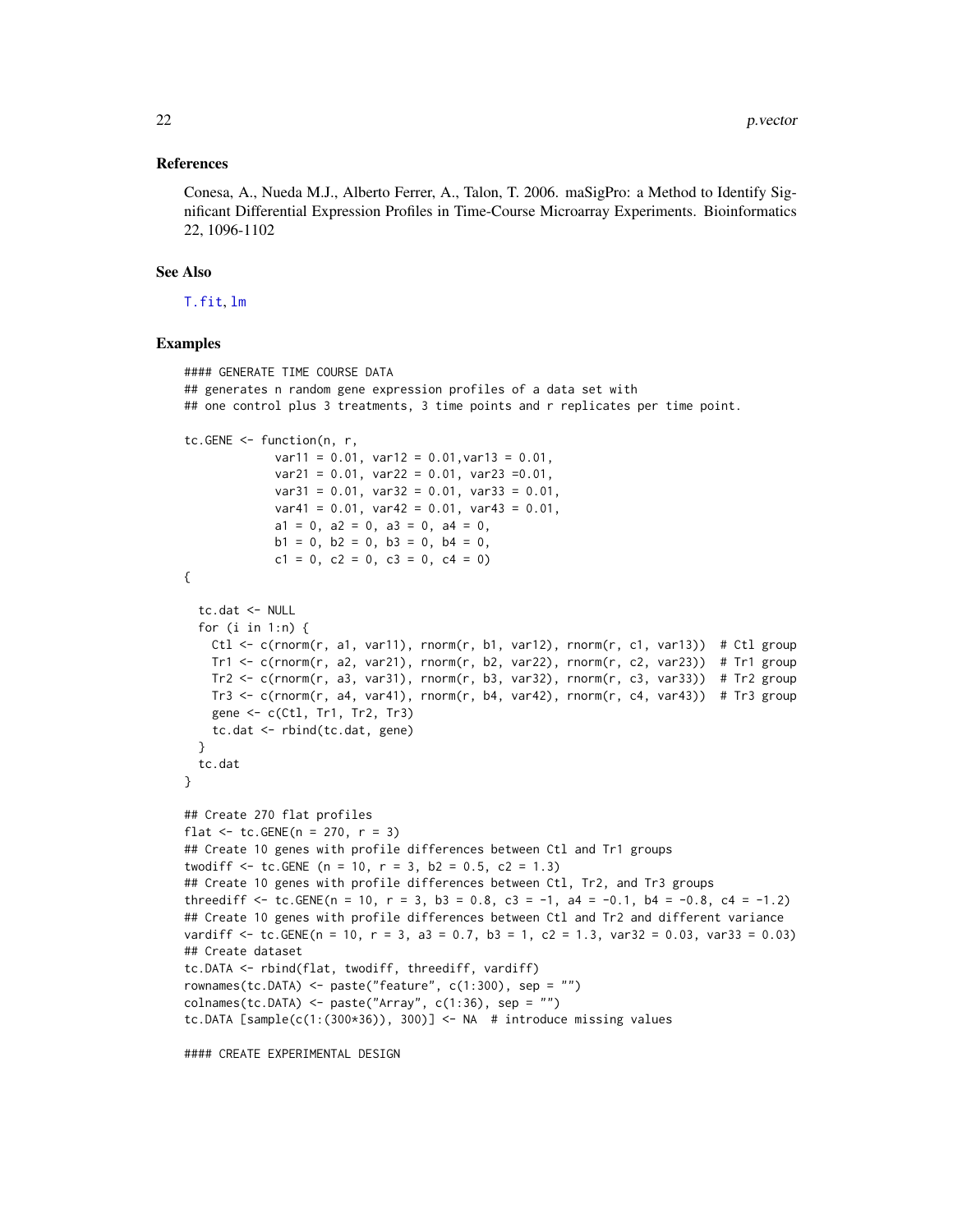# <span id="page-22-0"></span>PlotGroups 23

```
Time \leq rep(c(rep(c(1:3), each = 3)), 4)
Replicates \leq rep(c(1:12), each = 3)
Control <- c(rep(1, 9), rep(0, 27))
Treat1 <- c(rep(0, 9), rep(1, 9), rep(0, 18))
Treat2 <- c(rep(0, 18), rep(1, 9), rep(0,9))
Treat3 < -c(rep(0, 27), rep(1, 9))edesign <- cbind(Time, Replicates, Control, Treat1, Treat2, Treat3)
rownames(edesign) <- paste("Array", c(1:36), sep = "")
tc.p \le p.vector(tc.DATA, design = make.design.matrix(edesign), Q = 0.05)
tc.p$i # number of significant genes
tc.p$SELEC # expression value of signficant genes
tc.p$BH.alfa # p.value at FDR control
tc.p$p.adjusted# adjusted p.values
```
<span id="page-22-1"></span>

| PlotGroups | Function for plotting gene expression profile at different experimental |
|------------|-------------------------------------------------------------------------|
|            | groups                                                                  |

#### Description

This function displays the gene expression profile for each experimental group in a time series gene expression experiment.

#### Usage

```
PlotGroups(data, edesign = NULL, time = edesign[,1], groups = edesign[,c(3:ncol(edesign))],
       repvect = edesign[,2], show.fit = FALSE, dis = NULL, step.method = "backward",
       min. obs = 2, alfa = 0.05, nvar.correction = FALSE, summary.mode = "median", show.lines = TRUE, gr
       xlab = "time", cex.xaxis = 1, ylim = NULL, main = NULL, cexlab = 0.8, legend = TRUE, sub = NULL)
```
# Arguments

| data        | vector or matrix containing the gene expression data                                                                                                       |
|-------------|------------------------------------------------------------------------------------------------------------------------------------------------------------|
| edesign     | matrix describing experimental design. Rows must be arrays and columns ex-<br>periment descriptors                                                         |
| time        | vector indicating time assigment for each array                                                                                                            |
| groups      | matrix indicating experimental group to which each array is assigned                                                                                       |
| repvect     | index vector indicating experimental replicates                                                                                                            |
| show.fit    | logical indicating whether regression fit curves must be plotted                                                                                           |
| dis         | regression design matrix                                                                                                                                   |
| step.method | stepwise regression method to fit models for cluster mean profiles. It can be ei-<br>ther "backward", "forward", "two.ways.backward" or "two.ways.forward" |
| min.obs     | minimal number of observations for a gene to be included in the analysis                                                                                   |
| alfa        | significance level used for variable selection in the stepwise regression                                                                                  |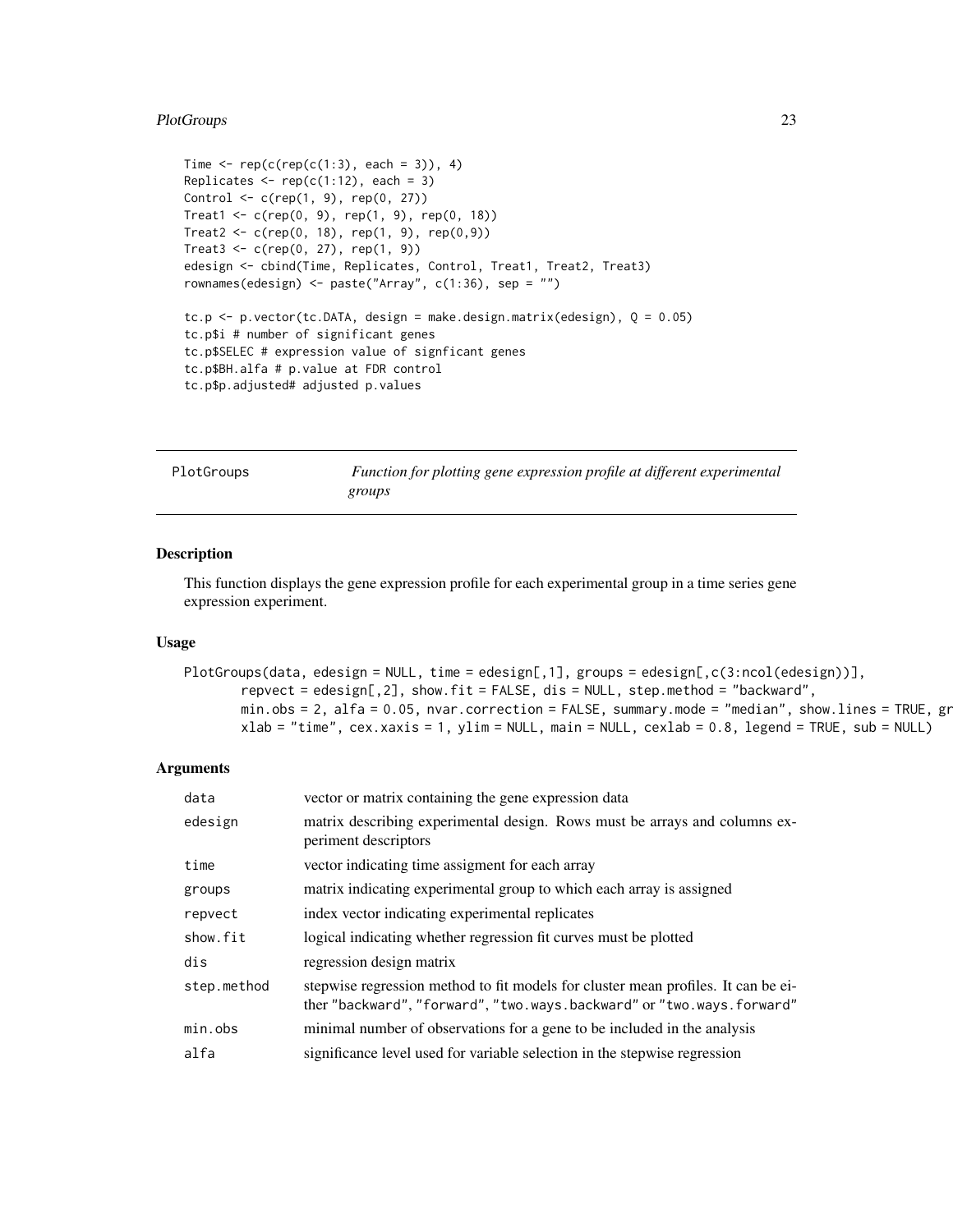| nvar.correction |                                                                                                                                                      |  |
|-----------------|------------------------------------------------------------------------------------------------------------------------------------------------------|--|
|                 | argument for correcting stepwise regression significance level. See T. fit                                                                           |  |
| summary.mode    | the method to condensate expression information when more than one gene is<br>present in the data. Possible values are "representative" and "median" |  |
| show.lines      | logical indicating whether a line must be drawn joining plotted data points for<br>reach group                                                       |  |
| groups.vector   | vector indicating experimental group to which each variable belongs                                                                                  |  |
| xlab            | label for the x axis                                                                                                                                 |  |
| cex.xaxis       | graphical parameter maginfication to be used for x axis in plotting functions                                                                        |  |
| ylim            | range of the y axis                                                                                                                                  |  |
| main            | plot main title                                                                                                                                      |  |
| cexlab          | graphical parameter maginfication to be used for x axis label in plotting func-<br>tions                                                             |  |
| legend          | logical indicating whether legend must be added when plotting profiles                                                                               |  |
| sub             | plot subtitle                                                                                                                                        |  |

#### Details

To compute experimental groups either a edesign object must be provided, or separate values must be given for the time, repvect and groups arguments.

When data is a matrix, the average expression value is displayed.

When there are array replicates in the data (as indicated by repvect), values are averaged by repvect.

PlotGroups plots one single expression profile for each experimental group even if there are more that one genes in the data set. The way data is condensated for this is given by summary.mode. When this argument takes the value "representative", the gene with the lowest distance to all genes in the cluster will be plotted. When the argument is "median", then median expression value is computed.

When show. fit is TRUE the stepwise regression fit for the data will be computed and the regression curves will be displayed.

If data is a matrix of genes and summary.mode is "median", the regression fit will be computed for the median expression value.

#### Value

Plot of gene expression profiles by-group.

# Author(s)

Ana Conesa, <aconesa@cipf.es>; Maria Jose Nueda, <mj.nueda@ua.es>

### References

Conesa, A., Nueda M.J., Alberto Ferrer, A., Talon, T. 2005. maSigPro: a Method to Identify Significant Differential Expression Profiles in Time-Course Microarray Experiments.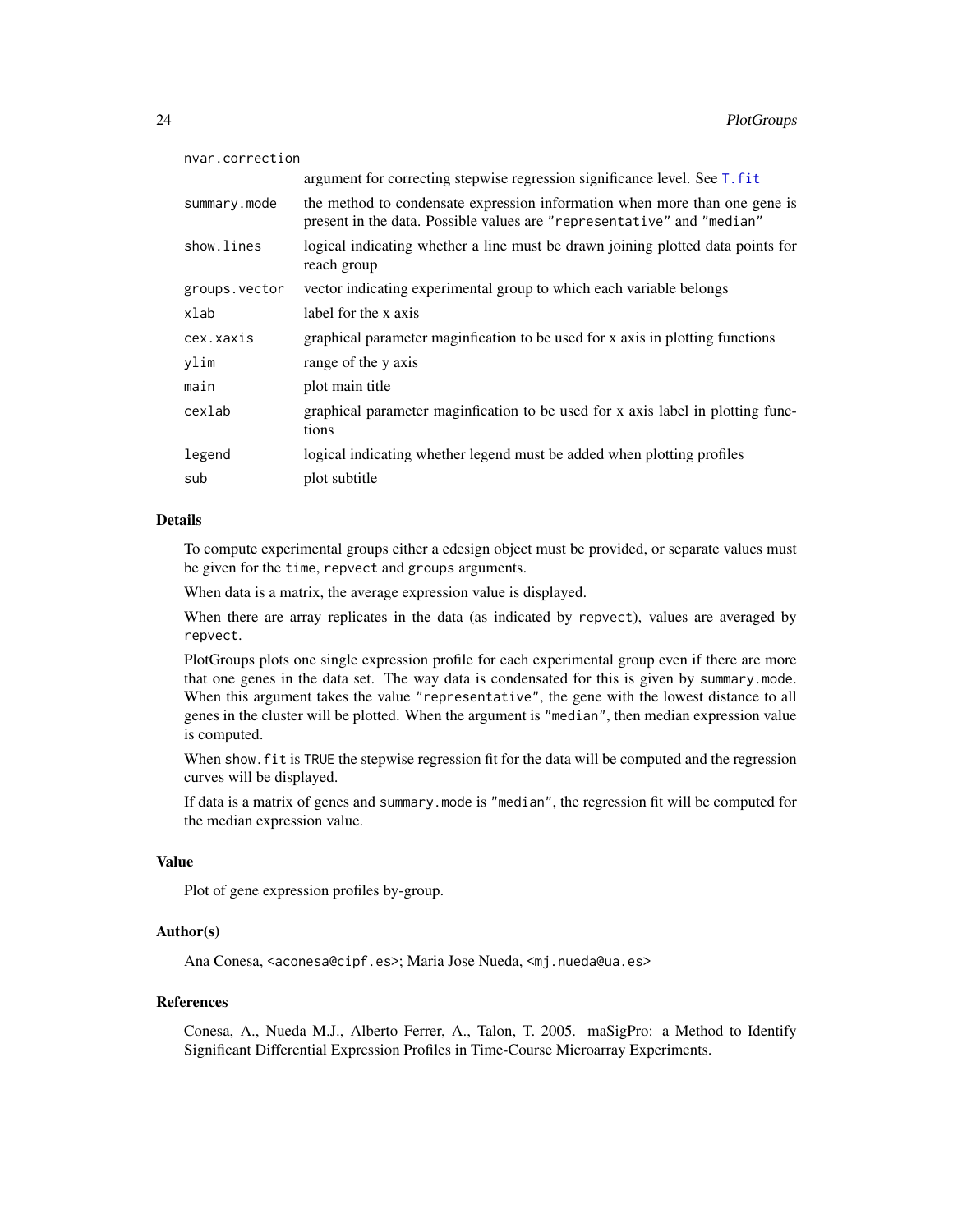#### <span id="page-24-0"></span>PlotProfiles 25

#### See Also

[PlotProfiles](#page-24-1)

#### Examples

```
#### GENERATE TIME COURSE DATA
## generate n random gene expression profiles of a data set with
## one control plus 3 treatments, 3 time points and r replicates per time point.
tc.GENE <- function(n, r,
             var11 = 0.01, var12 = 0.01, var13 = 0.01,
             var21 = 0.01, var22 = 0.01, var23 = 0.01,
             var31 = 0.01, var32 = 0.01, var33 = 0.01,
             var41 = 0.01, var42 = 0.01, var43 = 0.01,
             a1 = 0, a2 = 0, a3 = 0, a4 = 0,
             b1 = 0, b2 = 0, b3 = 0, b4 = 0,
             c1 = 0, c2 = 0, c3 = 0, c4 = 0)
{
  tc.dat <- NULL
  for (i in 1:n) {
   Ctl <- c(rnorm(r, a1, var11), rnorm(r, b1, var12), rnorm(r, c1, var13)) # Ctl group
   Tr1 <- c(rnorm(r, a2, var21), rnorm(r, b2, var22), rnorm(r, c2, var23)) # Tr1 group
   Tr2 \leq c(rnorm(r, a3, var31), rnorm(r, b3, var32), rnorm(r, c3, var33)) # Tr2 group
   Tr3 \leq c(rnorm(r, a4, var41), rnorm(r, b4, var42), rnorm(r, c4, var43)) # Tr3 group
   gene <- c(Ctl, Tr1, Tr2, Tr3)
   tc.dat <- rbind(tc.dat, gene)
  }
  tc.dat
}
## create 10 genes with profile differences between Ctl, Tr2, and Tr3 groups
tc.DATA \leq tc.GENE(n = 10, r = 3, b3 = 0.8, c3 = -1, a4 = -0.1, b4 = -0.8, c4 = -1.2)
rownames(tc.DATA) <- paste("gene", c(1:10), sep = "")
collnames(tc.DATA) \leq paste("Array", c(1:36), sep = "")#### CREATE EXPERIMENTAL DESIGN
Time \leq rep(c(rep(c(1:3), each = 3)), 4)
Replicates \leq rep(c(1:12), each = 3)
Ct1 \leq c(\text{rep}(1, 9), \text{rep}(0, 27))Tr1 \leq c (rep(0, 9), rep(1, 9), rep(0, 18))
Tr2 \leq c (rep(0, 18), rep(1, 9), rep(0, 9))
Tr3 < -c(rep(0, 27), rep(1, 9))PlotGroups (tc.DATA, time = Time, repvect = Replicates, groups = cbind(Ctl, Tr1, Tr2, Tr3))
```
<span id="page-24-1"></span>

PlotProfiles *Function for visualization of gene expression profiles*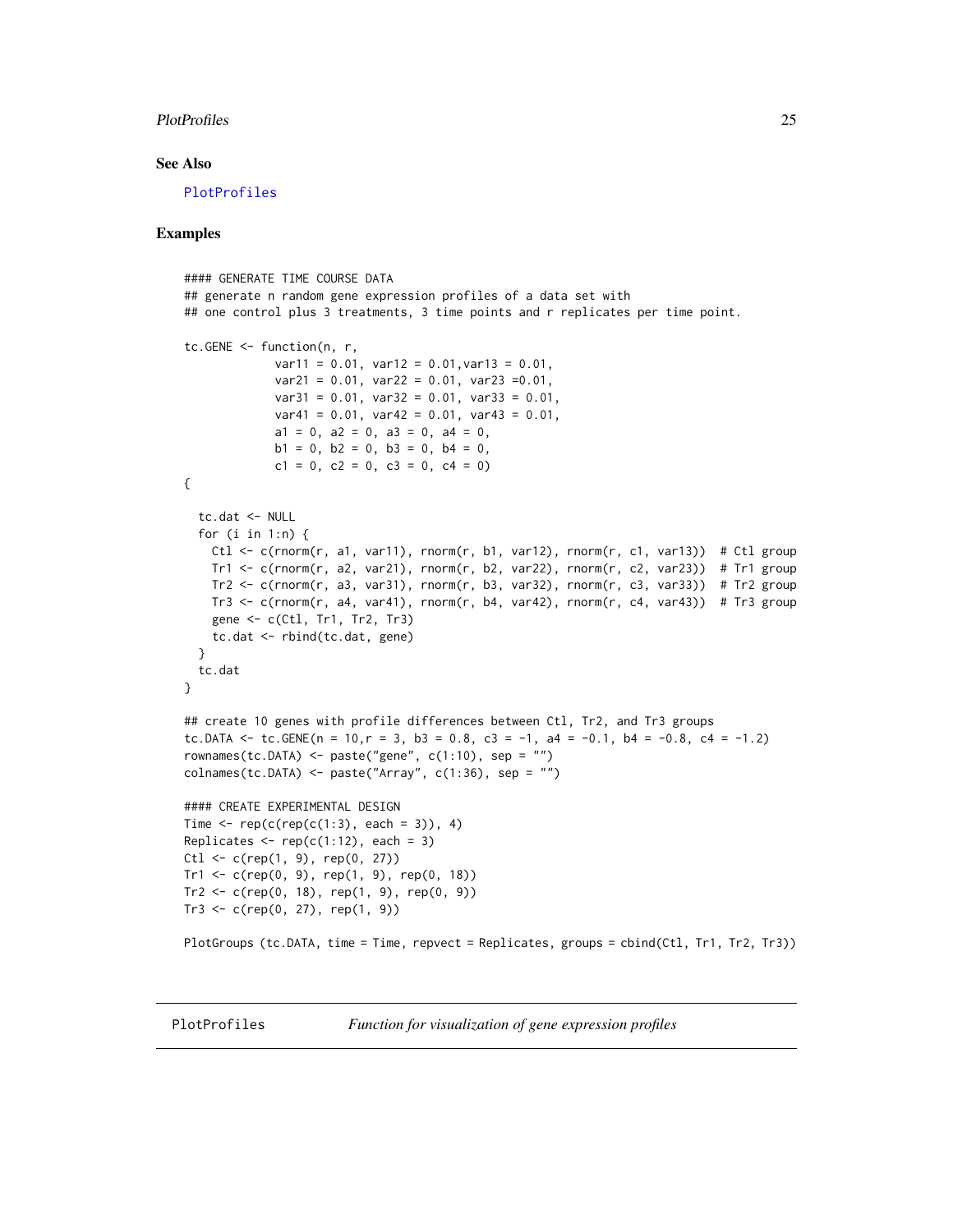#### Description

PlotProfiles displays the expression profiles of a group of genes.

#### Usage

```
PlotProfiles(data, cond, main = NULL, cex.xaxis = 0.5, ylim = NULL,
   repvect, sub = NULL, color.mode = "rainbow")
```
# Arguments

| data       | a matrix containing the gene expression data                                  |
|------------|-------------------------------------------------------------------------------|
| cond       | vector for x axis labeling, typically array names                             |
| main       | plot main title                                                               |
| cex.xaxis  | graphical parameter maginfication to be used for x axis in plotting functions |
| vlim       | index vector indicating experimental replicates                               |
| repvect    | index vector indicating experimental replicates                               |
| sub        | plot subtitle                                                                 |
| color.mode | color scale for plotting profiles. Can be either "rainblow" or "gray"         |

# Details

The repvect argument is used to indicate with vertical lines groups of replicated arrays.

# Value

Plot of experiment-wide gene expression profiles.

### Author(s)

Ana Conesa, aconesa@cipf.es, Maria Jose Nueda, mj.nueda@ua.es

#### References

Conesa, A., Nueda M.J., Alberto Ferrer, A., Talon, T. 2005. maSigPro: a Method to Identify Significant Differential Expression Profiles in Time-Course Microarray Experiments.

#### See Also

#### [PlotGroups](#page-22-1)

```
#### GENERATE TIME COURSE DATA
## generate n random gene expression profiles of a data set with
## one control plus 3 treatments, 3 time points and r replicates per time point.
tc.GENE <- function(n, r,
            var11 = 0.01, var12 = 0.01, var13 = 0.01,
```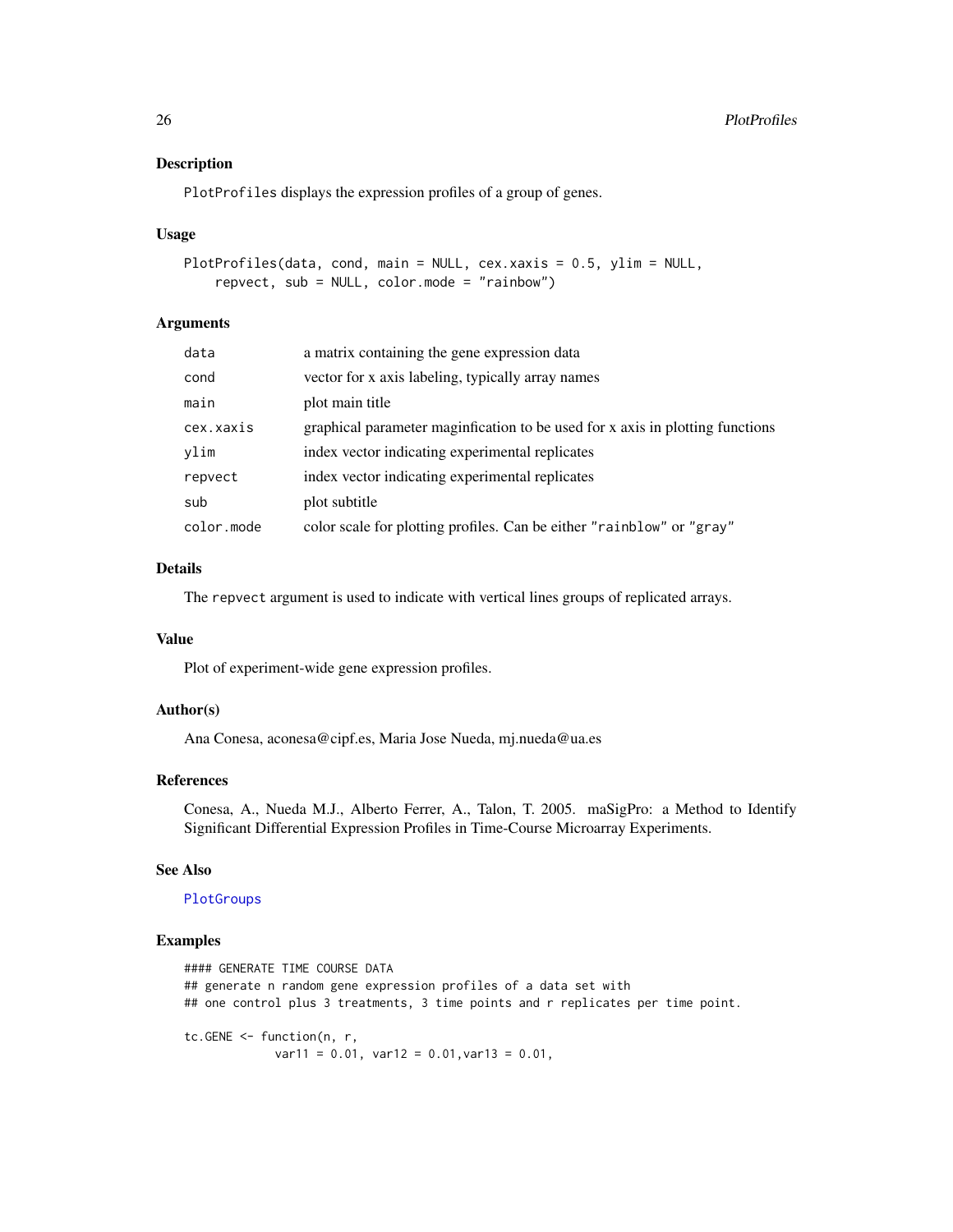```
var21 = 0.01, var22 = 0.01, var23 = 0.01,
             var31 = 0.01, var32 = 0.01, var33 = 0.01,
             var41 = 0.01, var42 = 0.01, var43 = 0.01,
             a1 = 0, a2 = 0, a3 = 0, a4 = 0,
             b1 = 0, b2 = 0, b3 = 0, b4 = 0,
             c1 = 0, c2 = 0, c3 = 0, c4 = 0)
{
 tc.dat <- NULL
 for (i in 1:n) {
   Ctl \leq c(rnorm(r, a1, var11), rnorm(r, b1, var12), rnorm(r, c1, var13)) # Ctl group
   Tr1 <- c(rnorm(r, a2, var21), rnorm(r, b2, var22), rnorm(r, c2, var23)) # Tr1 group
   Tr2 <- c(rnorm(r, a3, var31), rnorm(r, b3, var32), rnorm(r, c3, var33)) # Tr2 group
   Tr3 \leq c(rnorm(r, a4, var41), rnorm(r, b4, var42), rnorm(r, c4, var43)) # Tr3 group
   gene <- c(Ctl, Tr1, Tr2, Tr3)
   tc.dat <- rbind(tc.dat, gene)
 }
 tc.dat
}
## create 10 genes with profile differences between Ctl, Tr2, and Tr3 groups
tc.DATA <- tc.GENE(n = 10, r = 3, b3 = 0.8, c3 = -1, a4 = -0.1, b4 = -0.8, c4 = -1.2)
rownames(tc.DATA) <- paste("gene", c(1:10), sep = "")
colnames(tc.DATA) <- paste("Array", c(1:36), sep = "")
PlotProfiles (tc.DATA, cond = colnames(tc.DATA), main = "Time Course",
              repvect = rep(c(1:12), each = 3))
```
position *Column position of a variable in a data frame*

#### Description

Finds the column position of a character variable in the column names of a data frame.

#### Usage

```
position(matrix, vari)
```
#### **Arguments**

| matrix | matrix or data. frame with character column names |
|--------|---------------------------------------------------|
| vari   | character variable                                |

# Value

numerical. Column position for the given variable.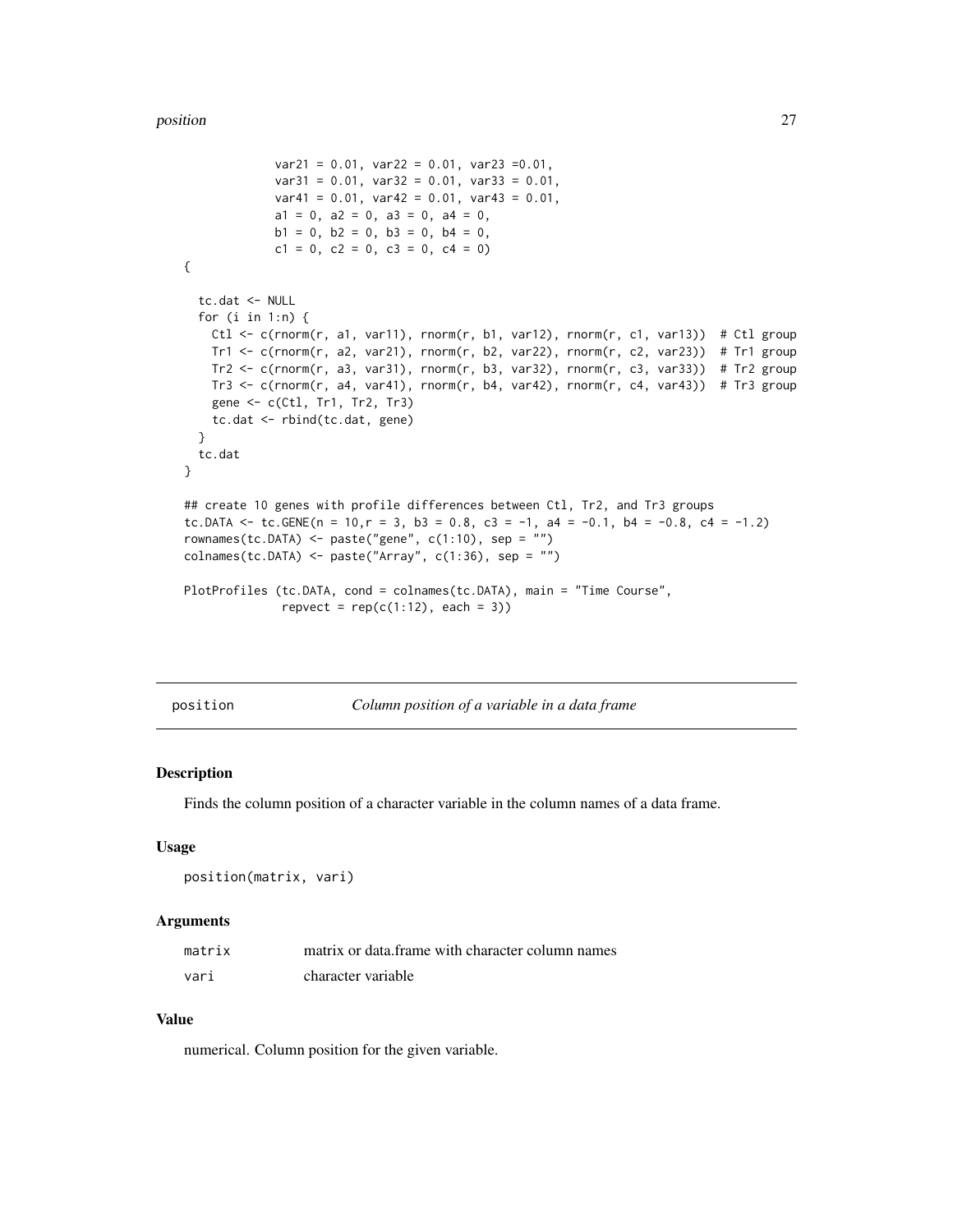<span id="page-27-0"></span>28 reg.coeffs

#### Author(s)

Ana Conesa, aconesa@cipf.es

#### Examples

```
x \le matrix(c(1, 1, 2, 2, 3, 3), ncol = 3, nrow = 2)
\text{columns}(x) \leq c("one", "two", "three")position(x, "one")
```
reg.coeffs *Calculate true variables regression coefficients*

# Description

reg.coeffs calculates back regression coefficients for true variables (experimental groups) from dummy variables regression coefficients.

#### Usage

reg.coeffs(coefficients, indepen = groups.vector[nchar(groups.vector)==min(nchar(groups.vector))][1] group)

### Arguments

| coefficients  | vector of regression coefficients obtained from a regression model with dummy<br>variables |
|---------------|--------------------------------------------------------------------------------------------|
| indepen       | idependent variable of the regression formula                                              |
| groups.vector | vector indicating the true variable of each variable in coefficients                       |
| group         | true variable for which regression coefficients are to be computed                         |

# Details

regression coefficients in coefficients vector should be ordered by polynomial degree in a regression formula, ie: intercept, \$x\$ term, \$x^2\$ term, \$x^3\$ term, and so on...

# Value

reg.coeff vector of calculated regression coefficients

# Author(s)

Ana Conesa, aconesa@cipf.es; Maria Jose Nueda, mj.nueda@ua.es

#### References

Conesa, A., Nueda M.J., Alberto Ferrer, A., Talon, T. 2005. maSigPro: a Method to Identify Significant Differential Expression Profiles in Time-Course Microarray Experiments.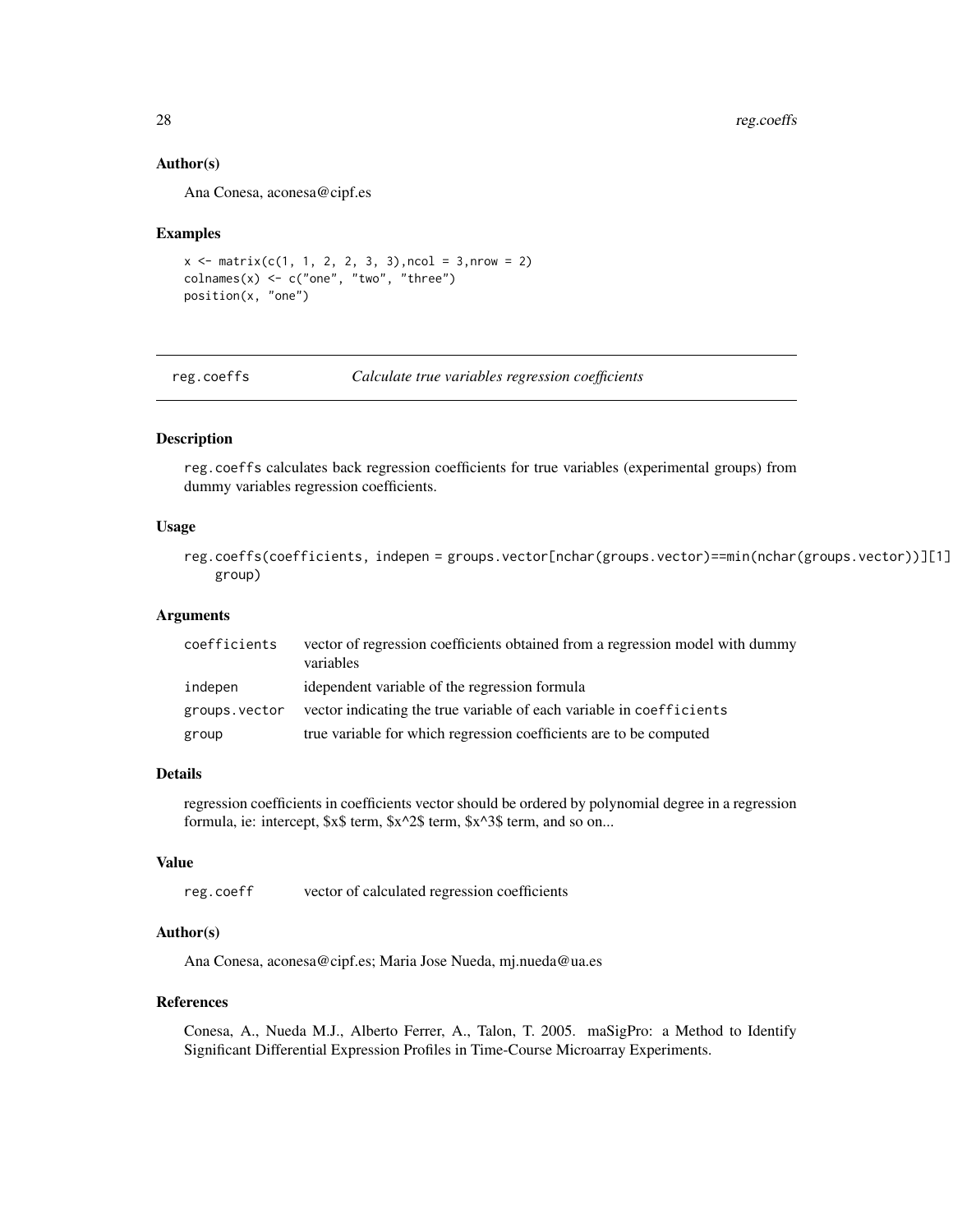#### <span id="page-28-0"></span>see.genes 29

#### Examples

```
groups.vector <-c("CT", "T1vsCT", "T2vsCT", "CT", "T1vsCT","T2vsCT", "CT", "T1vsCT", "T2vsCT")
coefficients <- c(0.1, 1.2, -0.8, 1.7, 3.3, 0.4, 0.0, 2.1, -0.9)
## calculate true regression coefficients for variable "T1"
reg.coeffs(coefficients, groups.vector = groups.vector, group = "T1")
```
<span id="page-28-1"></span>see.genes *Wrapper function for visualization of gene expression values of time course experiments*

#### Description

This function provides visualisation tools for gene expression values in a time course experiment. The function first calls the heatmap function for a general overview of experiment results. Next a partioning of the data is generated using a clustering method. The results of the clustering are visualized both as gene expression profiles extended along all arrays in the experiment, as provided by the plot.profiles function, and as summary expression profiles for comparison among experimental groups.

#### Usage

```
see.genes(data, edesign = data$edesign, time.col = 1, repl.col = 2,
  group.cols = c(3:ncol(edesign)), names.groups = colnames(edesign)[3:ncol(edesign)],
   cluster.data = 1, groups.vector = data$groups.vector, k = 9, m = 1.45,
   cluster.method = "hclust", distance = "cor", agglo.method = "ward",
   show.fit = FALSE, dis = NULL, step.method = "backward", min.obs = 3,
   alfa = 0.05, nvar.correction = FALSE, show.lines = TRUE, iter.max = 500,
   summary.mode = "median", color.mode = "rainbow", cexlab = 1, legend = TRUE,
   newX11 = TRUE, ylim = NULL, main = NULL, ...)
```
#### Arguments

| data          | either matrix or a list containing the gene expression data, typically a get siggenes<br>object        |
|---------------|--------------------------------------------------------------------------------------------------------|
| edesign       | matrix of experimental design                                                                          |
| time.col      | column in edesign containing time values. Default is first column                                      |
| repl.col      | column in edesign containing coding for replicates arrays. Default is second<br>column                 |
| group.cols    | columns indicating the coding for each group (treatment, tissue,) in the exper-<br>iment (see details) |
| names.groups  | names for experimental groups                                                                          |
| cluster.data  | type of data used by the cluster algorithm (see details)                                               |
| groups.vector | vector indicating the experimental group to which each variable belongs                                |
| k             | number of clusters for data partioning                                                                 |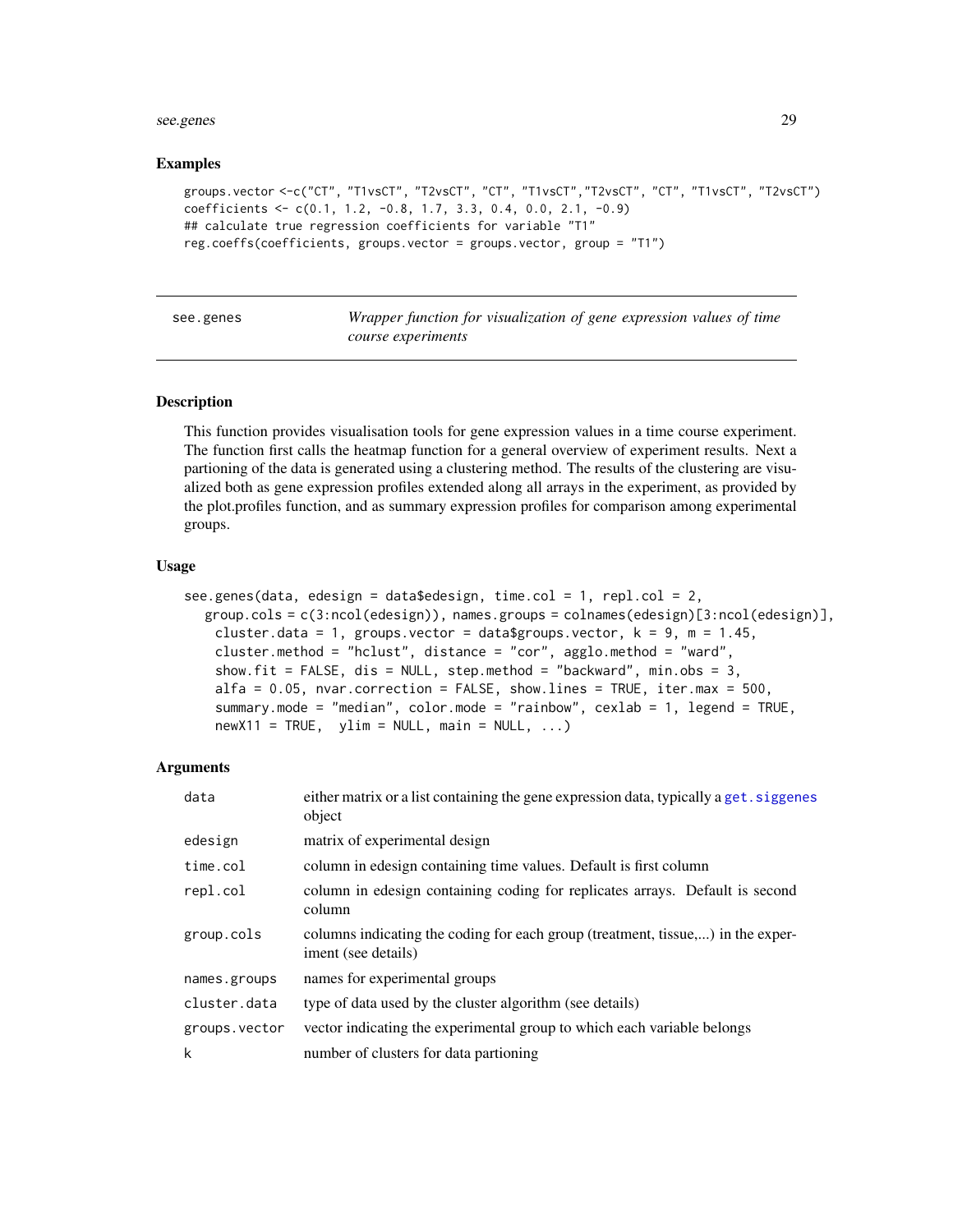| m                  | m parameter when "mfuzz" clustering algorithm is used. See mfuzz                                                                                                         |
|--------------------|--------------------------------------------------------------------------------------------------------------------------------------------------------------------------|
| cluster.method     | clustering method for data partioning. Currently "hclust", "kmeans" and "mfuzz"<br>are supported                                                                         |
| distance           | distance measurement function for when cluster.method is holust                                                                                                          |
| agglo.method       | aggregation method used when cluster.method is hclust                                                                                                                    |
| show.fit           | logical indicating whether regression fit curves must be plotted                                                                                                         |
| dis                | regression design matrix                                                                                                                                                 |
| step.method        | stepwise regression method to fit models for cluster mean profiles. Can be either<br>"backward", "forward", "two.ways.backward" or "two.ways.forward"                    |
| min.obs            | minimal number of observations for a gene to be included in the analysis                                                                                                 |
| alfa               | significance level used for variable selection in the stepwise regression                                                                                                |
| nvar.correction    |                                                                                                                                                                          |
|                    | argument for correcting T. fitsignificance level. See T. fit                                                                                                             |
| show.lines         | logical indicating whether a line must be drawn joining plotted data points for<br>reach group                                                                           |
| iter.max           | maximum number of iterations when cluster, method is kmeans                                                                                                              |
| summary.mode       | the method PlotGroups takes to condensate expression information when more<br>than one gene is present in the data. Possible values are "representative" and<br>"median" |
| color.mode         | color scale for plotting profiles. Can be either "rainblow" or "gray"                                                                                                    |
| cexlab             | graphical parameter maginfication to be used for x labels in plotting functions                                                                                          |
| legend             | logical indicating whether legend must be added when plotting profiles                                                                                                   |
| main               | plot title                                                                                                                                                               |
| ylim               | range of the y axis to be used by PlotProfiles and PlotGroups                                                                                                            |
| new <sub>X11</sub> | when TRUE, plot each type of plot in a diferent graphical device                                                                                                         |
| $\ldots$           | other graphical function argument                                                                                                                                        |

#### Details

Data can be provided either as a single data matrix of expression values, or a get. siggenes object. In the later case the other argument of the fuction can be taken directly from data.

Data clustering can be done on the basis of either the original expression values, the regression coefficients, or the t.scores. In case data is a get.siggenes object, this is given by providing the element names of the list c("sig.profiles","coefficients","t.score") of their list position (1,2 or 3).

# Value

Experiment wide gene profiles and by group profiles plots are generated for each data cluster in the graphical device.

| cut         | vector indicating gene partioning into clusters |
|-------------|-------------------------------------------------|
| c.algo.used | clustering algorith used for data partioning    |
| groups      | groups matrix used for plotting functions       |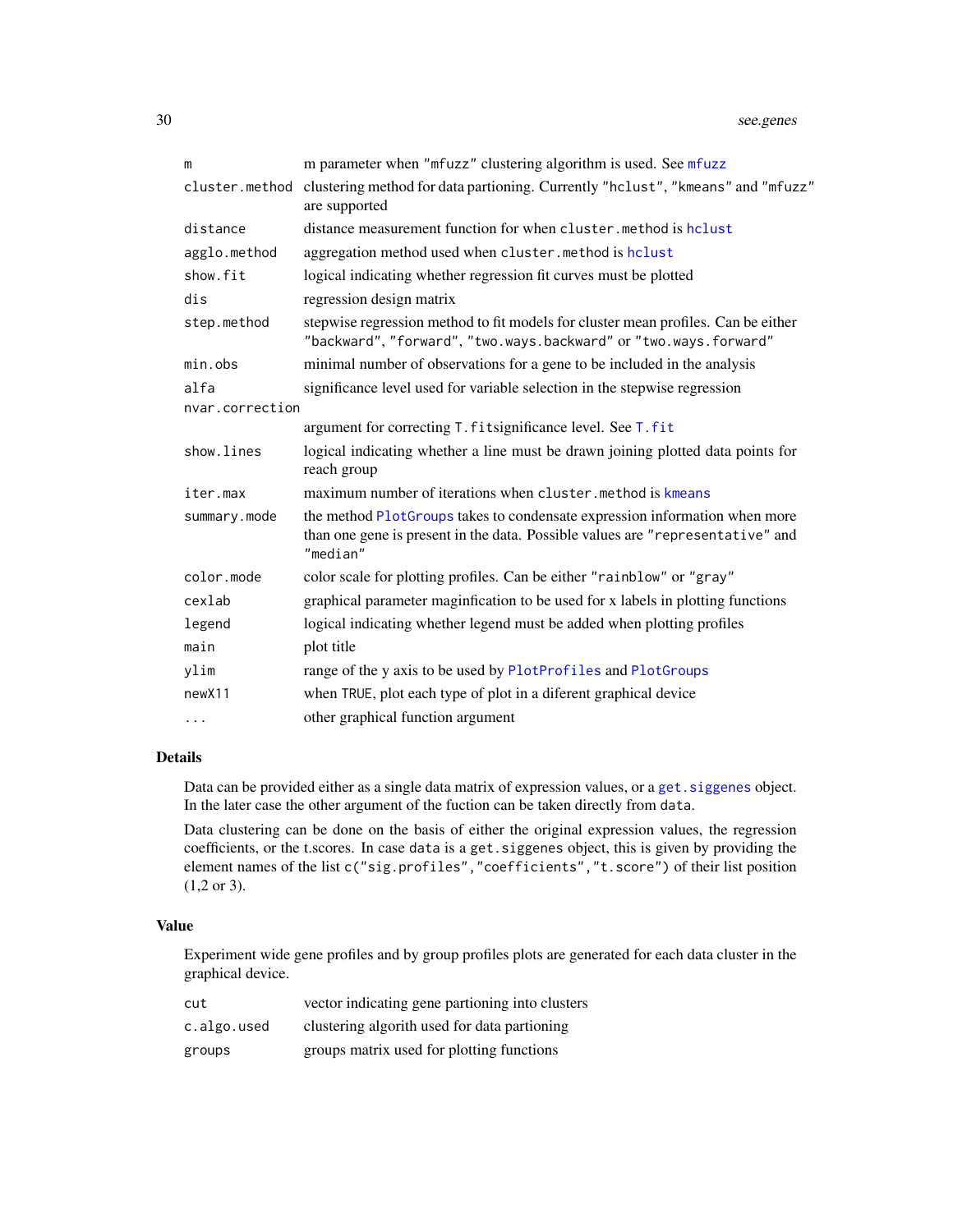see.genes 31

#### Author(s)

Ana Conesa, aconesa@cipf.es; Maria Jose Nueda, mj.nueda@ua.es

#### References

Conesa, A., Nueda M.J., Alberto Ferrer, A., Talon, T. 2006. maSigPro: a Method to Identify Significant Differential Expression Profiles in Time-Course Microarray Experiments. Bioinformatics 22, 1096-1102

# See Also

[PlotProfiles](#page-24-1), [PlotGroups](#page-22-1)

```
#### GENERATE TIME COURSE DATA
## generate n random gene expression profiles of a data set with
## one control plus 3 treatments, 3 time points and r replicates per time point.
tc.GENE <- function(n, r,
             var11 = 0.01, var12 = 0.01, var13 = 0.01,
             var21 = 0.01, var22 = 0.01, var23 =0.01,
             var31 = 0.01, var32 = 0.01, var33 = 0.01,
             var41 = 0.01, var42 = 0.01, var43 = 0.01,
             a1 = 0, a2 = 0, a3 = 0, a4 = 0,
             b1 = 0, b2 = 0, b3 = 0, b4 = 0,
             c1 = 0, c2 = 0, c3 = 0, c4 = 0)
{
 tc.dat <- NULL
 for (i in 1:n) {
   Ctl \leq c(rnorm(r, a1, var11), rnorm(r, b1, var12), rnorm(r, c1, var13)) # Ctl group
   Tr1 \le c(rnorm(r, a2, var21), rnorm(r, b2, var22), rnorm(r, c2, var23)) # Tr1 group
   Tr2 <- c(rnorm(r, a3, var31), rnorm(r, b3, var32), rnorm(r, c3, var33)) # Tr2 group
   Tr3 \leq c(rnorm(r, a4, var41), rnorm(r, b4, var42), rnorm(r, c4, var43)) # Tr3 group
   gene <- c(Ctl, Tr1, Tr2, Tr3)
   tc.dat <- rbind(tc.dat, gene)
 }
 tc.dat
}
## Create 270 flat profiles
flat \le tc. GENE(n = 270, r = 3)
## Create 10 genes with profile differences between Ctl and Tr1 groups
twodiff \le tc.GENE (n = 10, r = 3, b2 = 0.5, c2 = 1.3)
## Create 10 genes with profile differences between Ctl, Tr2, and Tr3 groups
threediff \le tc.GENE(n = 10, r = 3, b3 = 0.8, c3 = -1, a4 = -0.1, b4 = -0.8, c4 = -1.2)
## Create 10 genes with profile differences between Ctl and Tr2 and different variance
vardiff \le tc. GENE(n = 10, r = 3, a3 = 0.7, b3 = 1, c3 = 1.2, var32 = 0.03, var33 = 0.03)
## Create dataset
tc.DATA <- rbind(flat, twodiff, threediff, vardiff)
```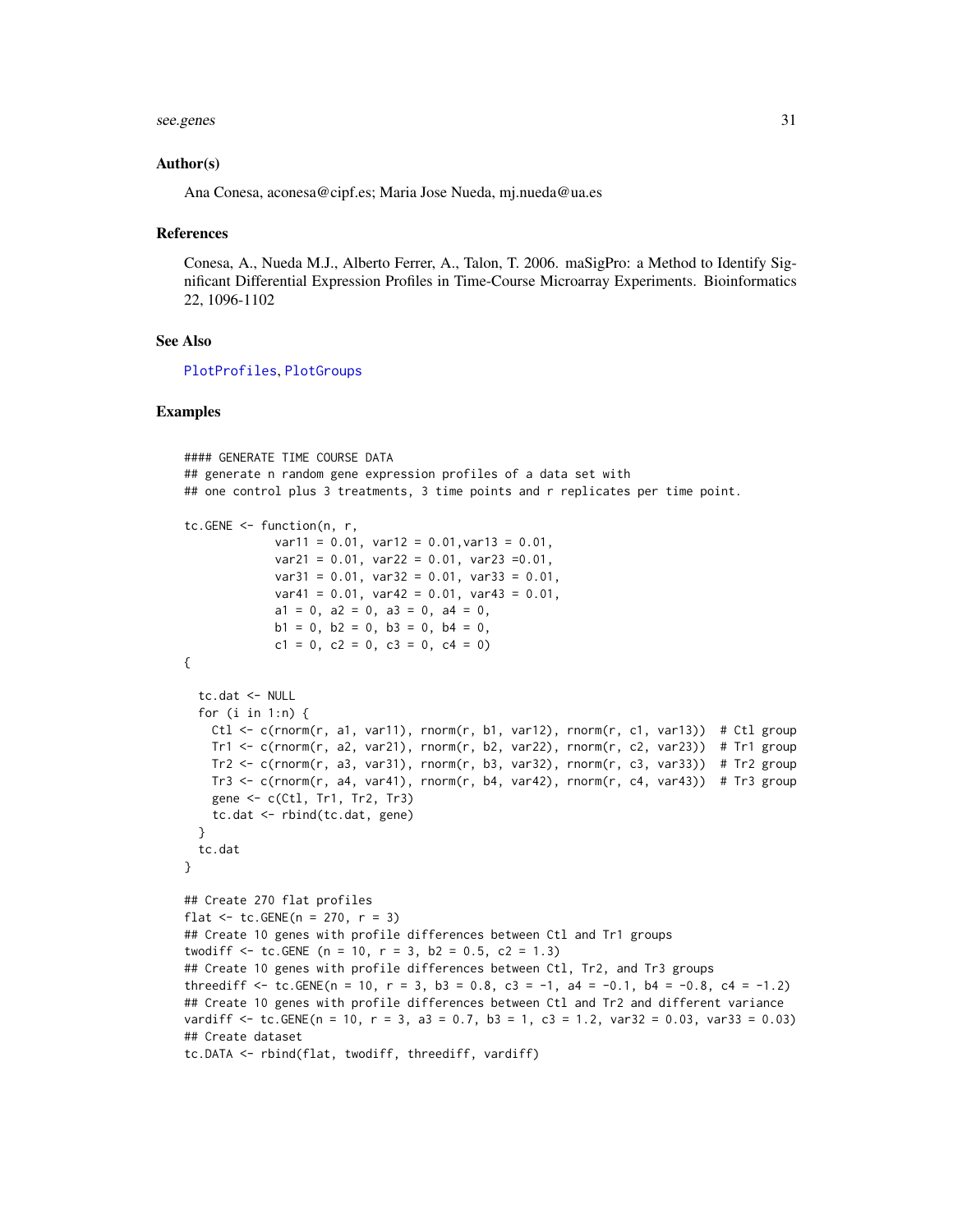```
rownames(tc.DATA) <- paste("feature", c(1:300), sep = "")
collnames(tc.DATA) \leq plate('Array", c(1:36), sep = "")tc.DATA [sample(c(1:(300*36)), 300)] <- NA # introduce missing values
#### CREATE EXPERIMENTAL DESIGN
Time \leq rep(c(rep(c(1:3), each = 3)), 4)
Replicates \leq rep(c(1:12), each = 3)
Control <- c(rep(1, 9), rep(0, 27))
Treat1 <- c(rep(0, 9), rep(1, 9), rep(0, 18))Treat2 < -c(rep(0, 18), rep(1, 9), rep(0,9))Treat3 < -c(rep(0, 27), rep(1, 9))edesign <- cbind(Time, Replicates, Control, Treat1, Treat2, Treat3)
rownames(edesign) <- paste("Array", c(1:36), sep = "")
see.genes(tc.DATA, edesign = edesign, k = 4, main = "Time Course")
# This will show the regression fit curve
dise <- make.design.matrix(edesign)
see.genes(tc.DATA, edesign = edesign, k = 4, main = "Time Course", show.fit = TRUE,
          dis = dise$dis, groups.vector = dise$groups.vector, distance = "euclidean")
```
<span id="page-31-1"></span>stepback *Fitting a linear model by backward-stepwise regression*

#### Description

stepback fits a linear regression model applying a backward-stepwise strategy.

#### Usage

stepback( $y = y$ ,  $d = d$ , alfa = 0.05, family = gaussian(), epsilon=0.00001)

#### Arguments

| y       | dependent variable                                                                                           |
|---------|--------------------------------------------------------------------------------------------------------------|
| d       | data frame containing by columns the set of variables that could be in the se-<br>lected model               |
| alfa    | significance level to decide if a variable stays or not in the model                                         |
| family  | the distribution function to be used in the glm model                                                        |
| epsilon | argument to pass to glm. control, convergence tolerance in the iterative process<br>to estimate de glm model |

#### Details

The strategy begins analysing a model with all the variables included in d. If all variables are statistically significant (all variables have a p-value less than alfa) this model will be the result. If not, the less statistically significant variable will be removed and the model is re-calculated. The process is repeated up to find a model with all the variables statistically significant.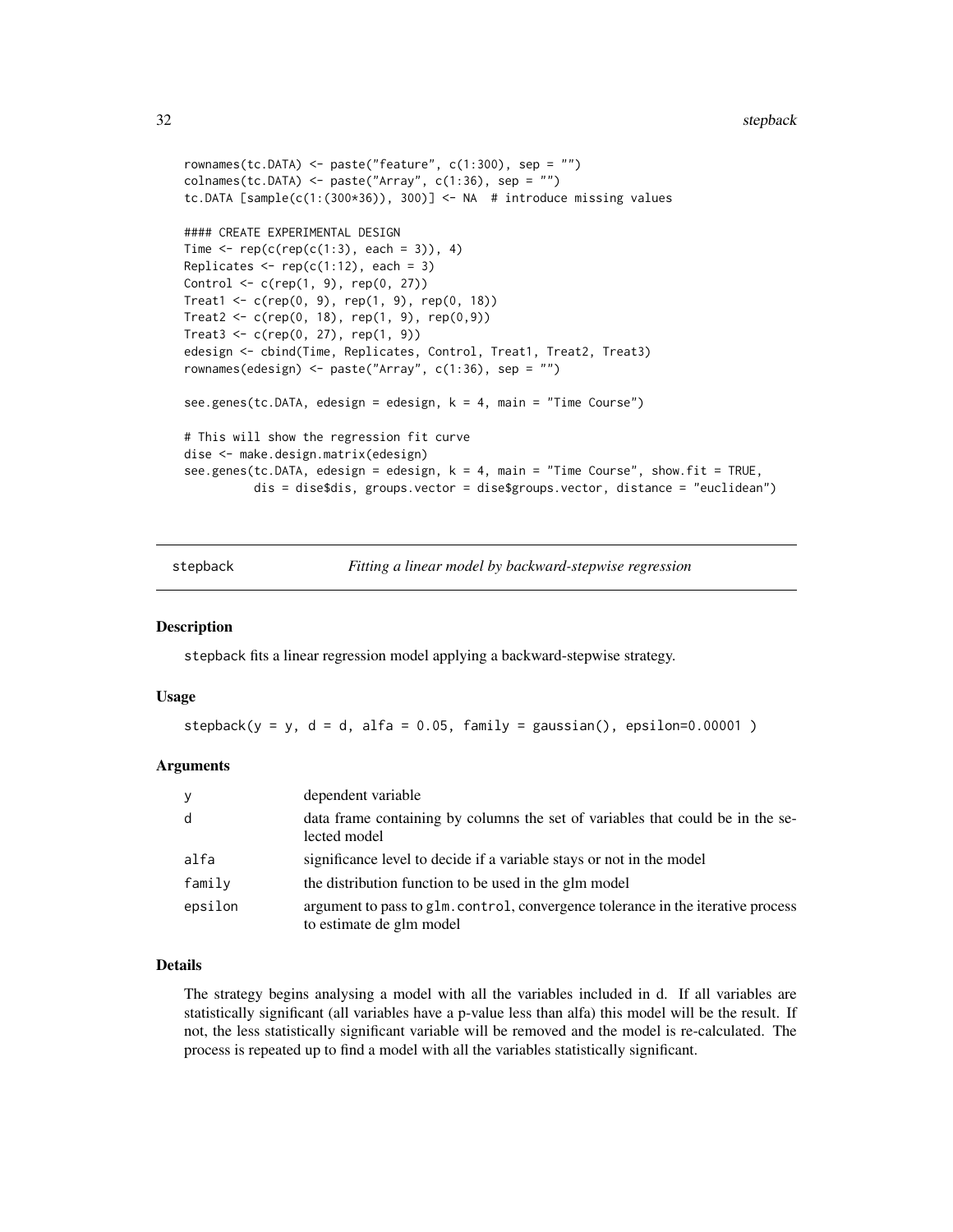#### stepback 33

#### Value

stepback returns an object of the class  $lm$ , where the model uses y as dependent variable and all the selected variables from d as independent variables.

The function [summary](#page-0-0) are used to obtain a summary and analysis of variance table of the results. The generic accessor functions [coefficients](#page-0-0), [effects](#page-0-0), [fitted.values](#page-0-0) and [residuals](#page-0-0) extract various useful features of the value returned by [lm](#page-0-0).

#### Author(s)

Ana Conesa, aconesa@cipf.es; Maria Jose Nueda, mj.nueda@ua.es

#### References

Conesa, A., Nueda M.J., Alberto Ferrer, A., Talon, T. 2005. maSigPro: a Method to Identify Significant Differential Expression Profiles in Time-Course Microarray Experiments.

#### See Also

[lm](#page-0-0), [step](#page-0-0), [stepfor](#page-33-1), [two.ways.stepback](#page-38-1), [two.ways.stepfor](#page-40-1)

```
## create design matrix
Time \leq rep(c(rep(c(1:3), each = 3)), 4)
Replicates \leq rep(c(1:12), each = 3)
Control \leq c (rep(1, 9), rep(0, 27))
Treat1 <- c(rep(0, 9), rep(1, 9), rep(0, 18))
Treat2 <- c(rep(0, 18), rep(1, 9), rep(0,9))
Treat3 < -c(rep(0, 27), rep(1, 9))edesign <- cbind(Time, Replicates, Control, Treat1, Treat2, Treat3)
rownames(edesign) <- paste("Array", c(1:36), sep = "")
dise <- make.design.matrix(edesign)
dis <- as.data.frame(dise$dis)
```

```
## expression vector
y <- c(0.082, 0.021, 0.010, 0.113, 0.013, 0.077, 0.068, 0.042, -0.056, -0.232, -0.014, -0.040,
-0.055, 0.150, -0.027, 0.064, -0.108, -0.220, 0.275, -0.130, 0.130, 1.018, 1.005, 0.931,
-1.009, -1.101, -1.014, -0.045, -0.110, -0.128, -0.643, -0.785, -1.077, -1.187, -1.249, -1.463)
s.fit \le stepback(y = y, d = dis)
summary(s.fit)
```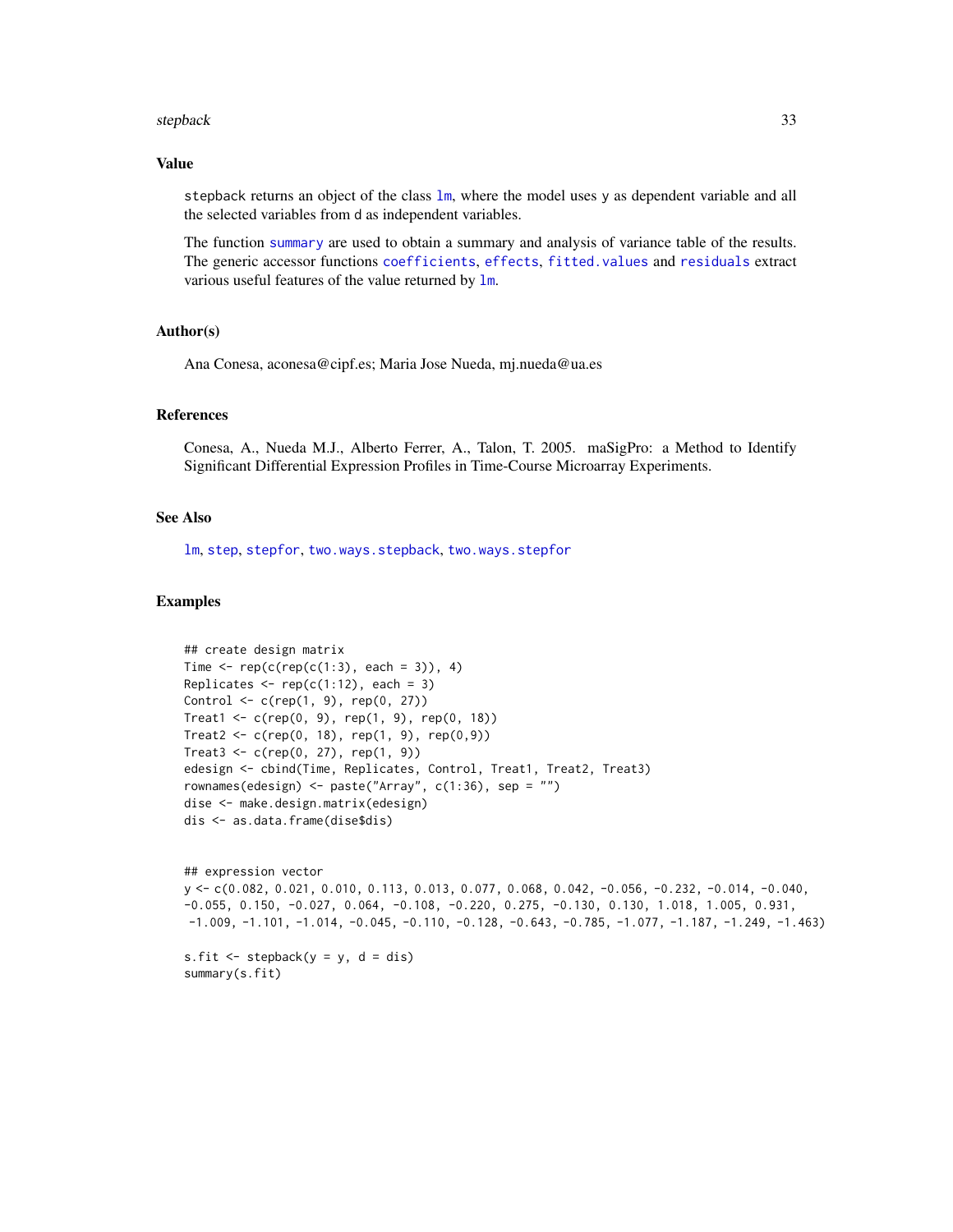<span id="page-33-1"></span><span id="page-33-0"></span>

#### Description

stepfor fits a linear regression model applying forward-stepwise strategy.

# Usage

stepfor( $y = y$ ,  $d = d$ , alfa = 0.05, family = gaussian(), epsilon=0.00001 )

#### Arguments

| y       | dependent variable                                                                                           |
|---------|--------------------------------------------------------------------------------------------------------------|
| d       | data frame containing by columns the set of variables that could be in the se-<br>lected model               |
| alfa    | significance level to decide if a variable stays or not in the model                                         |
| family  | the distribution function to be used in the glm model                                                        |
| epsilon | argument to pass to g1m, control, convergence tolerance in the iterative process<br>to estimate de glm model |

### Details

The strategy begins analysing all the possible models with only one of the variables included in d. The most statistically significant variable (with the lowest p-value) is included in the model and then it is considered to introduce in the model another variable analysing all the possible models with two variables (the selected variable in the previous step plus a new variable). Again the most statistically significant variable (with lowest p-value) is included in the model. The process is repeated till there are no more statistically significant variables to include.

#### Value

stepfor returns an object of the class  $lm$ , where the model uses y as dependent variable and all the selected variables from d as independent variables.

The function [summary](#page-0-0) are used to obtain a summary and analysis of variance table of the results. The generic accessor functions [coefficients](#page-0-0), [effects](#page-0-0), [fitted.values](#page-0-0) and [residuals](#page-0-0) extract various useful features of the value returned by  $lm$ .

# Author(s)

Ana Conesa, aconesa@cipf.es; Maria Jose Nueda, mj.nueda@ua.es

### References

Conesa, A., Nueda M.J., Alberto Ferrer, A., Talon, T. 2005. maSigPro: a Method to Identify Significant Differential Expression Profiles in Time-Course Microarray Experiments.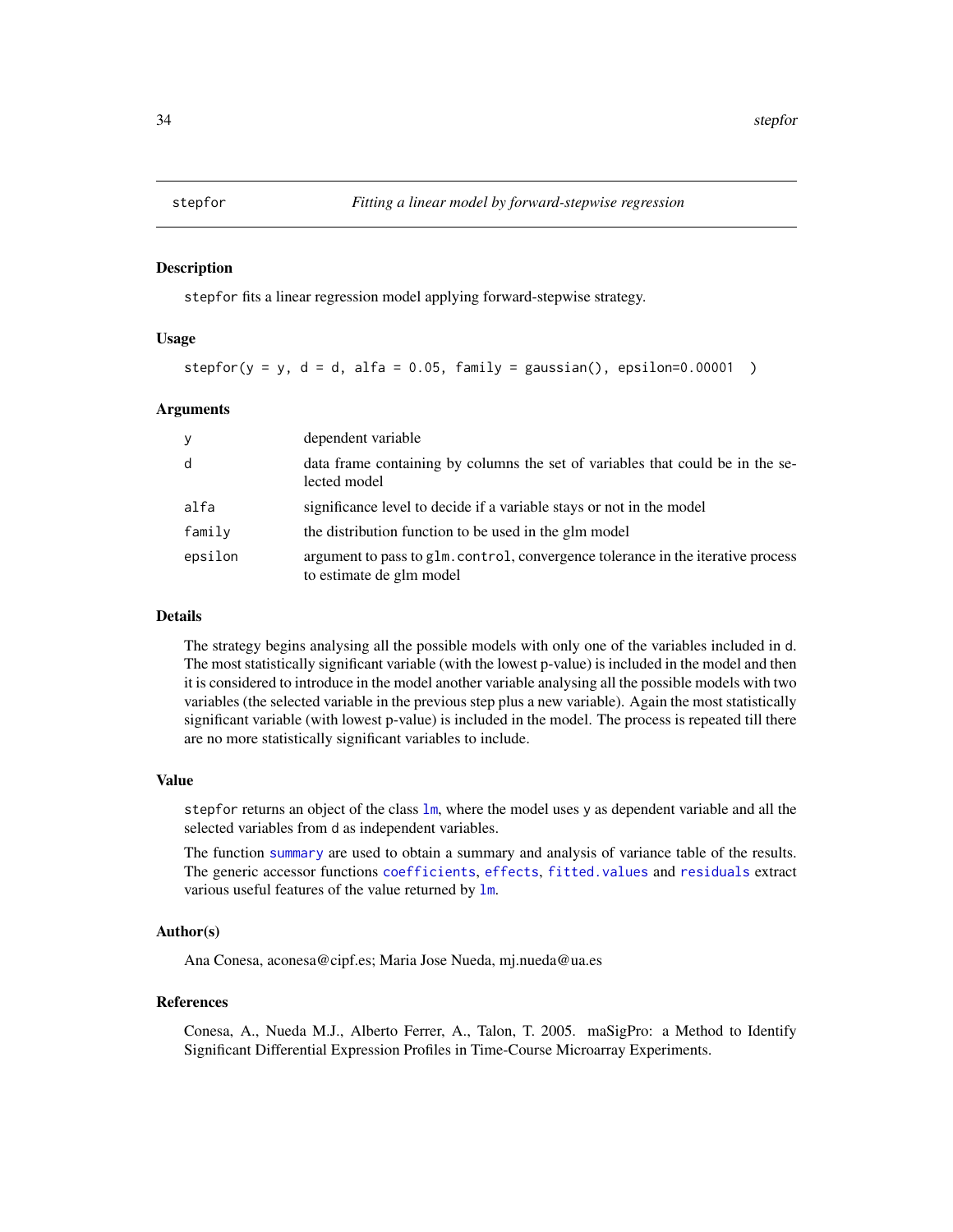#### <span id="page-34-0"></span>suma2Venn 35

# See Also

[lm](#page-0-0), [step](#page-0-0), [stepback](#page-31-1), [two.ways.stepback](#page-38-1), [two.ways.stepfor](#page-40-1)

#### Examples

```
## create design matrix
Time \leq rep(c(rep(c(1:3), each = 3)), 4)
Replicates \leq rep(c(1:12), each = 3)
Control <- c(rep(1, 9), rep(0, 27))
Treat1 < -c(rep(0, 9), rep(1, 9), rep(0, 18))Treat2 <- c(rep(0, 18), rep(1, 9), rep(0,9))
Treat3 < -c(rep(0, 27), rep(1, 9))edesign <- cbind(Time, Replicates, Control, Treat1, Treat2, Treat3)
rownames(edesign) <- paste("Array", c(1:36), sep = "")
dise <- make.design.matrix(edesign)
dis <- as.data.frame(dise$dis)
```

```
## expression vector
y <- c(0.082, 0.021, 0.010, 0.113, 0.013, 0.077, 0.068, 0.042, -0.056, -0.232, -0.014, -0.040,
-0.055, 0.150, -0.027, 0.064, -0.108, -0.220, 0.275, -0.130, 0.130, 1.018, 1.005, 0.931,
-1.009, -1.101, -1.014, -0.045, -0.110, -0.128, -0.643, -0.785, -1.077, -1.187, -1.249, -1.463)
```

```
s.fit \leq stepfor(y = y, d = dis)
summary(s.fit)
```
suma2Venn *Creates a Venn Diagram from a matrix of characters*

#### Description

suma2Venn transforms a matrix of characters into a binary matrix and creates a vennDiagram of the common elements between columns

#### Usage

suma2Venn(x, ...)

#### Arguments

|   | data frame of character values                  |
|---|-------------------------------------------------|
| . | plotting arguments for the vennDiagram function |

### Details

suma2Venn creates a list of all elements of a matrix or data frame of characters and computes the presence/absence of each element in each column of the matrix. This results is a numeric matrix of 1 and 0 which can be taken by the [vennDiagram](#page-0-0) to generate a Venn Plot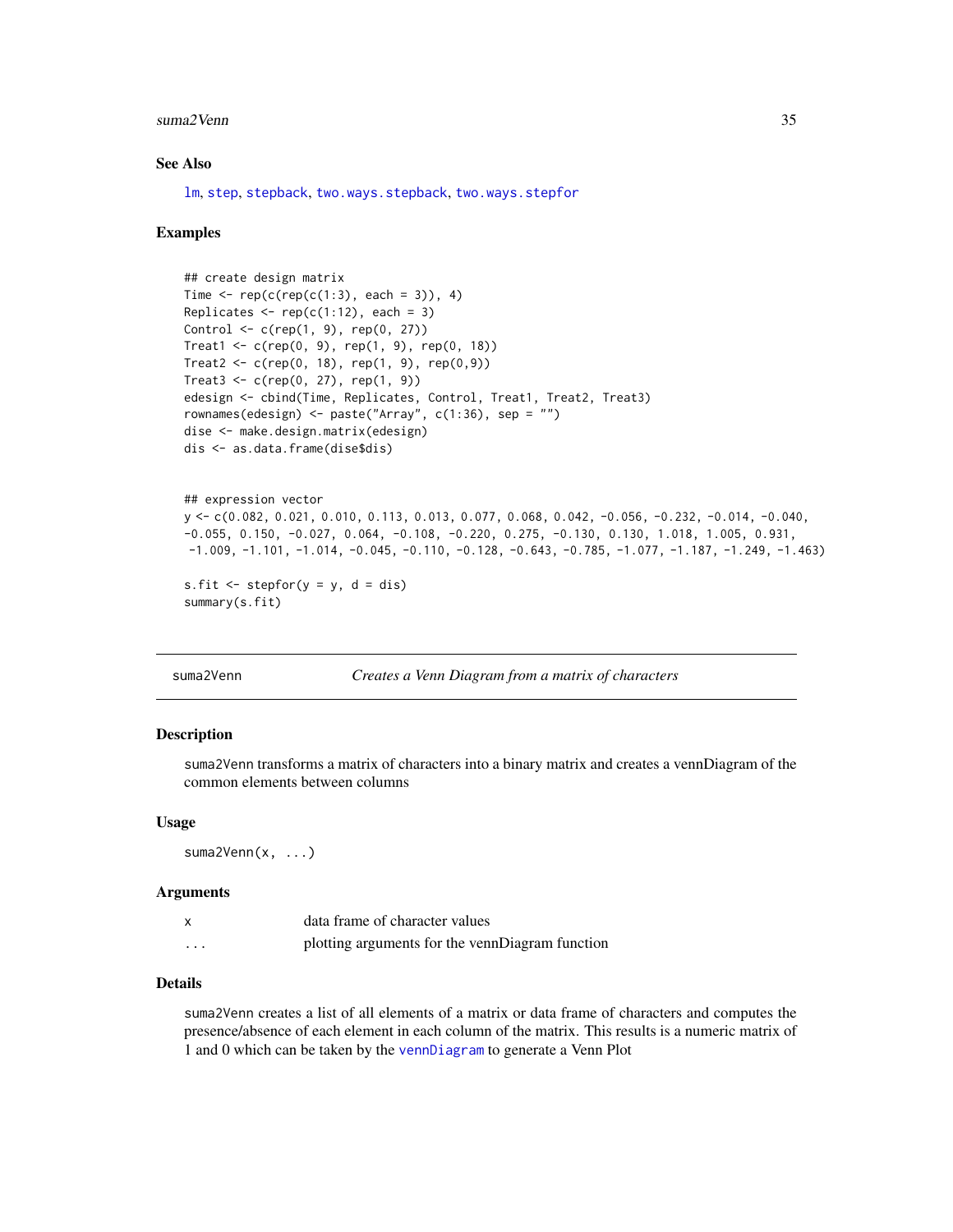# <span id="page-35-0"></span>Value

suma2Venn returns a Venn Plot such as that created by the [vennDiagram](#page-0-0) funcion

#### Author(s)

Ana Conesa, aconesa@cipf.es

# See Also

[vennDiagram](#page-0-0)

# Examples

```
a <- c("a","b","c", "d", "e", NA, NA)
b <- c("a","b","f", NA, NA, NA, NA)
c <- c("b","e","f", "h", "i", "j", "k")
x \leftarrow \text{cbind}(a, b, c)suma2Venn(x)
```
<span id="page-35-1"></span>

| T.fit | Makes a stepwise regression fit for time series gene expression exper- |
|-------|------------------------------------------------------------------------|
|       | iments                                                                 |

# Description

T.fit selects the best regression model for each gene using stepwise regression.

# Usage

```
T.fit(data, design = data$dis, step.method = "backward",
    min.obs = data$min.obs, alfa = data$Q, nvar.correction = FALSE, family = gaussian(), epsilon=0.00001)
```
### Arguments

| data            | can either be a p, vector object or a matrix containing expression data with the<br>same requirements as for the p. vector function                                           |
|-----------------|-------------------------------------------------------------------------------------------------------------------------------------------------------------------------------|
| design          | design matrix for the regression fit such as that generated by the make. design. matrix<br>function. If data is a p. vector object, the same design matrix is used by default |
| step.method     | argument to be passed to the step function. Can be either "backward", "forward",<br>"two.ways.backward" or "two.ways.forward"                                                 |
| min.obs         | genes with less than this number of true numerical values will be excluded from<br>the analysis                                                                               |
| alfa            | significance level used for variable selection in the stepwise regression                                                                                                     |
| nvar.correction |                                                                                                                                                                               |
|                 | argument for correcting T.fit significance level. See details                                                                                                                 |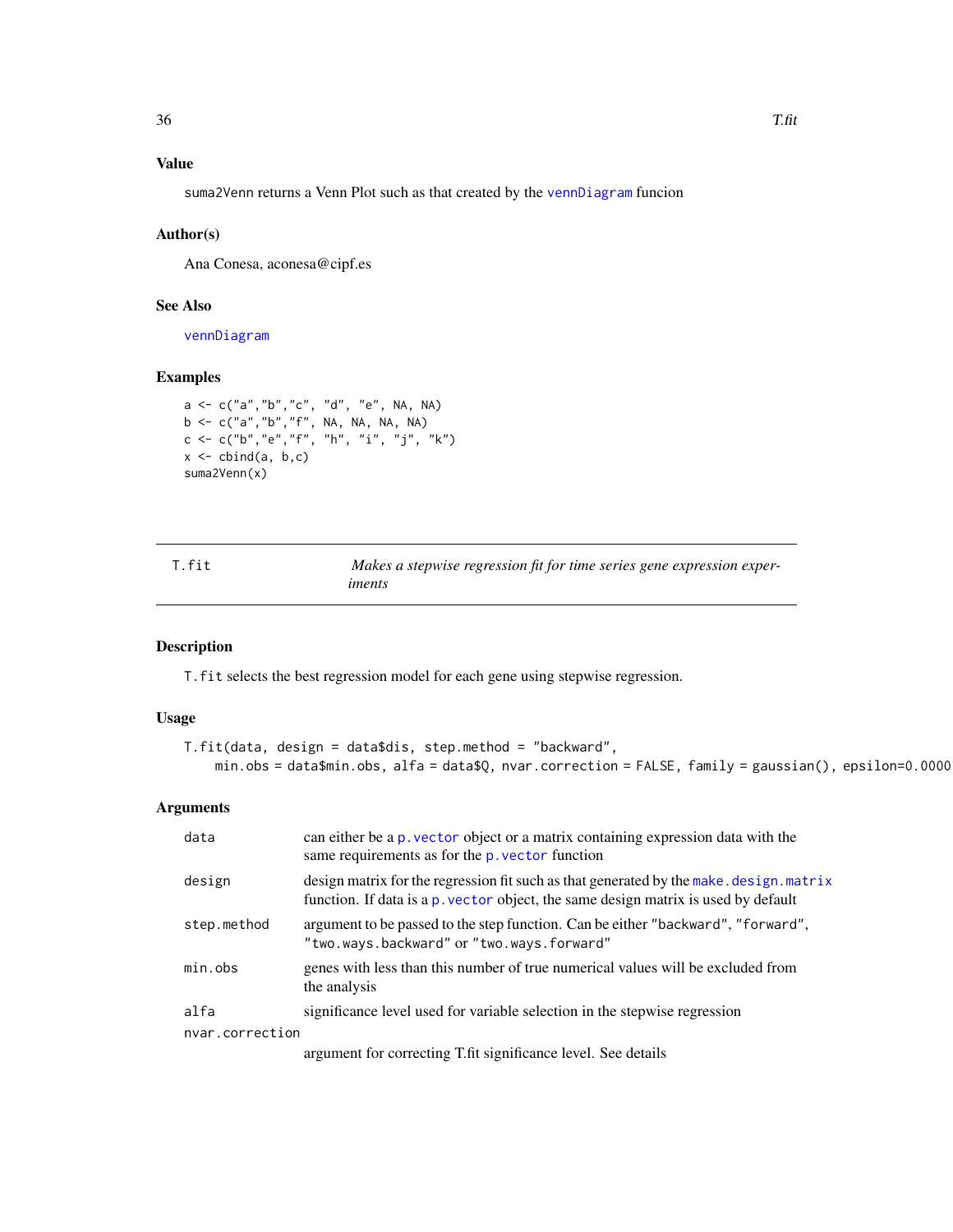| family  | the distribution function to be used in the glm model. It must be the same used<br>in p. vector              |
|---------|--------------------------------------------------------------------------------------------------------------|
| epsilon | argument to pass to glm. control, convergence tolerance in the iterative process<br>to estimate de glm model |

# Details

In the maSigPro approach p. vector and  $T$ .  $fit$  are subsequent steps, meaning that significant genes are first selected on the basis of a general model and then the significant variables for each gene are found by step-wise regression.

The step regression can be "backward" or "forward" indicating whether the step procedure starts from the model with all or none variables. With the "two.ways.backward" or "two.ways.forward" options the variables are both allowed to get in and out. At each step the p-value of each variable is computed and variables get in/out the model when this p-value is lower or higher than given threshold alfa. When nva.correction is TRUE the given significance level is corrected by the number of variables in the model

# Value

| sol           | matrix for summary results of the stepwise regression. For each selected gene<br>the following values are given: |
|---------------|------------------------------------------------------------------------------------------------------------------|
|               | • p-value of the regression ANOVA                                                                                |
|               | • R-squared of the model                                                                                         |
|               | • p-value of the regression coefficients of the selected variables                                               |
| sig.profiles  | expression values for the genes contained in sol                                                                 |
| coefficients  | matrix containing regression coefficients for the adjusted models                                                |
| groups.coeffs | matrix containing the coefficients of the impicit models of each experimental<br>group                           |
| variables     | variables in the complete regression model                                                                       |
| G             | total number of input genes                                                                                      |
| g             | number of genes taken in the regression fit.                                                                     |
| dat           | input analysis data matrix                                                                                       |
| dis           | regression design matrix                                                                                         |
| step.method   | imputed step method for stepwise regression                                                                      |
| edesign       | matrix of experimental design                                                                                    |
| influ.info    | data frame of genes containing influencial data                                                                  |
|               |                                                                                                                  |

# Author(s)

Ana Conesa, <aconesa@cipf.es>; Maria Jose Nueda, <mj.nueda@ua.es>

# References

Conesa, A., Nueda M.J., Alberto Ferrer, A., Talon, T. 2006. maSigPro: a Method to Identify Significant Differential Expression Profiles in Time-Course Microarray Experiments. Bioinformatics 22, 1096-1102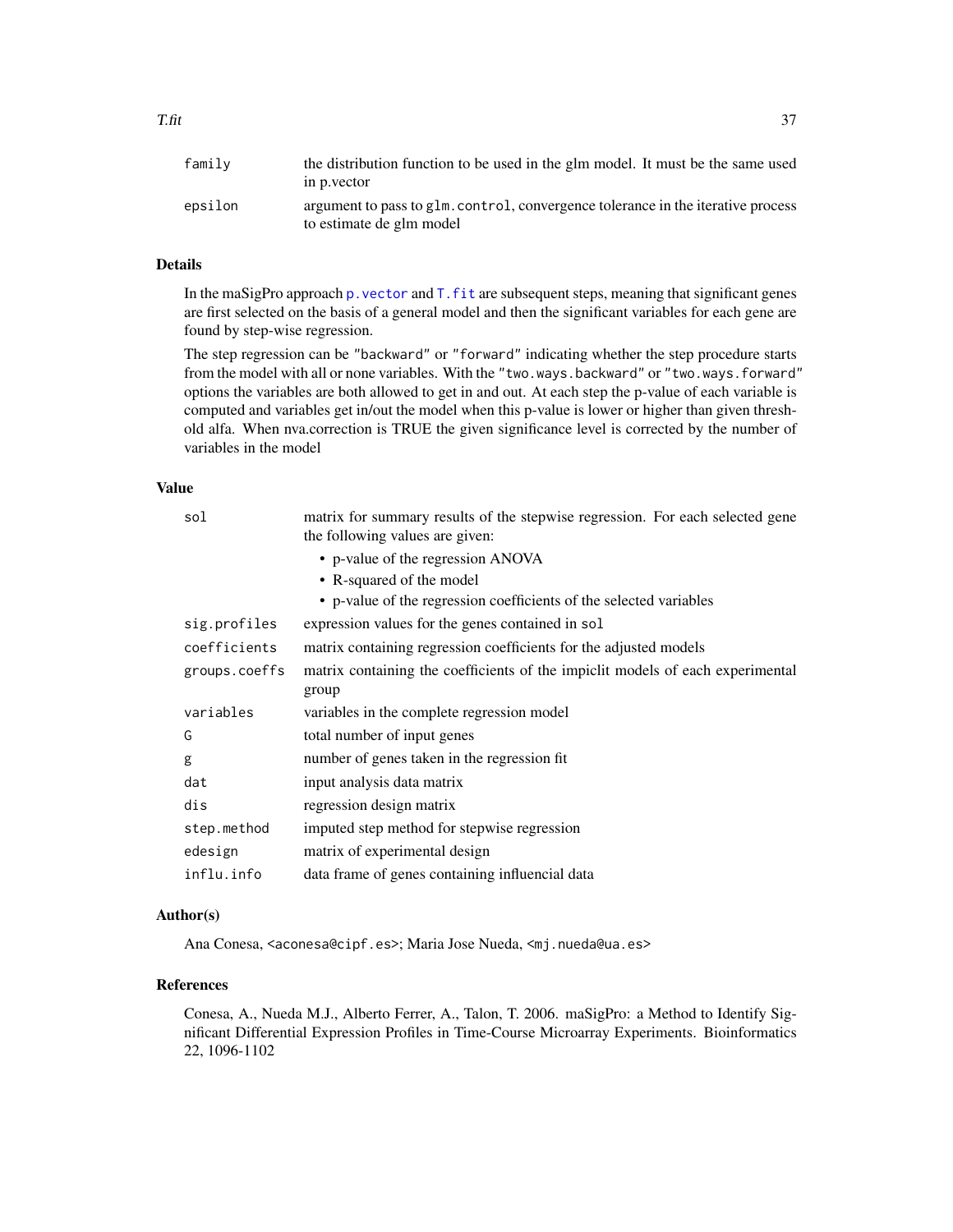### See Also

[p.vector](#page-19-1), [step](#page-0-0)

```
#### GENERATE TIME COURSE DATA
## generate n random gene expression profiles of a data set with
## one control plus 3 treatments, 3 time points and r replicates per time point.
tc.GENE <- function(n, r,
             var11 = 0.01, var12 = 0.01, var13 = 0.01,
             var21 = 0.01, var22 = 0.01, var23 = 0.01,
             var31 = 0.01, var32 = 0.01, var33 = 0.01,
             var41 = 0.01, var42 = 0.01, var43 = 0.01,
             a1 = 0, a2 = 0, a3 = 0, a4 = 0,
             b1 = 0, b2 = 0, b3 = 0, b4 = 0,
             c1 = 0, c2 = 0, c3 = 0, c4 = 0)
{
  tc.dat <- NULL
  for (i in 1:n) {
   Ctl <- c(rnorm(r, a1, var11), rnorm(r, b1, var12), rnorm(r, c1, var13)) # Ctl group
   Tr1 \le c(rnorm(r, a2, var21), rnorm(r, b2, var22), rnorm(r, c2, var23)) # Tr1 group
   Tr2 \leq c(rnorm(r, a3, var31), rnorm(r, b3, var32), rnorm(r, c3, var33)) # Tr2 group
   Tr3 \leq c(rnorm(r, a4, var41), rnorm(r, b4, var42), rnorm(r, c4, var43)) # Tr3 group
   gene <- c(Ctl, Tr1, Tr2, Tr3)
    tc.dat <- rbind(tc.dat, gene)
  }
 tc.dat
}
## Create 270 flat profiles
flat \le tc. GENE(n = 270, r = 3)
## Create 10 genes with profile differences between Ctl and Tr1 groups
twodiff \le tc.GENE (n = 10, r = 3, b2 = 0.5, c2 = 1.3)
## Create 10 genes with profile differences between Ctl, Tr2, and Tr3 groups
threediff \leq tc.GENE(n = 10, r = 3, b3 = 0.8, c3 = -1, a4 = -0.1, b4 = -0.8, c4 = -1.2)
## Create 10 genes with profile differences between Ctl and Tr2 and different variance
vardiff \le tc.GENE(n = 10, r = 3, a3 = 0.7, b3 = 1, c3 = 1.2, var32 = 0.03, var33 = 0.03)
## Create dataset
tc.DATA <- rbind(flat, twodiff, threediff, vardiff)
rownames(tc.DATA) <- paste("feature", c(1:300), sep = "")
collnames(tc.DATA) \leq plate('Array", c(1:36), sep = "")tc.DATA [sample(c(1:(300*36)), 300)] <- NA # introduce missing values
#### CREATE EXPERIMENTAL DESIGN
Time \leq rep(c(rep(c(1:3), each = 3)), 4)
Replicates \leq rep(c(1:12), each = 3)
Control \leq c (rep(1, 9), rep(0, 27))
Treat1 <- c(rep(0, 9), rep(1, 9), rep(0, 18))Treat2 <- c(rep(0, 18), rep(1, 9), rep(0,9))
```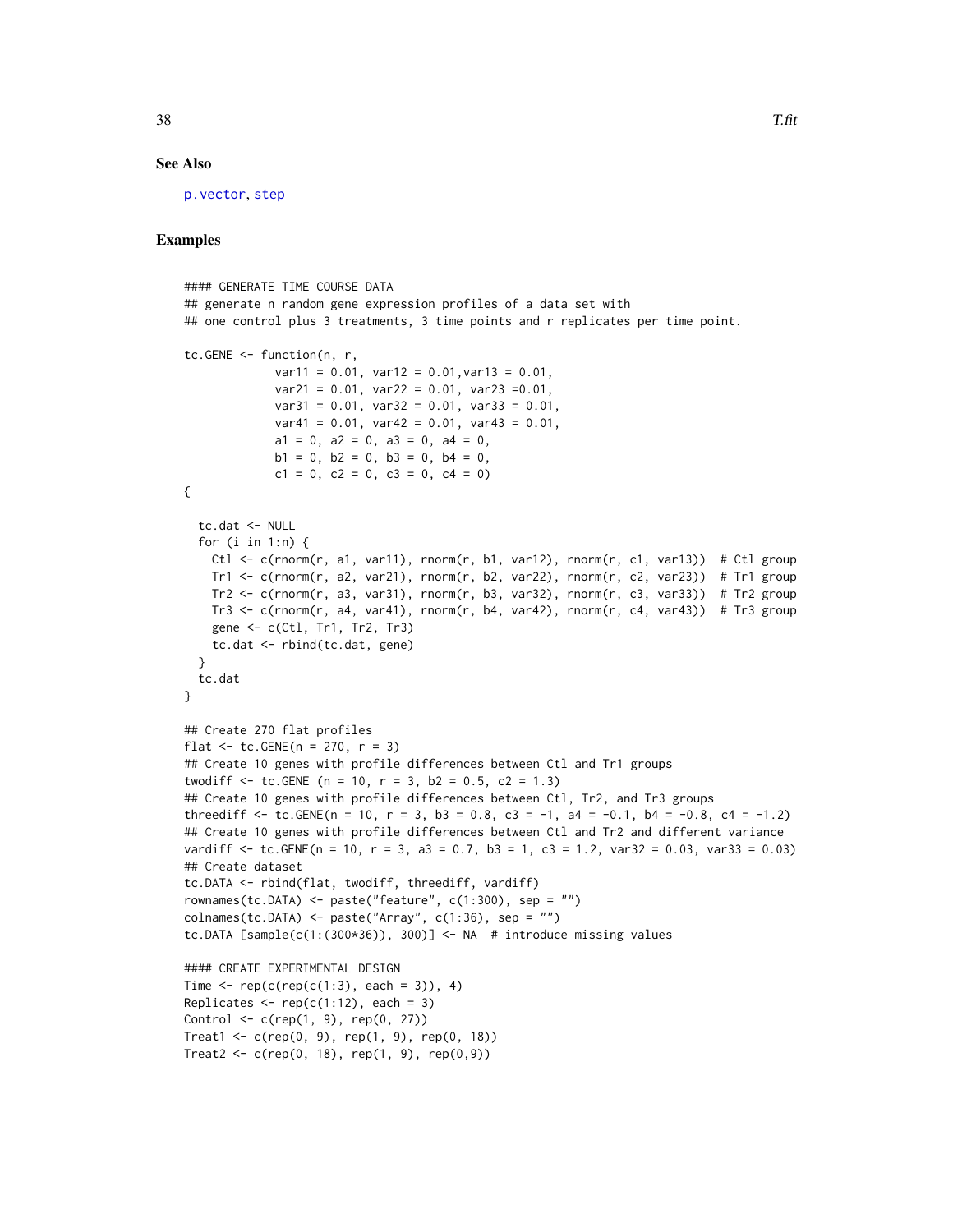```
Treat3 < -c(rep(0, 27), rep(1, 9))edesign <- cbind(Time, Replicates, Control, Treat1, Treat2, Treat3)
rownames(edesign) <- paste("Array", c(1:36), sep = "")
## run T.fit from a p.vector object
tc.p \le p.vector(tc.DATA, design = make.design.matrix(edesign), Q = 0.01)
tc.tstep \leq T.fit(data = tc.p, alfa = 0.05)
## run T.fit from a data matrix and a design matrix
dise <- make.design.matrix(edesign)
tc.tstep <- T.fit (data = tc.DATA[271:300,], design = dise$dis,
                   step.method = "two.ways.backward", min.obs = 10, alfa = 0.05)
tc.tstep$sol # gives the p.values of the significant
             # regression coefficients of the optimized models
```
<span id="page-38-1"></span>two.ways.stepback *Fitting a linear model by backward-stepwise regression*

#### Description

two.ways.stepback fits a linear regression model applying backward-stepwise strategy.

#### Usage

two.ways.stepback( $y = y$ ,  $d = d$ , alfa = 0.05, family = gaussian(), epsilon=0.00001)

#### Arguments

| У       | dependent variable                                                                                           |
|---------|--------------------------------------------------------------------------------------------------------------|
| d       | data frame containing by columns the set of variables that could be in the se-<br>lected model               |
| alfa    | significance level to decide if a variable stays or not in the model                                         |
| family  | the distribution function to be used in the glm model                                                        |
| epsilon | argument to pass to glm. control, convergence tolerance in the iterative process<br>to estimate de glm model |

### Details

The strategy begins analysing a model with all the variables included in d. If all the variables are statistically significant (all the variables have a p-value less than alfa) this model will be the result. If not, the less statistically significant variable will be removed and the model is re-calculated. The process is repeated up to find a model with all the variables statistically significant (p-value < alpha). Each time that a variable is removed from the model, it is considered the possibility of one or more removed variables to come in again.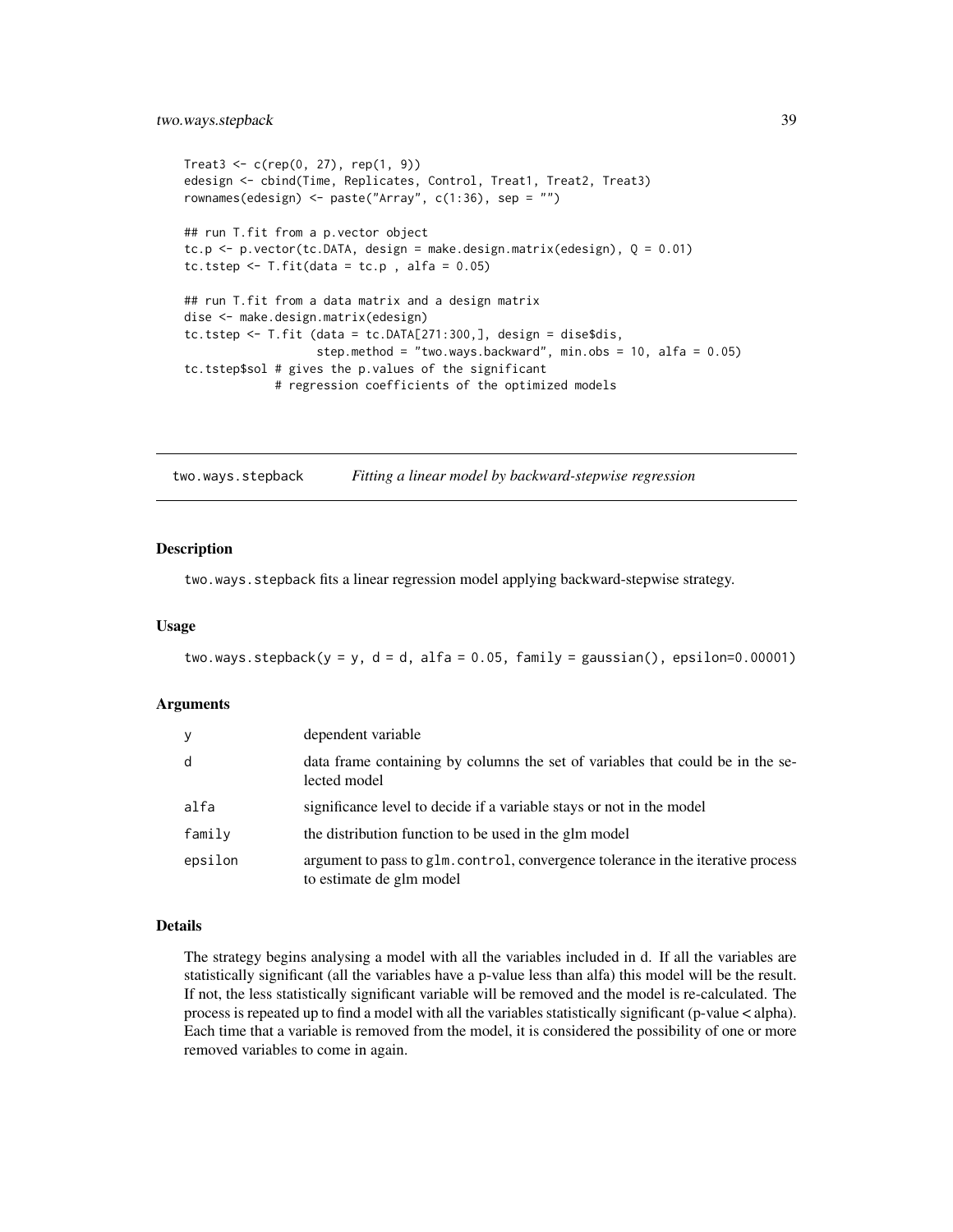#### Value

two.ways.stepback returns an object of the class  $\text{lm}$  $\text{lm}$  $\text{lm}$ , where the model uses y as dependent variable and all the selected variables from d as independent variables.

The function [summary](#page-0-0) are used to obtain a summary and analysis of variance table of the results. The generic accessor functions [coefficients](#page-0-0), [effects](#page-0-0), [fitted.values](#page-0-0) and [residuals](#page-0-0) extract various useful features of the value returned by  $\text{lm}$  $\text{lm}$  $\text{lm}$ .

#### Author(s)

Ana Conesa, aconesa@cipf.es; Maria Jose Nueda, mj.nueda@ua.es

#### References

Conesa, A., Nueda M.J., Alberto Ferrer, A., Talon, T. 2005. maSigPro: a Method to Identify Significant Differential Expression Profiles in Time-Course Microarray Experiments.

#### See Also

[lm](#page-0-0), [step](#page-0-0), [stepfor](#page-33-1), [stepback](#page-31-1), [two.ways.stepfor](#page-40-1)

```
## create design matrix
Time \leq rep(c(rep(c(1:3), each = 3)), 4)
Replicates \leq rep(c(1:12), each = 3)
Control <- c(rep(1, 9), rep(0, 27))
Treat1 <- c(rep(0, 9), rep(1, 9), rep(0, 18))
Treat2 <- c(rep(0, 18), rep(1, 9), rep(0,9))
Treat3 <- c(rep(0, 27), rep(1, 9))edesign <- cbind(Time, Replicates, Control, Treat1, Treat2, Treat3)
rownames(edesign) <- paste("Array", c(1:36), sep = "")
dise <- make.design.matrix(edesign)
dis <- as.data.frame(dise$dis)
```

```
## expression vector
y <- c(0.082, 0.021, 0.010, 0.113, 0.013, 0.077, 0.068, 0.042, -0.056, -0.232, -0.014, -0.040,
-0.055, 0.150, -0.027, 0.064, -0.108, -0.220, 0.275, -0.130, 0.130, 1.018, 1.005, 0.931,
-1.009, -1.101, -1.014, -0.045, -0.110, -0.128, -0.643, -0.785, -1.077, -1.187, -1.249, -1.463)
```

```
s.fit \leq two.ways.stepback(y = y, d = dis)
summary(s.fit)
```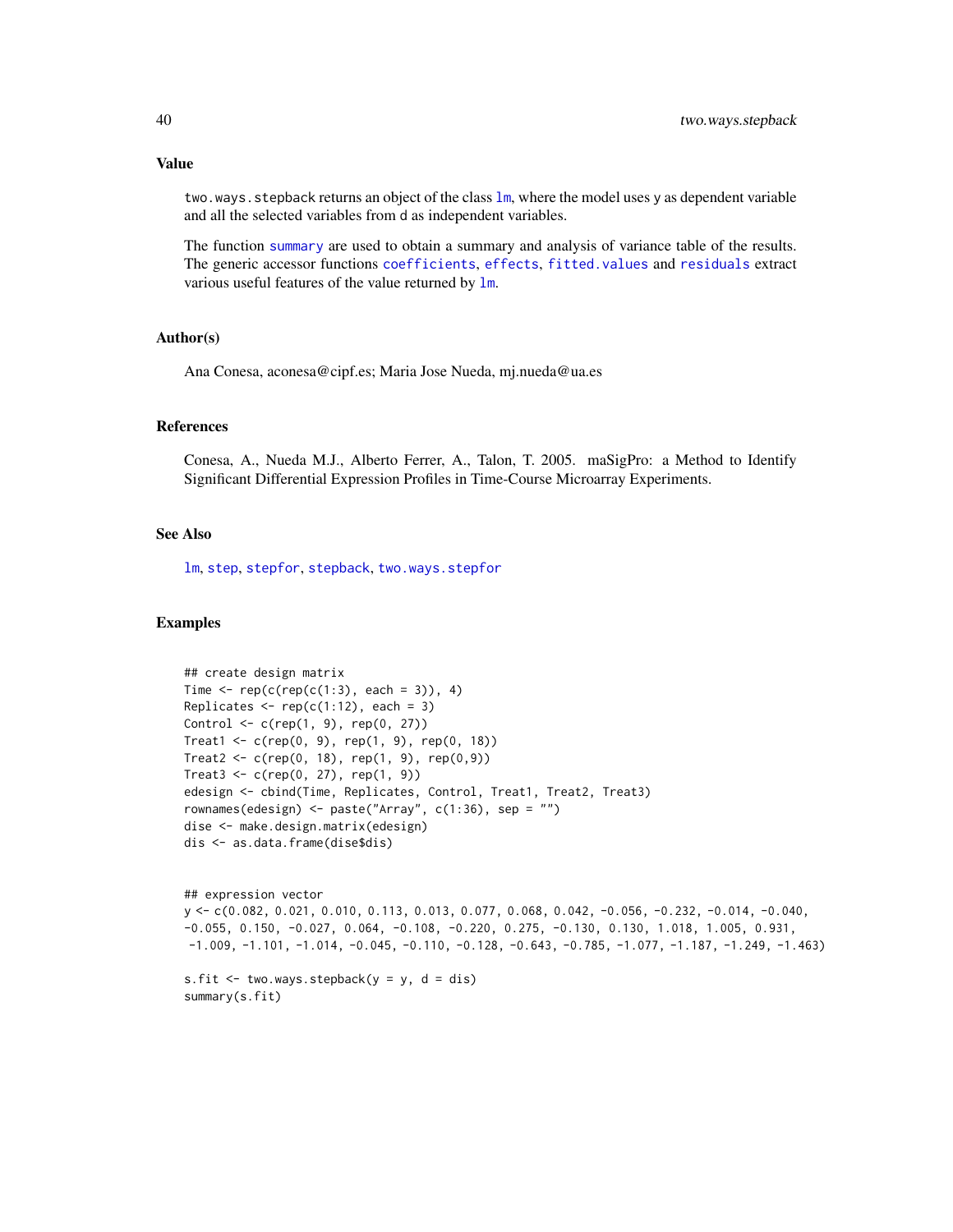<span id="page-40-1"></span><span id="page-40-0"></span>

#### Description

two.ways.stepfor fits a linear regression model applying forward-stepwise strategy.

#### Usage

two.ways.stepfor( $y = y$ ,  $d = d$ , alfa = 0.05, family = gaussian(), epsilon=0.00001)

#### Arguments

| У       | dependent variable                                                                                           |
|---------|--------------------------------------------------------------------------------------------------------------|
| d       | data frame containing by columns the set of variables that could be in the se-<br>lected model               |
| alfa    | significance level to decide if a variable stays or not in the model                                         |
| family  | the distribution function to be used in the glm model                                                        |
| epsilon | argument to pass to glm. control, convergence tolerance in the iterative process<br>to estimate de glm model |

#### Details

The strategy begins analysing all the possible models with only one of the variables included in d. The most statistically significant variable (with the lowest p-value) is included in the model and then it is considered to introduce in the model another variable analysing all the possible models with two variables (the selected variable in the previous step plus a new variable). Again the most statistically significant variable (with lowest p-value) is included in the model. The process is repeated till there are no more statistically significant variables to include. Each time that a variable enters the model, the p-values of the current model vairables is recalculated and non significant variables will be removed.

# Value

two.ways.stepfor returns an object of the class 1m, where the model uses y as dependent variable and all the selected variables from d as independent variables.

The function [summary](#page-0-0) are used to obtain a summary and analysis of variance table of the results. The generic accessor functions [coefficients](#page-0-0), [effects](#page-0-0), [fitted.values](#page-0-0) and [residuals](#page-0-0) extract various useful features of the value returned by  $lm$ .

# Author(s)

Ana Conesa, aconesa@cipf.es; Maria Jose Nueda, mj.nueda@ua.es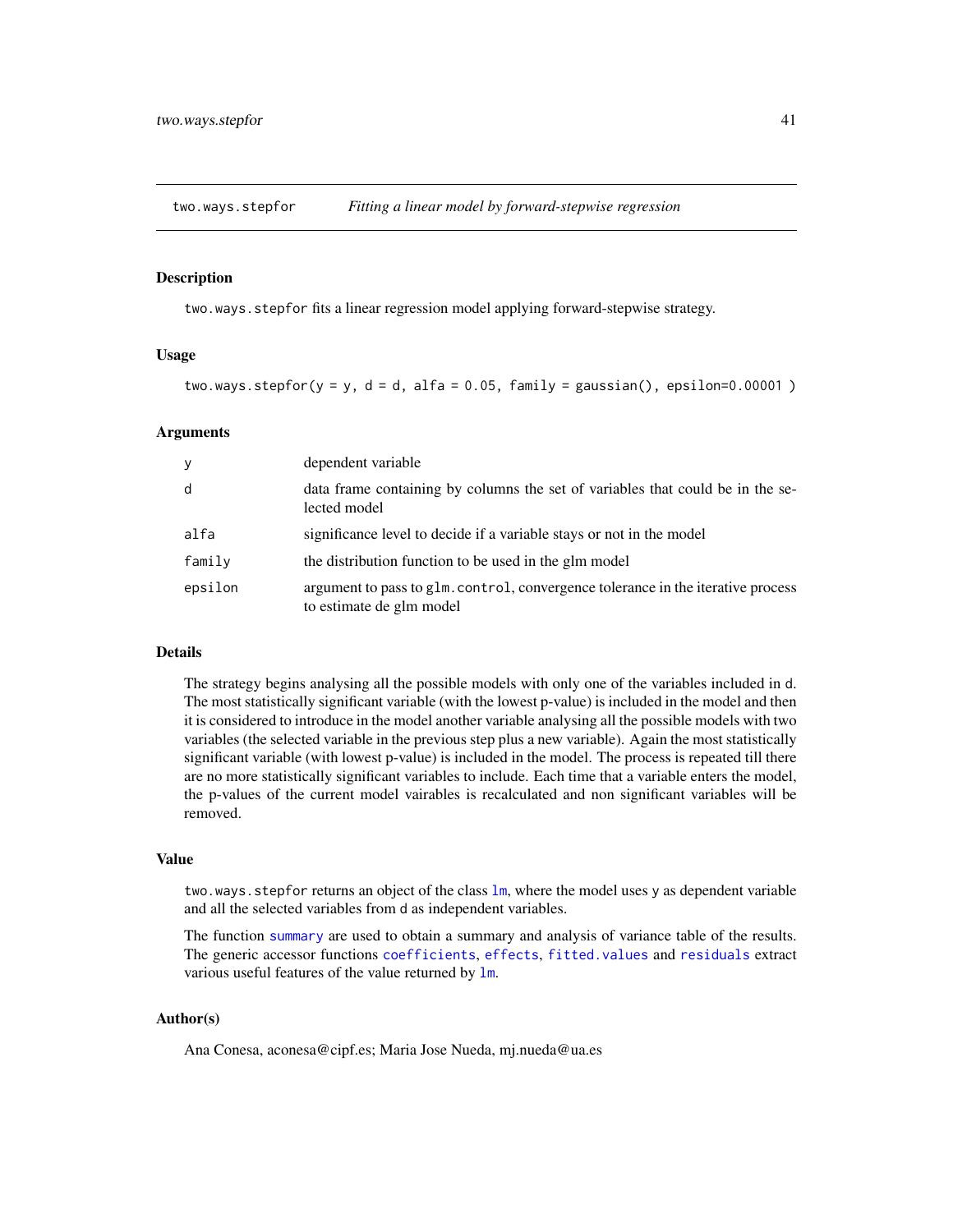#### References

Conesa, A., Nueda M.J., Alberto Ferrer, A., Talon, T. 2005. maSigPro: a Method to Identify Significant Differential Expression Profiles in Time-Course Microarray Experiments.

#### See Also

[lm](#page-0-0), [step](#page-0-0), [stepback](#page-31-1), [stepfor](#page-33-1), [two.ways.stepback](#page-38-1)

```
## create design matrix
Time \leq rep(c(rep(c(1:3), each = 3)), 4)
Replicates \leq rep(c(1:12), each = 3)
Control <- c(rep(1, 9), rep(0, 27))
Treat1 <- c(rep(0, 9), rep(1, 9), rep(0, 18))
Treat2 <- c(rep(0, 18), rep(1, 9), rep(0,9))
Treat3 < -c(rep(0, 27), rep(1, 9))edesign <- cbind(Time, Replicates, Control, Treat1, Treat2, Treat3)
rownames(edesign) <- paste("Array", c(1:36), sep = "")
dise <- make.design.matrix(edesign)
dis <- as.data.frame(dise$dis)
```

```
## expression vector
y <- c(0.082, 0.021, 0.010, 0.113, 0.013, 0.077, 0.068, 0.042, -0.056, -0.232, -0.014, -0.040,
-0.055, 0.150, -0.027, 0.064, -0.108, -0.220, 0.275, -0.130, 0.130, 1.018, 1.005, 0.931,
-1.009, -1.101, -1.014, -0.045, -0.110, -0.128, -0.643, -0.785, -1.077, -1.187, -1.249, -1.463)
```

```
s.fit \le two.ways.stepfor(y = y, d = dis)
summary(s.fit)
```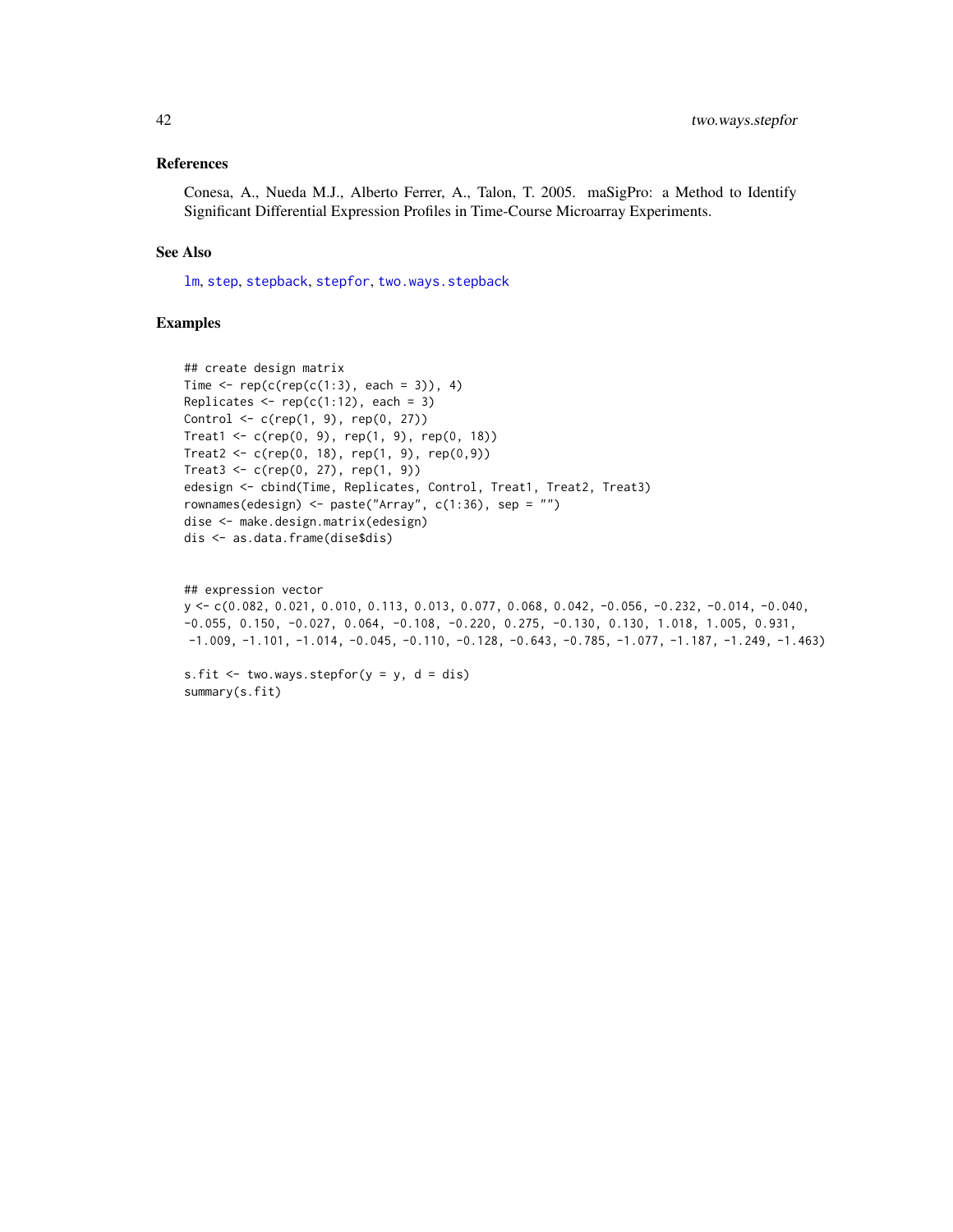# <span id="page-42-0"></span>Index

∗Topic UsersGuide maSigProUsersGuide, [18](#page-17-0) ∗Topic aplot PlotGroups, [23](#page-22-0) PlotProfiles, [25](#page-24-0) see.genes , [29](#page-28-0) suma2Venn , [35](#page-34-0) ∗Topic arith average.rows, [2](#page-1-0) i.rank , [11](#page-10-0) position , [27](#page-26-0) ∗Topic datasets data.abiotic, [3](#page-2-0) edesign.abiotic , [5](#page-4-0) edesign.OD, [6](#page-5-0) edesignCT, [6](#page-5-0) edesignDR , [7](#page-6-0) NBdata , [19](#page-18-0) NBdesign, [20](#page-19-0) ∗Topic design make.design.matrix, [12](#page-11-0) ∗Topic manip get.siggenes, <mark>[8](#page-7-0)</mark> maSigPro, [13](#page-12-0) see.genes , [29](#page-28-0) ∗Topic misc reg.coeffs , [28](#page-27-0) suma2Venn , [35](#page-34-0) ∗Topic models maSigPro, [13](#page-12-0) T.fit , [36](#page-35-0) ∗Topic regression <code>make.design.matrix</code>,  $12$ p.vector , [20](#page-19-0) stepback , [32](#page-31-0) stepfor , [34](#page-33-0) T.fit , [36](#page-35-0) two.ways.stepback , [39](#page-38-0) two.ways.stepfor , [41](#page-40-0)

average.rows , [2](#page-1-0) , *9* , *15* coefficients , *33, 34* , *40, 41* data.abiotic, <mark>[3](#page-2-0)</mark> edesign.abiotic , [5](#page-4-0) edesign.OD, <mark>[6](#page-5-0)</mark> edesignCT, [6](#page-5-0) edesignDR , [7](#page-6-0) effects , *33, 34* , *40, 41* fitted.values , *33, 34* , *40, 41* get.siggenes , [8](#page-7-0) , *13–17* , *29, 30* hclust , *30* i.rank , [11](#page-10-0) kmeans , *30* lm , *22* , *33–35* , *40–42* make.design.matrix , [12](#page-11-0) , *13, 14* , *16, 17* , *21* , *36* maSigPro , [13](#page-12-0) maSigProUsersGuide, [18](#page-17-0) mfuzz , *15* , *30* NBdata , [19](#page-18-0) NBdesign, [20](#page-19-0) order , *12* p.vector , *13, 14* , *16, 17* , [20](#page-19-0) , *36–38* PlotGroups , *15* , [23](#page-22-0) , *26* , *30, 31* PlotProfiles , *15* , [25](#page-24-0) , *25* , *30, 31* position , [27](#page-26-0) rank , *12* reg.coeffs , [28](#page-27-0)